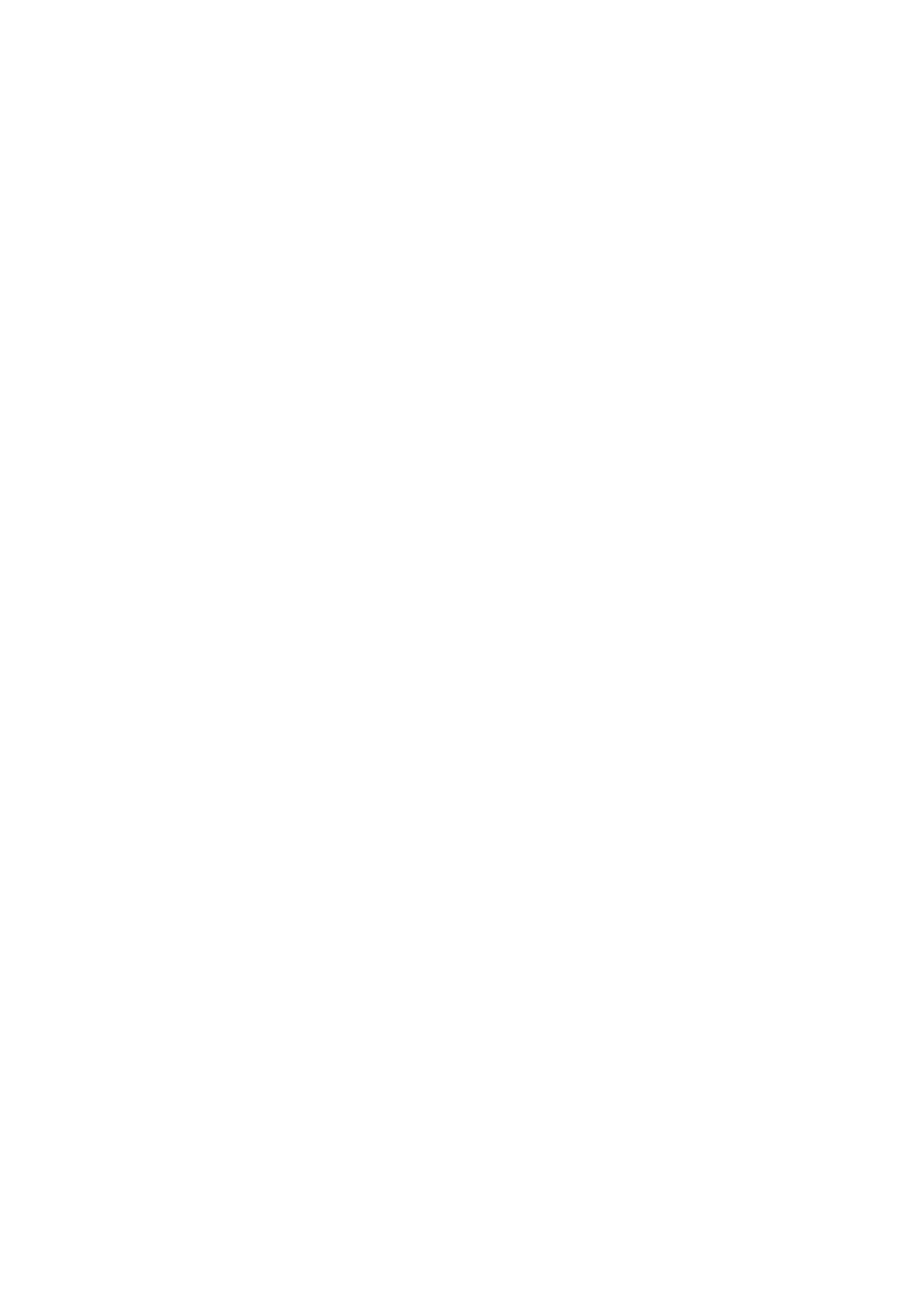# **Mahāsī Abroad**

## Lectures

by

The Venerable Mahāsī Sayādaw First printed and published in the Socialist Republic of the Union of Burma 1979



New Edition

Edited by Bhikkhu Pesala

*Published for Free Distribution by* ASSOCIATION FOR INSIGHT MEDITATION December 2010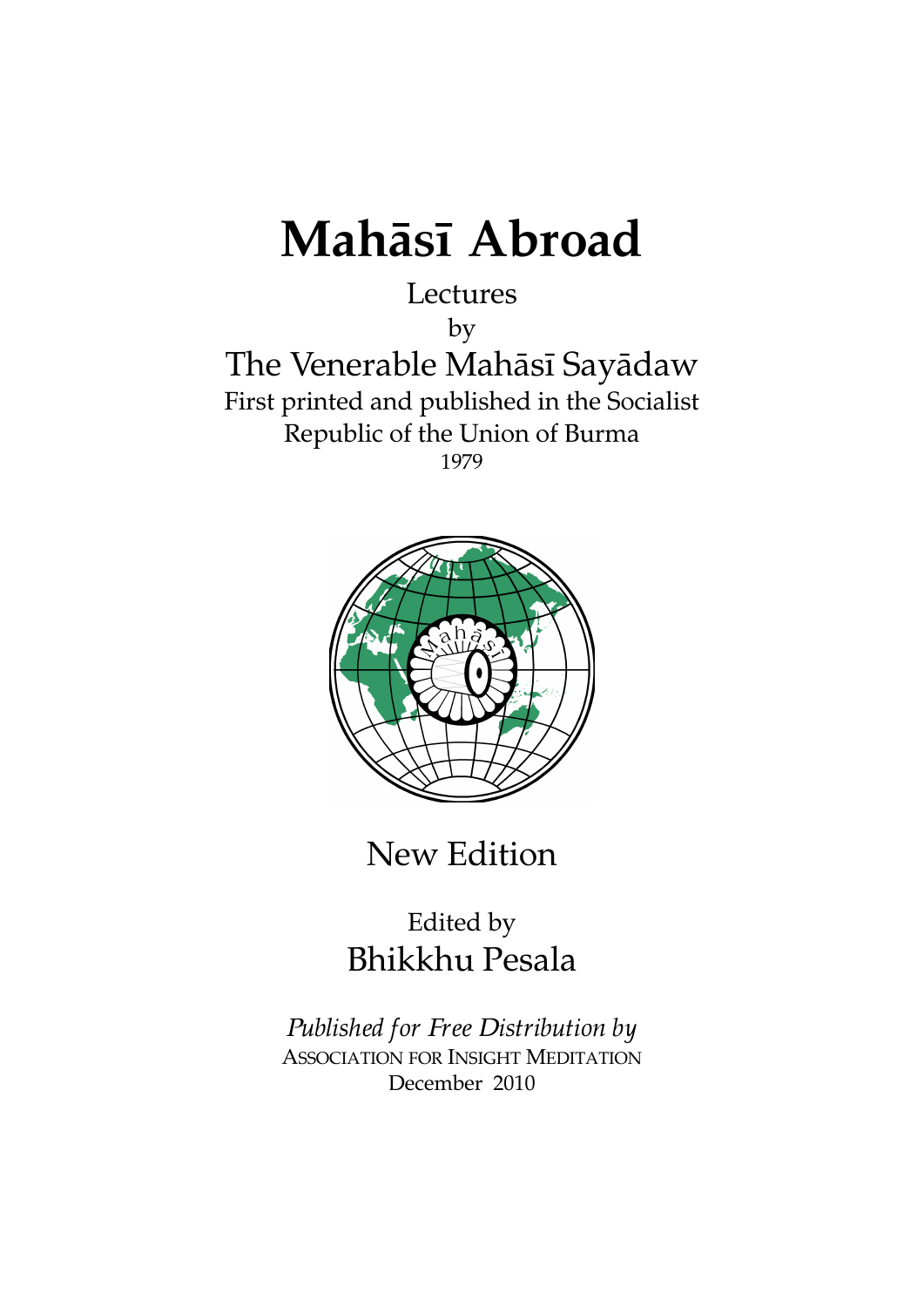# **Editor's Foreword**

This edition of 'Mahāsī Abroad' contains the talks given by the Sayādaw on the foreign missions he made to Europe and America in 1979. The second part contains talks given on the Sayādaw's trip to Nepal in 1981-1982.

While I was in Burma in 1999, U Hla Kyaing, the President of the Buddha Sāsana Nuggaha Organization, asked me to prepare an edition of Mahāsī Abroad, Parts I and II for publication as a combined volume. This latest edition also combines both publications in a single volume.

The reader will find here the fundamental teachings of the Buddha, especially on insight meditation. As is customary with learned Burmese monks, the Sayādaw quotes directly from the Pāli texts, since this adds authority to what he has to say. The reader should not be intimidated by this style, because the Sayādaw always explains any passages quoted. Though Pāli words seem strange at first, if one reads patiently, one will soon assimilate the most common words, which will greatly enrich one's understanding of Buddhism.

I have edited the English to improve the readability, but what remains is essentially the actual talks given by the Sayādaw on his Dhamma missions.

Bhikkhu Pesala December 2010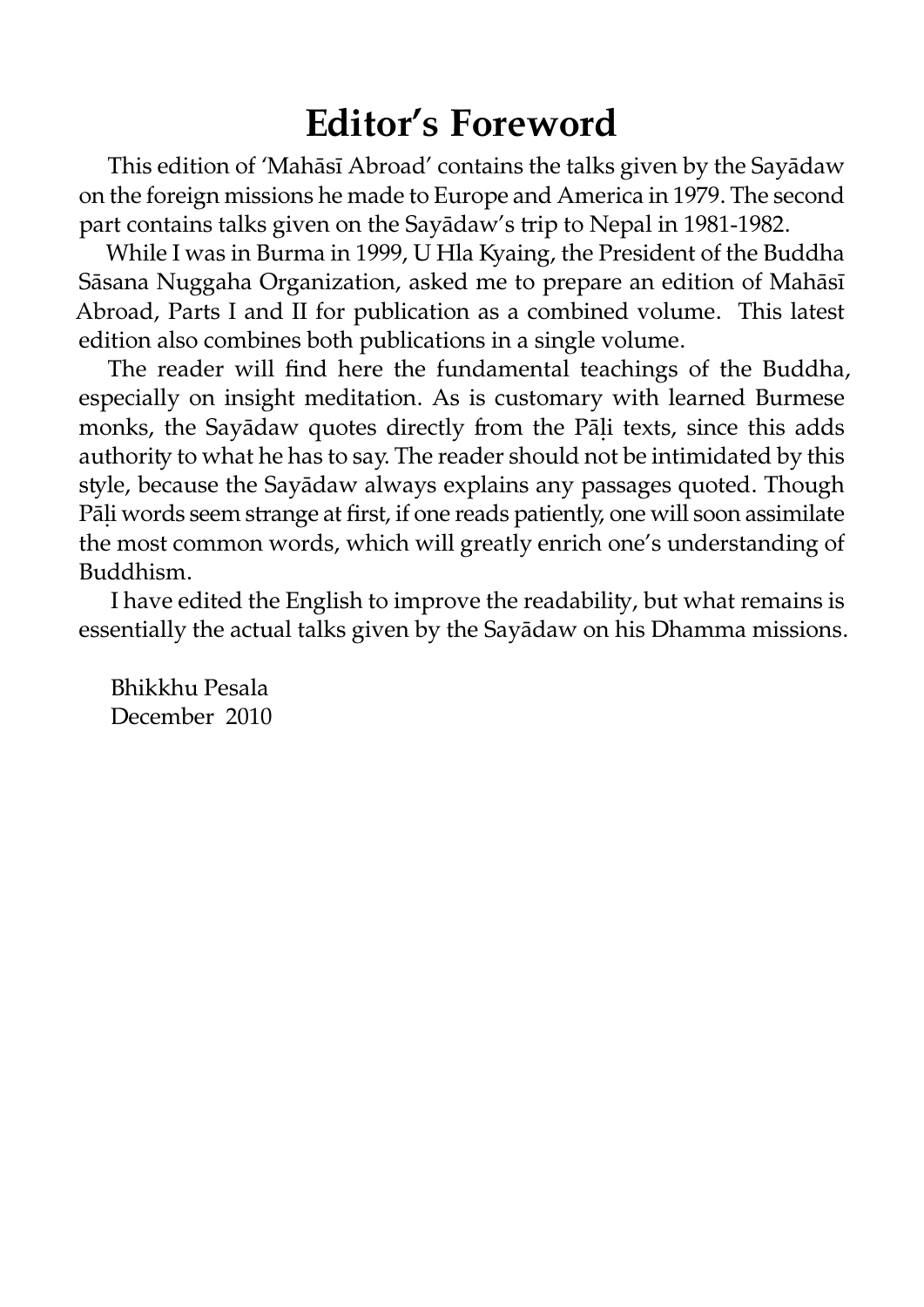# **Contents**

| Nibbāna is Remote When There is No Mindfulness 54 |  |
|---------------------------------------------------|--|
|                                                   |  |
|                                                   |  |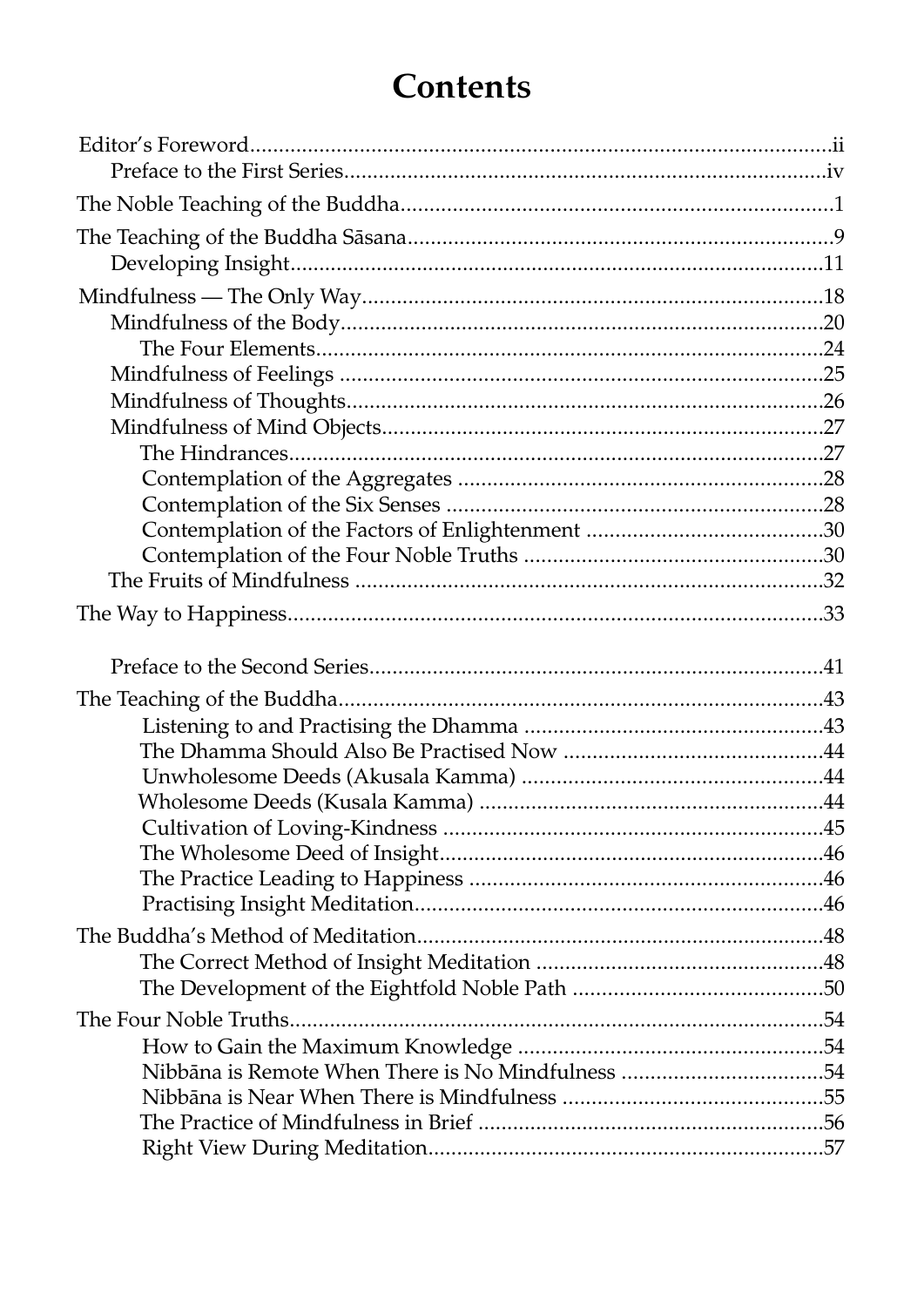### **Preface to the First Series**

The Buddha Sāsana (the Buddha's Teaching) is more than 2,500 years old, but though it is old in years, owing to its truth and accuracy, it is as fresh and bright as ever.

As a man ages, the food he once took in his youth becomes indigestible. When he is old, he has to take dietetic food that his digestive system can tolerate. This is not due to any change in his normal food, but to the weakening of his digestion.

Similarly, with the aging of the Buddha Sāsana, people's faith in the Teaching declines so that traditional observances like charity (dāna) and morality *(sīla)* are no longer sufficient to establish firm faith. Meditation *(bhāvanā)* is needed as a dietary supplement for the proper assimilation of the Teaching. This is not due to any deterioration in the Teaching, but to the declining faith of people.

It is natural for people to believe only when they have experienced, known, and seen for themselves. However, just as those who cannot believe that man has reached the moon by spacecraft are deficient in scientific knowledge, so too those who lack faith in the Buddha's Teaching are weak in their spiritual knowledge. They need to practise the Buddha's Teaching themselves to deepen their religious understanding.

Dietetic food does not mean special food. It is just food that one is accustomed to taking, but selected for its suitability. In the same way, the Buddha has prescribed the Dhamma-diet for those who lack faith in the Three Gems of the Buddhist religion. Those who take this Dhamma-diet will be freed, not only from their physical ailments, but also from mental defilements like greed and anger.

The excellent Dhamma-diet of the Buddha to cure suffering is described in this booklet. It consists of contemplating all acts of seeing, hearing, walking and so on.

The ability to distinguish between mind and matter by reading, listening to discourses and engaging in discussion, is only of a conceptual nature. It falls short of personal experience and knowing through insight knowledge.

Besides knowledge that may be acquired in universities, there is another, more profound kind of knowledge, which is gained experientially in the 'University of Life.' Such wisdom is much more helpful to our present and future happiness than mere academic learning.

If we apply the Buddha's Teaching, we will be taking the Dhamma-diet prescribed by the Buddha. Only then will we get the benefit of attaining nibbāna, the cessation of all suffering.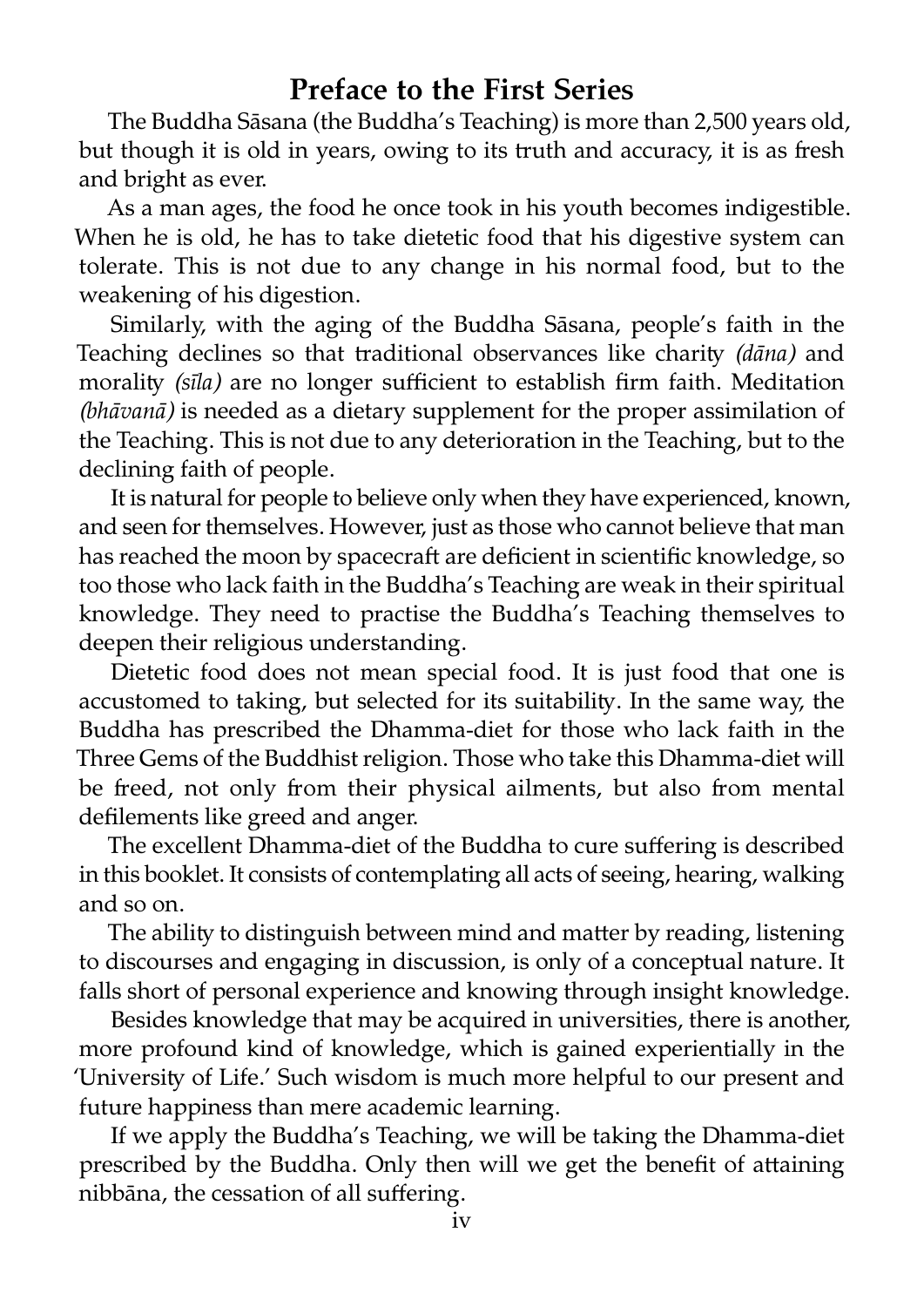The Buddha started teaching the Dhamma in 588 BC to confer this benefit. Afterwards, he preached the Dhamma repeatedly to countless sentient beings. Whenever he knew that someone could be liberated, the Buddha did not hesitate to go to the home, workshop, or field of the person concerned, to teach the Dhamma. The Buddha illustrated his teaching by different examples depending on the occupation and disposition of the audience.

Some people criticise the Buddha's teaching as archaic, outmoded, and socially deadening. All these criticisms are quite wrong. In the scriptures are there not such discourses as the Maṅgala Sutta and Sīgala Sutta, which are concerned with social matters? By observing the teaching in these discourses, life can become happy and peaceful. How can the Buddha's injunction to reduce greed and anger, while cultivating loving-kindness and compassion, adversely affect human rights? It can only promote them. It will ease the process of government and commerce.

Are there not deep scars in the modern world, left by trying to solve disputes through war? Is not the ultimate solution only through peaceful negotiation? If so, then Mahāsī Sayādaw's talks and writings are invariably with the purpose of promoting world peace, and also mental peace. These talks and writings have already been produced in sixty-eight publications (by the seventy-fifth year of the Venerable Sayādaw's life).

The present booklet owes its origin to the suggestion of the Venerable Dr. Rewata Dhamma, a Burmese Buddhist monk who has been preaching Buddha-Dhamma extensively in the west. He requested the Venerable Sayādaw to prepare some talks to be read as lectures during his tour of the West. The following are the four talks prepared following the above suggestion:

- 1. The Noble Teaching of the Buddha
- 2. The Teaching of the Buddha's Dispensation
- 3. Mindfulness The Only Way, and
- 4. The Way to Happiness

Of these talks prepared by the Venerable Mahāsī Sayādaw in Burmese, the first, "The Noble Teaching of the Buddha," was translated into English by U Nyi Nyi (a Mahāsī meditator), and the rest by U Tha Noe, MA (a Writer).

'The Teaching of the Buddha Sāsana' stresses the importance and value of insight meditation *(vipassanā)* and describes how it may be undertaken. It goes on to describe accurately, and clearly, the progress of insight as meditation develops, and the gaining of the *nibbānic* experience through the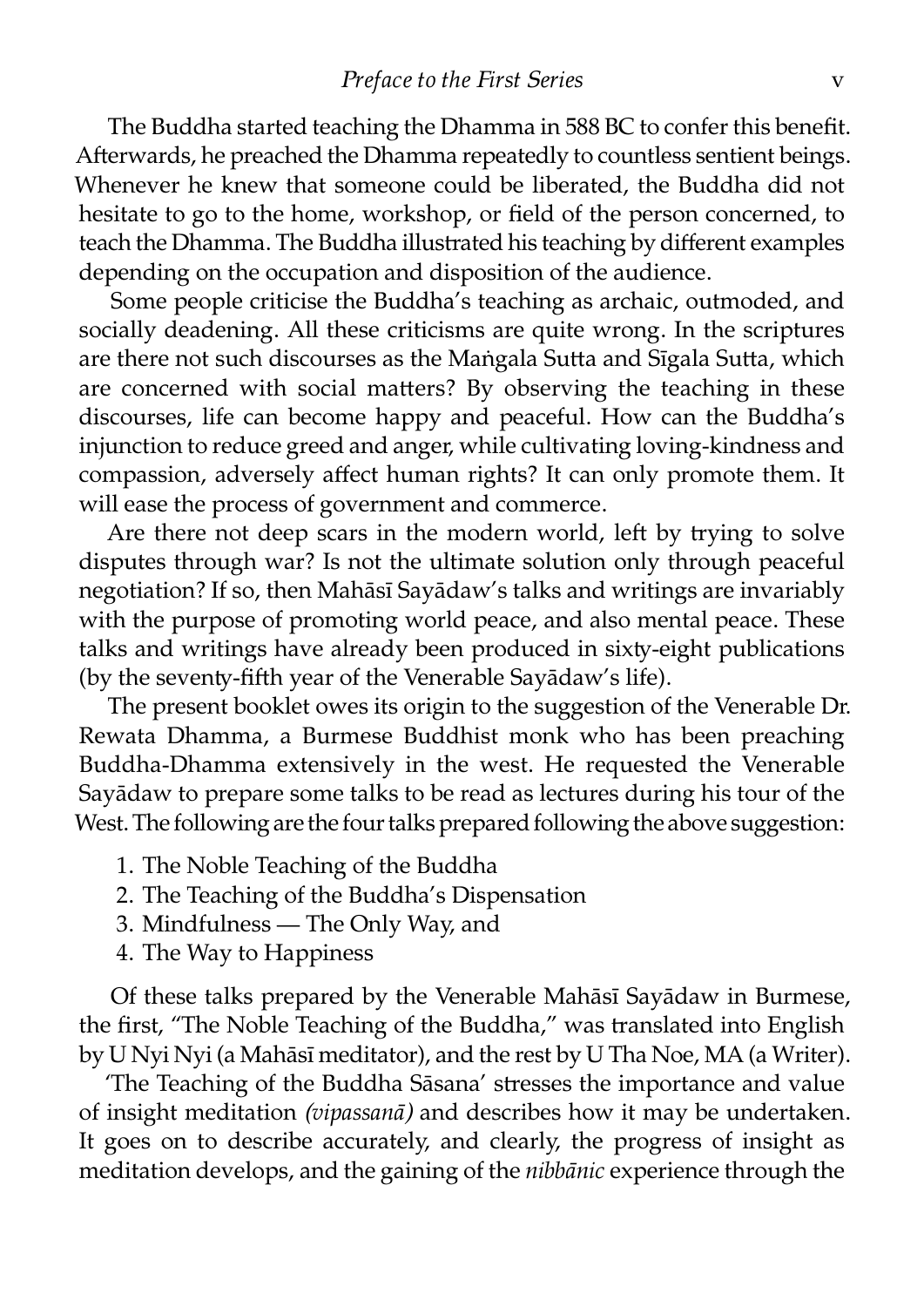knowledge of the path *(magga ñāṇa).* The talk also deals with forms of modern religious and secular thought to suit the needs of modern listeners.

Because of its verifiable truth, the Buddha-Dhamma has stood the test of scrutiny, and comparison with the philosophical thought, views and experiences of other religions throughout the centuries. So it will undoubtedly retain its pre-eminence in the future too.

As time and circumstances have permitted, the Venerable Mahāsī Sayādaw has taught Vipassanā Meditation since 1939. In the wake of these teachings and instructions, the grateful and convinced disciples of the Savādaw, having undertaken intensive meditation themselves, promoted the Buddha Sāsana by setting up an International Association for the Propagation of Insight Knowledge and Practice.

At the time this association was formed, it was considered too ambitious a project. There were doubts if covering its activities world-wide would be possible. However, through the united efforts of the teachers and their disciples, the number of practised meditators has steadily grown. There has been a corresponding increase in those who have faith in the effectiveness of the Sayādaw's method of meditation. Today, the Venerable Mahāsī Sayādaw's reputation in the sphere of insight meditation has not only spread throughout Burma, but has reached other parts of Asia, Europe, and America, making the Sayādaw internationally famous. Such renown is primarily attributable to the intrinsic purity of the *Satipatthāna* method of meditation, which is based on mindfulness and wisdom. This wheel of Dhamma is swi and smooth, powerful and resilient, precise and suitable.

May all beings attain the peace of nibbāna by travelling in the vehicle of the Noble Eightfold Path!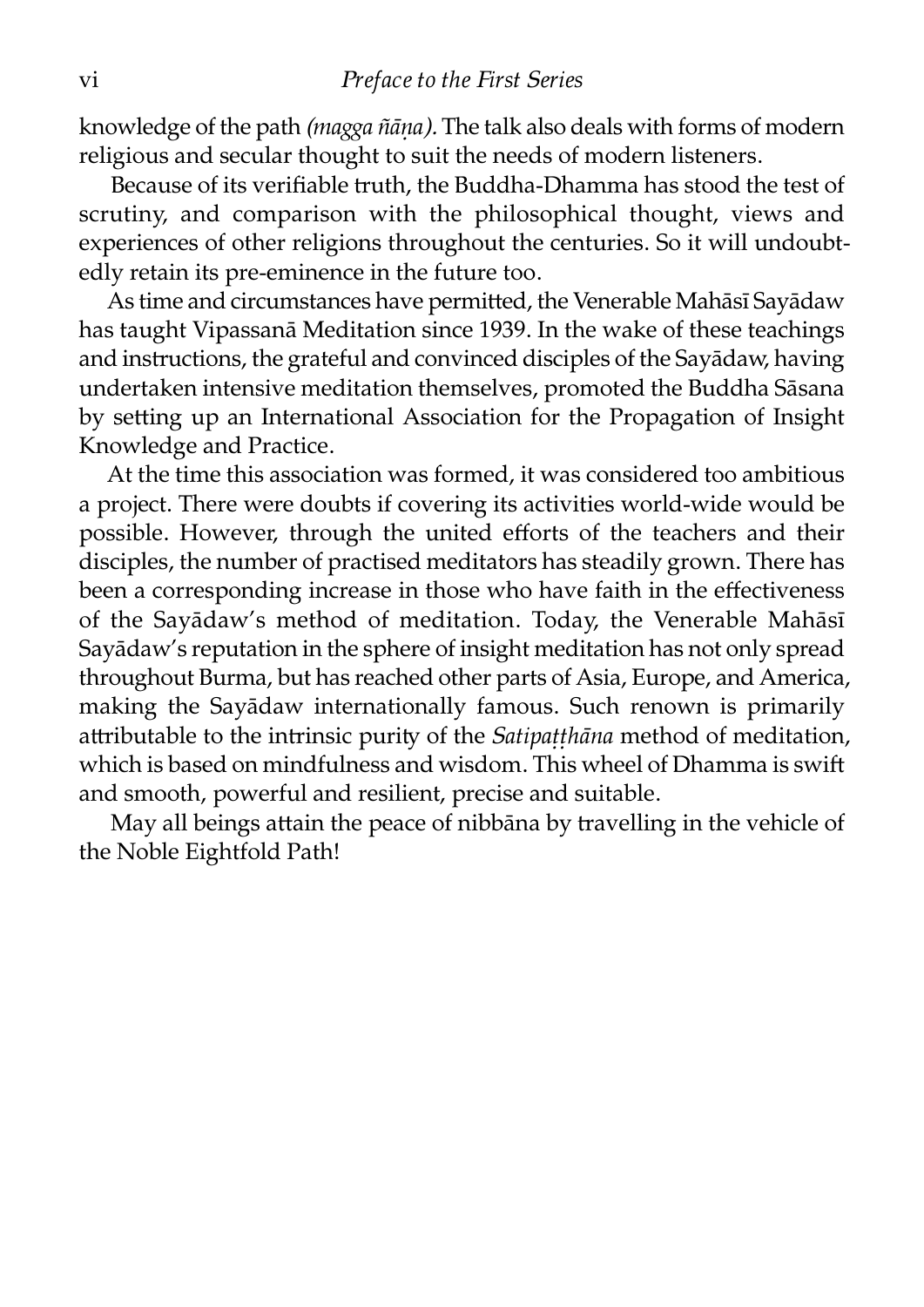# **The Noble Teaching of the Buddha**

"Sīlam samādhi paññā ca, Vimutti ca anuttarā *Anubuddhā ime dhammā, Gotamena yasassinā."*

Gotama Buddha, who is a true refuge for all Buddhists, fully practised and personally experienced the noblest, loftiest, and most dependable Dhammas comprising morality (sīla), concentration (samādhi), wisdom *(paññā)* and deliverance *(vimui).* When he had thus practised and discerned all that should be known, he preached the same for forty-five years to those who could be instructed. They could then gain freedom from all suffering through the practice of the same dependable Dhammas.

Four aeons *(asaṅkheyya)* and one hundred thousand world-cycles ago, the bodhisatta had vowed at the feet of Dīpaṅkara Buddha to become a Fully Enlightened One *(Sammāsambuddha)*. From that time onwards, the bodhisatta fulfilled the perfections *(pāramī)* needed for Buddhahood like charity *(dāna)*, morality *(sīla)* and so on. According to western reckoning, in 583 BC he became the son of [King Suddhodana](http://www.aimwell.org/DPPN/suddhodana.htm) and Queen Māyā. The king gave the name 'Siddhattha' to the bodhisatta. At the age of sixteen he was married to [Yasodharā-devī](http://www.aimwell.org/DPPN/rahulamata.htm), the daughter of King Suppabuddha, and continued to enjoy the delights of royalty. When he was twenty-nine, he came to realise the ills of old age, sickness and death, and renounced the world in search of liberation from these ills.

In his search for the Dhamma, the bodhisatta practised under the sage Alāra who had attained the seven mundane *jhānas* (mental absorptions). Then he practised under the sage Udaka, who had attained all the eight mundane *jhānas*, and soon attained those *jhānas* himself. However, the bodhisatta reflected, "These *jhānas* are incapable of freeing one from old age, disease and death. They can only take one to the formless realms and enable one to live for long periods. When the life-span of 69,000 or 84,000 world-cycles is ended, death follows. Then one returns to the human realm where one is subject to old age, disease and death, just like others. One can still fall into the four lower realms too, so they are not the Dhamma that can release one from old age, disease and death." So the bodhisatta gave up the practice of these mundane *jhānas* and continued the search for his own Dhamma that would lead to final liberation. Giving up solid food and living on a handful of boiled bean soup, he continued his search for the Dhamma. Though he thus mortified his body for six years, he could not find it. Then he gave up this ascetic practice, resumed taking such food as he needed, and thus regained his strength. Practising mindfulness of breathing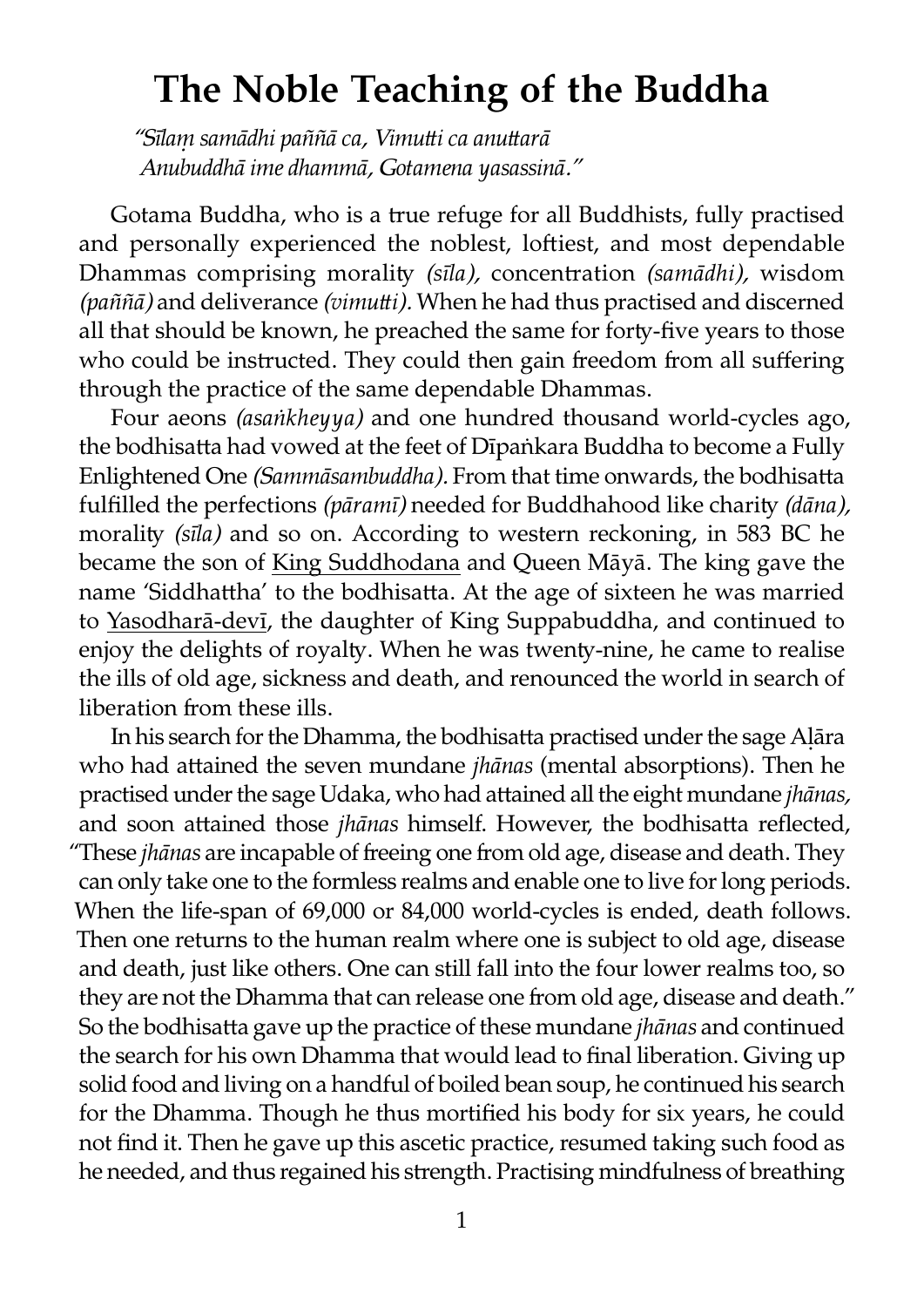*(ānāpānassati)* he attained the four *rūpa jhānas*. Based on these *jhānic* states, he attained other *jhānas* and the higher spiritual powers.

Later he came to realise that old age and death are due to rebirth, which in turn is due to craving, attachment and *kamma*. Craving is caused by feeling *(vedanā)* which is regarded as pleasurable. If this feeling is rightly seen as constantly arising and passing away, craving will no longer arise and will cease. If craving ceases, attachment and pleasure-seeking *kamma* will also cease. With the cessation of *kamma* there will be an end to rebirth, with its inherent suffering of old age, disease and death. Realising all these facts, the bodhisatta meditated on the arising and passing away of the five aggregates of attachment *(upādānakkhandhā)* so that there might be no occasion for desire and attachment to arise.

*Upādānakkhandhā* means the psychophysical phenomena that occur every time one sees, hears, smells, tastes, touches or thinks. In every act of seeing, there are the eye, the visible object and visual consciousness. Along with this consciousness, there is also a feeling *(vedanā)* of pleasure or displeasure regarding the thing seen. The perception *(saññā)* of what is seen, the urge to see *(cetanā)* and the attention *(manasikāra)* to the sight also occur. Of these, the eye and the sight make up the aggregate of materiality (rūpakkhandha). One takes these material qualities as permanent, pleasing and a living soul *(atta)*, so one clings to them. Because of this clinging or attachment they are called 'upādānakkhandhā' — 'aggregates of attachment'. So eye-consciousness *etc.* are called the aggregates of consciousness *(viññāṇupādānakkhandha)*, feeling *(vedanupādānakkhandha),* perception *(saññupādānakkhandha)* and mental formations *(saṅkhārupādānakkhandha).* In brief, the eye and the sight are material qualities *(rūpa)*, the consciousness of sight is mental quality *(nāma).* There are only these two — material and mental qualities. These phenomena arise every time something is seen, and arise and pass away repeatedly at every moment. However, if they are not noted at the time of seeing, they will be taken and clung to as permanent entities. Thus, through attachment and the *kamma* of striving for pleasure, rebirth follows. Because of rebirth, the sufferings of old age and death are inevitable.

However, if noting is made at every moment of seeing, the arising and passing away of the five aggregates of attachment will be realised and the attachment will be removed. Thus, *kamma* and the arising of new existences will, cease and the resulting old age, disease and death will cease too.

In the same way, if the phenomena that arise on hearing, smelling, tasting, touching and thinking are not noted, and awareness is lacking, new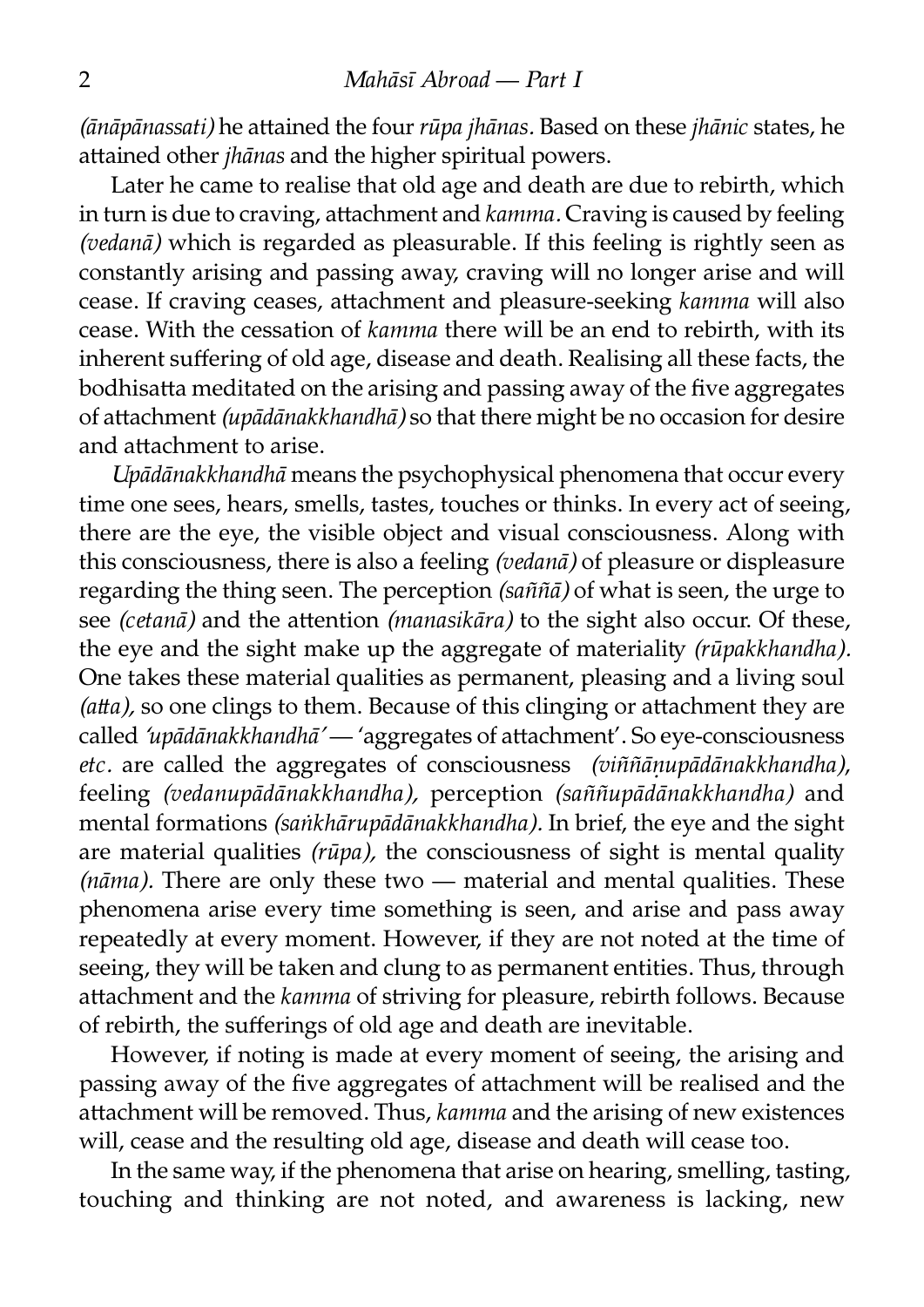existences will arise. Then the suffering of old age, disease and death must be undergone. If, on the other hand, all psychophysical phenomena are noted and perceived rightly, new existences will not arise, and so the sufferings of old age, disease and death will cease.

"Thus reflecting on the arising and cessation of suffering, the bodhisatta meditated on the arising and passing away of the aggregates of attachment. Soon he was freed from the bondage of defilements *(āsava-kilesa)* and became the Omniscient Buddha."

*"Tassa pañcāsu upādānakkhandhesu udayabbayānupassino viharato na cirass'eva anupādāya āsavehi cittam vimucci."* 

Thus has it been preached. This in brief is how the Buddha practised to gain freedom from old age, disease, death, *etc.*, and realised the noblest dhammas of morality *(sīla)*, concentration *(samādhi)*, wisdom *(paññā)* and deliverance *(vimutti)*. The Buddha realised the cessation of all suffering and preached the Dhamma out of compassion to all beings so that they might, like himself, come to know and experience the cessation of suffering.

Initially, the Buddha preached this Dhamma to his five disciples: [Kondañña,](http://www.aimwell.org/DPPN/annaa_kondanna.htm) [Vappa](http://www.aimwell.org/DPPN/vappa.htm), [Bhaddiya,](http://www.aimwell.org/DPPN/bhaddiya.htm#2) [Mahānāma](http://www.aimwell.org/DPPN/mahanama_th.htm#2) and [Assaji](http://www.aimwell.org/DPPN/assaji.htm). Those five disciples attended on the bodhisatta for six whole years while he was practising austerities, going without solid food and living on just a handful of boiled bean soup. They did so hoping that the bodhisatta, who had wasted away to a mere skeleton of skin and bones, would soon attain Buddhahood. However, when the bodhisatta resumed taking solid food to practise *ānāpānassati* meditation, they had lost faith in him. They thought that he could not attain it even while practising austerity by abstaining from solid food. They considered that the bodhisatta had deviated from the true path that would enable him to realise the noble Dhamma. Thus, looking down on the bodhisatta, they left him and went to live in the deer park near Benares, eighteen *yojanas* (about 140 miles) away from Bodhgaya.

The Buddha went to the deer park and, sitting at the place they had prepared, asked them to listen to his teaching. He said to them, "I have found the Dhamma that is deathless, and if you practise it you will attain the noblest Dhamma that you seek. Listen!" Then, the five disciples retorted, "Friend Gotama, even while you were practising the austerities by abstaining from solid food, you could not gain extraordinary wisdom. How could you have gained it now that you have given up that ascetic practice?" Out of compassion the Buddha repeated his invitation to listen to his teaching three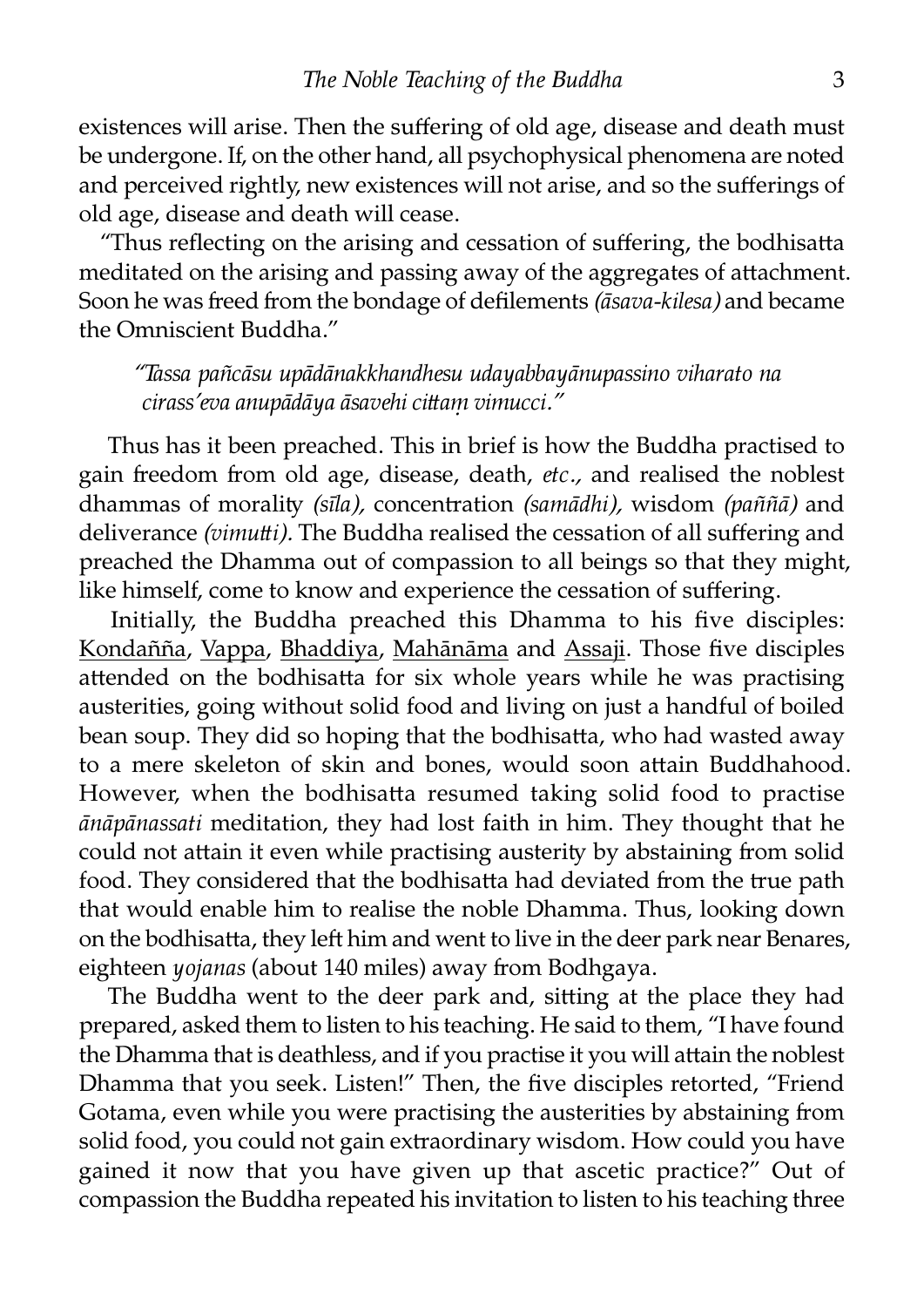times. Three times they rejected it. Then the Buddha admonished them, "My five disciples, it is not that you have met me only now; you have been attending on me for six full years while I was practising arduous austerities. Did you then hear me say that I had gained the exceptional Dhamma?"

Then the five disciples, believing that it must be as the Buddha had said, agreed to listen to his teaching. The Buddha then preached the Dhammacakkappavattana Sutta, beginning with these words:

*"Dve 'me bhikkhave antā pabbajitena na sevitabbā."*

To such preaching of the Buddha respectful attention should be paid according to the following statement:

*"Buddho so bhagavā bodhāya dhammaṃ deseti."*

The meaning is that after realising the true Dhamma himself, the Buddha preached it to those who could be instructed so that they may, like himself, come to realise the true Dhamma.

I shall now explain a few passages from the Dhammacakkappavattana Sutta, the first discourse of the Buddha.

From the age of sixteen till the age of twenty-nine, the bodhisatta, Prince Siddhattha, enjoyed the pleasures of the senses, accompanied by his wife Yasodharā-devī and other female companions. Though ordinary people consider these pleasures to be delightful, they are free neither from the defilements of greed and anger nor from the arising of new existences accompanied by old age, disease and death. Thus, in the eyes of wise and farsighted people, there is no satisfaction whatever in the enjoyment of sensual pleasures. Only that which confers permanent freedom from the suffering of old age, disease, and death, leading to permanent happiness, is the noblest Dhamma. This is self-evident if one considers carefully. Renunciation of the worldly life is to gain such permanent happiness, but this happiness would be complete only if there is freedom from the defilements of greed and anger. That is why the Buddha taught that the monk who has gone forth to free himself from these defilements should not indulge in the vulgar enjoyments of sensual pleasures, which is regarded as an extreme practice. In conformity with this precept, the Buddha let it be known that he himself had forsaken these sensual pleasures from the age of twenty-nine. He also said that giving up austerities and taking such food as he needed, was not enjoyment of sensual pleasures, but just strengthening the body so that he could practise meditation properly. This fact also needs to be acknowledged.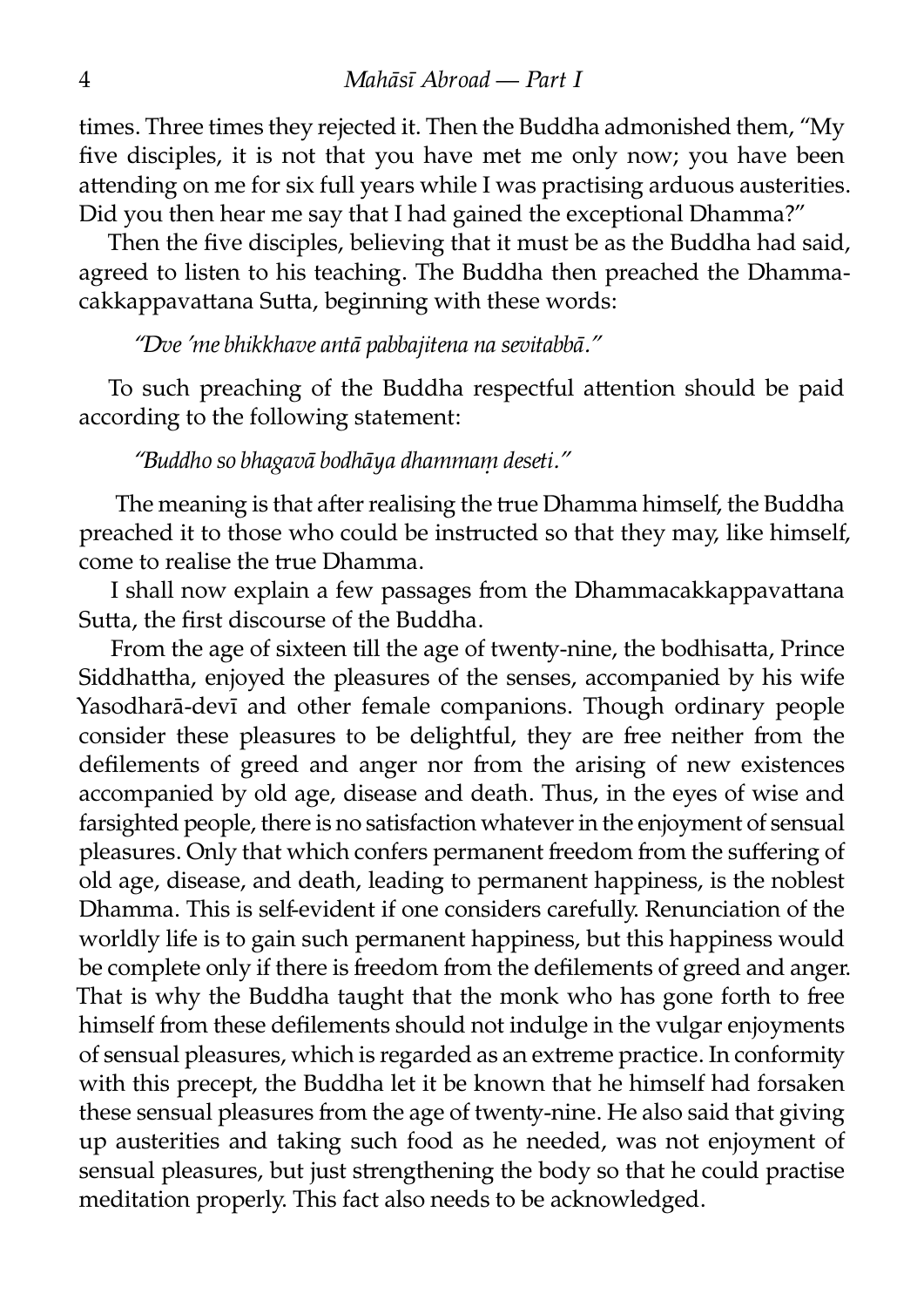Sustaining himself daily on a mere handful of boiled bean soup and practising self-mortification for six years without gaining any noble Dhamma, the bodhisatta realised that it was a fruitless exercise that brought only suffering. He therefore let it be known that he had forsaken it as futile. The bodhisatta discovered the Middle Way only after giving up these two extremes. What is this Middle Way? It consists of 1) Right View *(sammā ditthi)*, 2) Right Thought *(sammā saṅkappa),* 3) Right Speech *(sammā vācā)*, 4) Right Action *(sammā kammanta),* 5) Right Livelihood *(sammā ājīva),* 6) Right Effort *(sammā vāyāma),* 7) Right Mindfulness *(sammā sati),* and 8) Right Concenation *(sammā samādhi).*

Of these eight factors of the path, right speech, right action, and right livelihood are the path factors of morality (sila magganga). If the five precepts are scrupulously observed, morality is accomplished to a reasonable extent, but for full accomplishment the stage of a Stream-winner *(sotāpanna)* is necessary. That is why a Stream-winner is described as one who is practising with full accomplishment of morality (sīlesuparipurakāri).

Right effort, right mindfulness and right concentration are the path factors of concentration *(samādhi maggaṅga)*. The factors are reasonably accomplished on the attainment of *jhāna*, but are complete only at the stage of a Nonreturner. That is why the Non-returner is described as one who is practising with full accomplishment of concentration *(samādhismim paripurakāri)*.

Right view and right thought are the path factors of wisdom *(paññā maggaṅga).* While noting the phenomena that occur at every moment, if one realises their impermanence, the path factors of wisdom are being developed, along with morality and concentration. The bodhisatta was liberated from the defiling outflows *(āsava-kilesa)* by the path of *Arahantship.* He thus became the Buddha through observing the arising and passing away of the five aggregates of attachment *(upādānakkhandhā)* and developing these eight path factors. The Buddha himself found the right Middle Way called *'majjhimapatipadā'* by avoiding the two extremes and developing the eight path factors. He then taught the practice of this Middle Way, which is conducive to the opening of the eye of wisdom and to the attainment of insight.

Here, the eye of wisdom means the act of knowing. It is called the 'eye of wisdom' because it sees clearly as if with the eye. What kind of knowledge does it see? With every moment of seeing, hearing, smelling, tasting, touching and knowing, whatever is experienced is only mental and physical phenomena or cause and effect. One experiences personally that there is no permanent soul or self. It is clearly seen with one's own insight knowledge that there is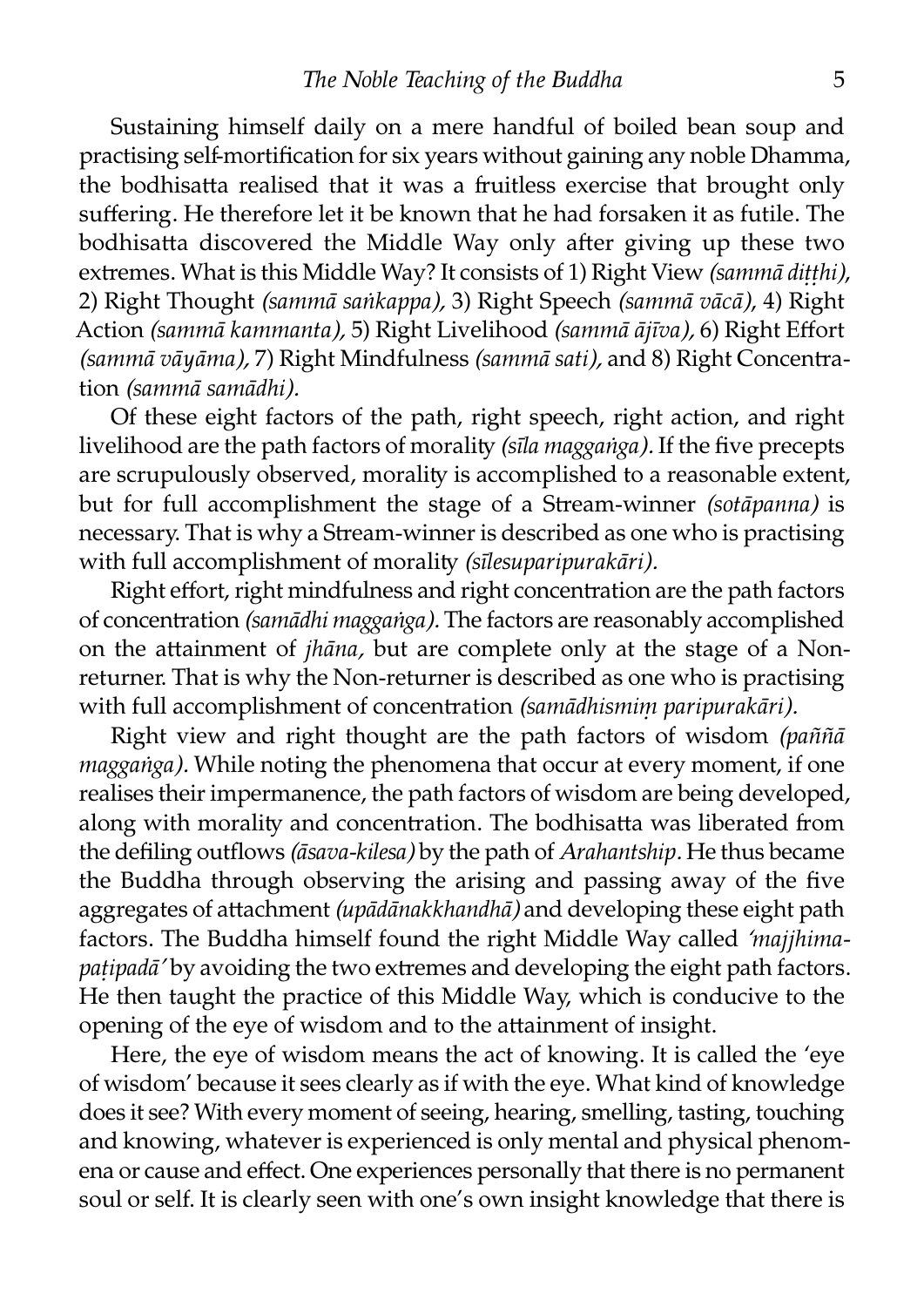only an ever-changing process of insubstantial psychophysical phenomena. These are all facts of personal knowledge and not beliefs held out of deference to one's teachers, or blind beliefs accepted out of reverence for the Buddha. That is why the Buddha's teaching is praised as *'sandiṭṭhiko',* the Dhamma that can be personally experienced if practised.

These eight path factors *(maggaṅga)* are the Middle Way, which allows extraordinary insight and knowledge to arise. This insight is extraordinary because it discerns things that are subtle. It can extinguish all defilements and to realise nibbāna. That is why the Buddha taught that everyone who develops these eight factors will, like him, gain extraordinary insight knowledge, resulting in the extinction of defilements. Bearing in mind this advice while listening to the Buddha's first discourse, the Dhammacakkappavattana Sutta, Venerable Kondañña was the first human being to achieve the stage of a Stream-winner. Simultaneously, one hundred and eighty million Brahmās attained the noble path, and innumerable celestial beings *(devas)* achieved this extraordinary Dhamma.

I shall now briefly explain these eight path factors so that you may be able to practise and develop them.

According to Indian practice, the meditator should sit in the cross-legged position *(pallaṅkam ābhujitvā)*.<sup>1</sup> This position enables the meditator to sit still for a long time. According to the custom in the West one may also sit on a chair to meditate but the upper part of the body should be kept straight *(ujum kāyam panidhāya*).<sup>1</sup> One must not be bent over nor too relaxed while sitting or energy will be weak. One should not sit leaning against something either. The mind should be directed towards the object of meditation *(parimukhaṃ satiṃ upathapetvā).*[¹](#page-13-0)

Whether one is practising with an external device *(kasina)*, on loathsomeness *(asubha)* or mindfulness of the breathing *(ānāpānassati),* the mind should be directed towards the object of meditation. Insight meditation *(vipassanā)* means to observe all the phenomena occurring at the six sense doors. In the beginning, however, it will not be possible to observe each and every phenomenon. One should therefore begin with observing just a few phenomena that are most predominant. That is why we advise meditators to note the rising and falling of the abdomen at first. You need not observe it with the eyes, which should therefore be kept closed. While the abdomen rises, note 'rising' and while it falls, note 'falling'. This should not be said verbally, but only noted mentally. The word that you use doesn't matter,

<span id="page-13-0"></span> $1$  These words are quoted directly from the Satipatthāna Sutta.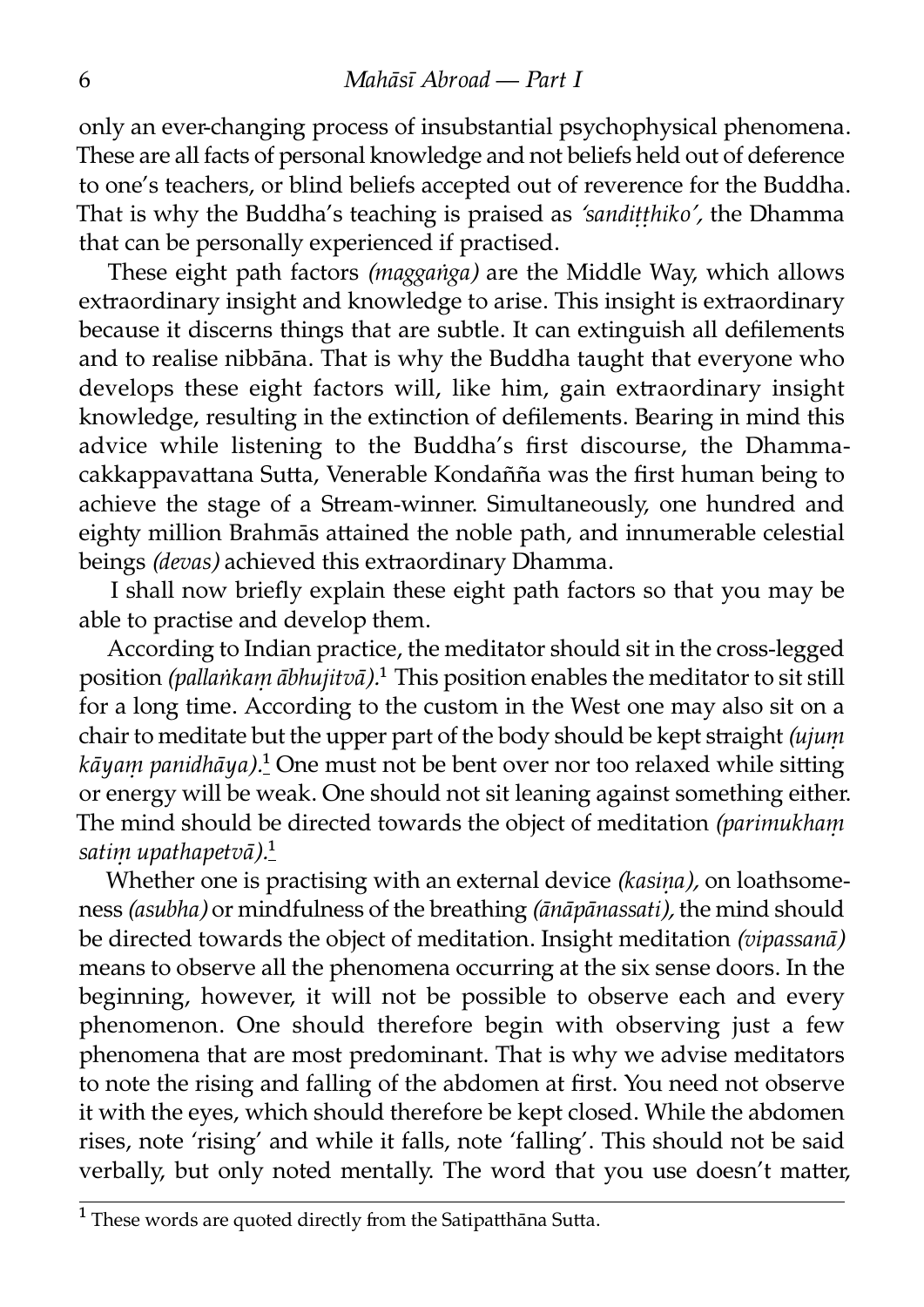what is necessary is to be aware of each phenomenon as it occurs. That is why you should try to be continuously aware of the beginning and end of both the rising and falling of the abdomen. This is observing the element of motion *(vāyodhātu)* as it manifests as tension or movement in the abdomen.

While so noting, if a thought arises, it should be noted. This is contemplation of consciousness *(cittānupassanā)* according to the Satipatthāna Sutta. After noting this thought, return to the rising and falling of the abdomen. While noting thus, if pain or aching arises in the body it should be noted as 'painful' or 'aching'. This is contemplation of feeling *(vedanānupassanā).* Then return to noting the rising and falling. If you hear something, it should be noted as 'hearing, hearing'. Then return to noting the rising and falling. This, very briefly, is the method of meditation. So let us meditate in this manner for about two minutes.



Within every minute, fifty or sixty acts of noting are possible. In each act of noting, the eight path factors occur. The effort to note is right effort. Keeping the object in mind as it occurs is right mindfulness. Remaining focused on the object of meditation is right concentration. These three are the path factors of concentration. Knowing the object rightly is right view. When one first begins meditation, this right view is not much in evidence. Later on, however, it becomes clear that there are only mind and matter with each act of noting. Because of the desire to move, motion occurs. Because there is something to be seen, eye-consciousness occurs. Thus, the meditator comes to distinguish between cause and effect. Something arises afresh and instantly passes away. This may also be quite clear. The meditator then realises that everything is impermanent. After the passing away of the old mental and physical phenomena, if new ones fail to arise, that is the moment to die. Thus death can occur at any moment, which is a frightening and dreadful fact. One also realises that this process happens of its own accord, is subject to no one's control, and is therefore not-self *(anatta)*. All these realisations are right view *(sammā diṭṭhi).* Inclining the mind towards this view is right thought *(sammā saṅkappa).* These two are wisdom path factors *(paññā maggaṅga).*

The three concentration factors and the two factors of wisdom are described in the Commentaries as the 'five workers' *(kāraka maggaṅga).* If a job can only be done by a team of five workers, it needs to be done by all of them working in harmony. Likewise these five path factors are in harmony with every act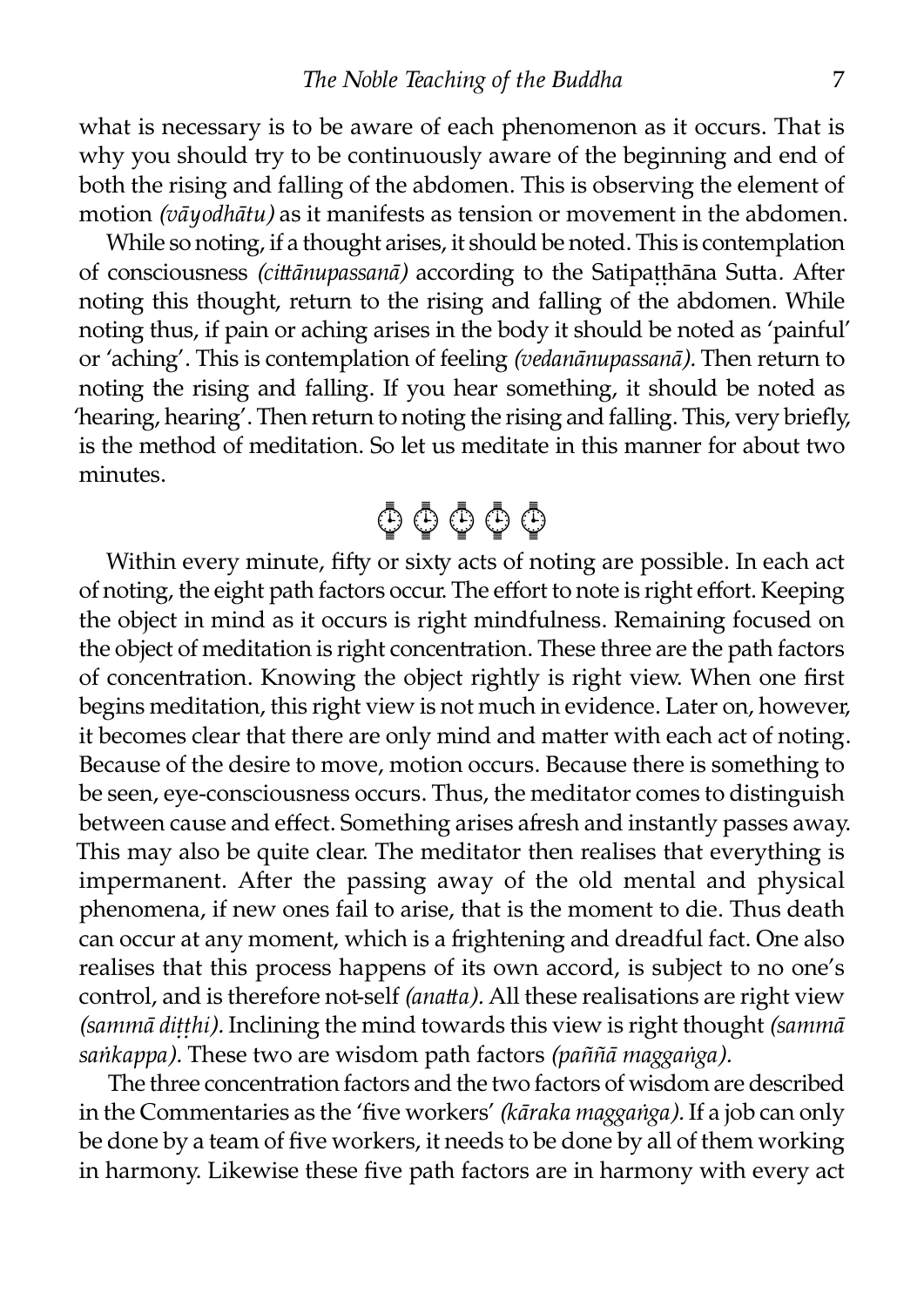of noting and knowing. Every time one notes, these five path factors gain strength through such harmony, and thus extraordinary insight develops.

Abstaining from unwholesome bodily acts of killing, stealing and sexual misconduct is right action *(sammā kammanta)*. Abstaining from verbal misdeeds of lying, backbiting, abuse and ivolous talk is right speech *(sammā vācā*). Abstaining from unlawful livelihood is right livelihood *(sammā ājīva)*. These are the path factors of morality (sīla maggaṅga). These factors are accomplished with the taking and observing of the precepts. So they also occur with every act of noting in meditation. Thus, all eight factors are developed with every act of noting. So nibbāna gets nearer with every act of noting, just as one's destination gets nearer with every step one takes on a journey. Just as you arrive at your destination with the last step of your journey, so too you will arrive at nibbāna with the last act of noting.

Therefore, begin with noting the rising and falling of the abdomen, observing the occurrence of psychophysical phenomena as much as you can. With such observation, may you develop extraordinary insights, speedily attaining the noble path, its fruition and nibbāna.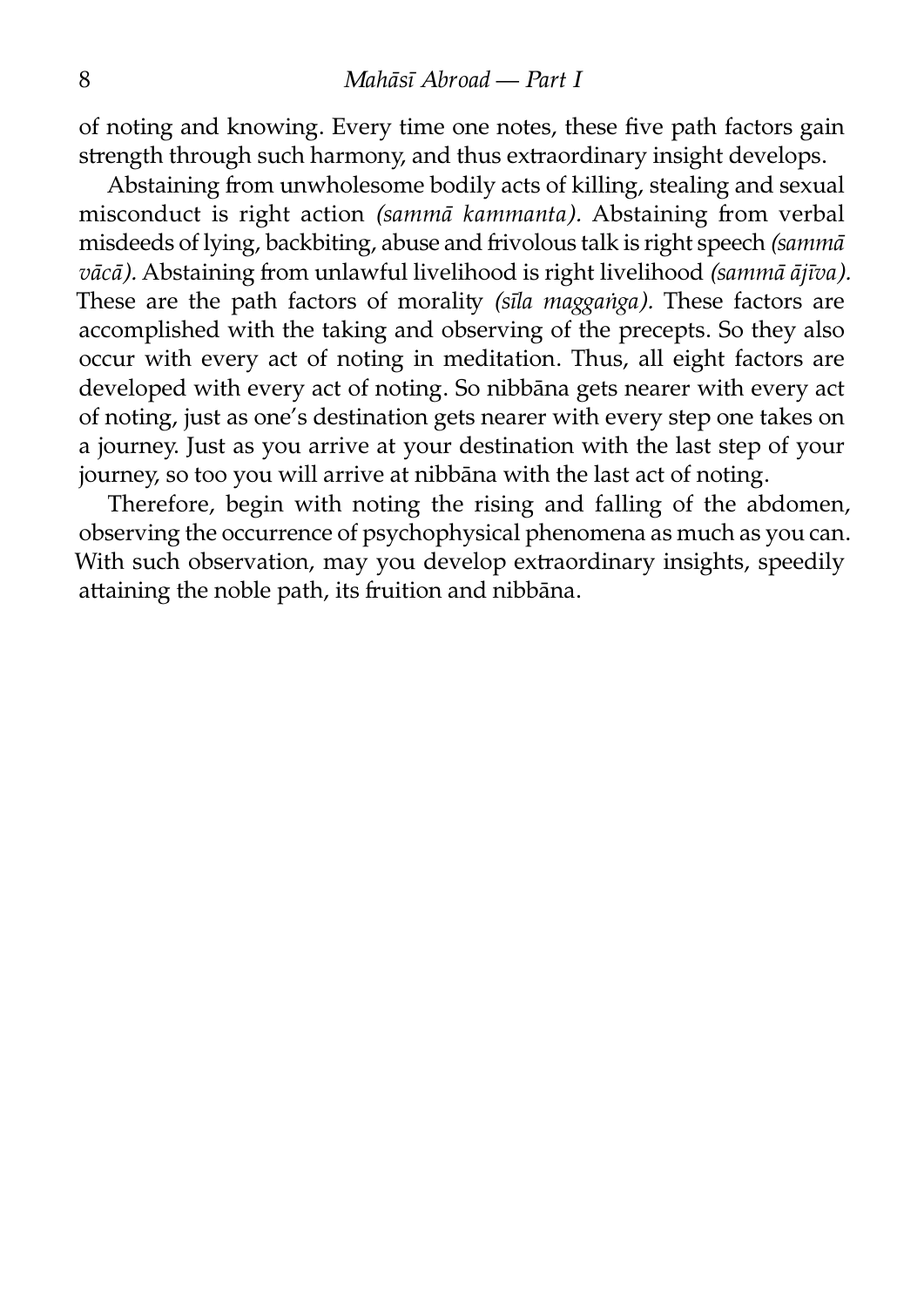# **The Teaching of the Buddha Sāsana**

*"Sabbapāpassa akaranaṃ, Kusalassa upasampadā, Saciapariyodāpanaṃ. Etaṃ Buddhāna sāsanaṃ."*

*"Not to do any evil, To cultivate good, To purify one's mind. This is the teaching of the Buddhas."*

This is the teaching *(sāsana)* of all the Buddhas. The evil which should be avoided, according to the first line, means the unwholesome deeds that arise from greed, hatred and delusion. These include physical, verbal and mental unwholesome deeds.

Unwholesome deeds include killing living beings, unlawfully taking the property of others and engaging in illicit sexual relations. Only these three are mentioned in the commentaries. To abstain from these, one needs to observe the five precepts by saying:

- 1. *Pāṇātipātā veramaṇī-sikkhāpadaṃ samādiyāmi* (I undertake to abstain from killing or injuring living beings.
- 2. *Adinnādānā veramaṇī-sikkhāpadaṃ samādiyāmi* (I undertake to abstain from taking that which is not given).
- 3. *Kāmesu micchācārā veramaṇī-sikkhāpadaṃ samādiyāmi* (I undertake to abstain from sexual misconduct).
- 4. *Musāvādā veramaṇī-sikkhāpadaṃ samādiyāmi* (I undertake to abstain from incorrect speech.
- 5. *Surā-meraya-majja-pamādaṭṭhānā veramaṇī-sikkhāpadaṃ samādiyāmi* (I undertake to abstain from intoxicating drugs and drink, which lead to carelessness.

Unwholesome speech is given briefly as:

- i Telling lies that cause harm to someone.
- ii Backbiting speech that can cause dissension among those who are in harmony.
- iii Harsh speech, curses and threats.
- iv Fruitless speech, which has no value.

Abstention from these four kinds of speech is included in the fourth precept. If one abstains from the seven unwholesome deeds of body and speech, one thereby abstains from wrong livelihood too.

Why must we abstain from these unwholesome deeds? These deeds are blameworthy when they are committed and bring only bad results when they bear fruit. Killing, stealing, sexual misconduct and lying are blame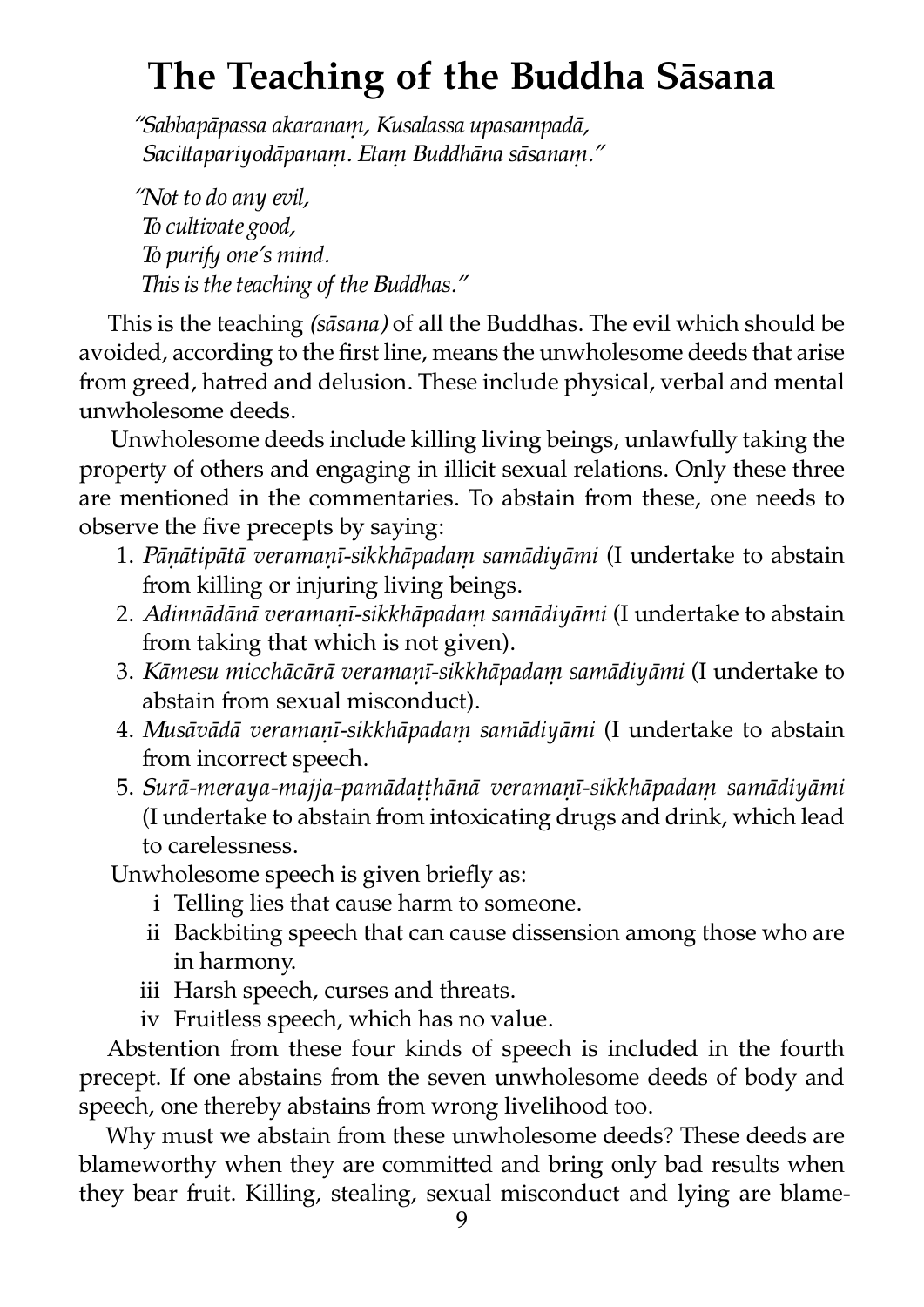worthy in the eyes of the wise and the virtuous. Living beings have to suffer because of these unwholesome deeds. It is like eating rotten food, which is a blameworthy action. Because they are altogether blameworthy, we must abstain from them. Besides, they bring bad results in the present life like censure, punishment or imprisonment. In future births, too, the evil doer is reborn in hell and suffers great torment, or is born as a hungry ghost *(peta)* who has to endure starvation, or is born as an animal, which is a miserable and brutal existence. Even if born as a human being because of wholesome deeds, one will suffer such misfortunes as short life, poor health or poverty, due to the unwholesome deeds. Since they bring such bad results, one must abstain from all unwholesome deeds.

The Buddha taught us to refrain from and eradicate these unwholesome deeds by means of morality. However, the mental unwholesome deeds cannot be got rid of so easily. Only meditation can do that. The removal of unwholesome thoughts can be achieved through mental culture *(bhāvanā).* If one abstains from the seven physical and verbal unwholesome deeds, one is following the Buddha's advice not to do any evil. The good deeds to be cultivated and developed, which is the second part of the Buddha's advice, are:

- *1.* The good deed of charity or giving alms *(dāna)*.
- 2. The good deed of morality or restraint of one's actions and speech *(sīla)*.
- 3. The good deed of mental tranquillity *(samatha)*.
- 4. The good deed of insight into the true nature of things *(vipassanā)*, and
- 5. The good deed of the realisation of nibbāna.

The first, giving alms, is something that everybody knows about. Those who believe in and understand the law of *kamma* give whatever they can. While it is being done, giving does not bring any blame from the wise and the virtuous. They have only praise for it, saying, "That kind and generous person works for the well-being and happiness of others!" That is why we say that giving is a good deed. Moreover, when it bears fruit it gives only good results. That it brings praise and admiration in the present life is plain enough. In future existences, too, it will lead to rebirths in the human or celestial realms and benefits as long life, beauty, health and affluence. Because it brings such beneficial results, we say that it is a good deed. All good deeds are like that. When they are being done, they are blameless and in the future too, they bring happiness. It is like taking nutritious food. While it is being eaten, it is delicious and one praises it, and later it gives energy and good health. Therefore the Buddha urged us to cultivate wholesome deeds and to make a habit of it. This is a splendid teaching.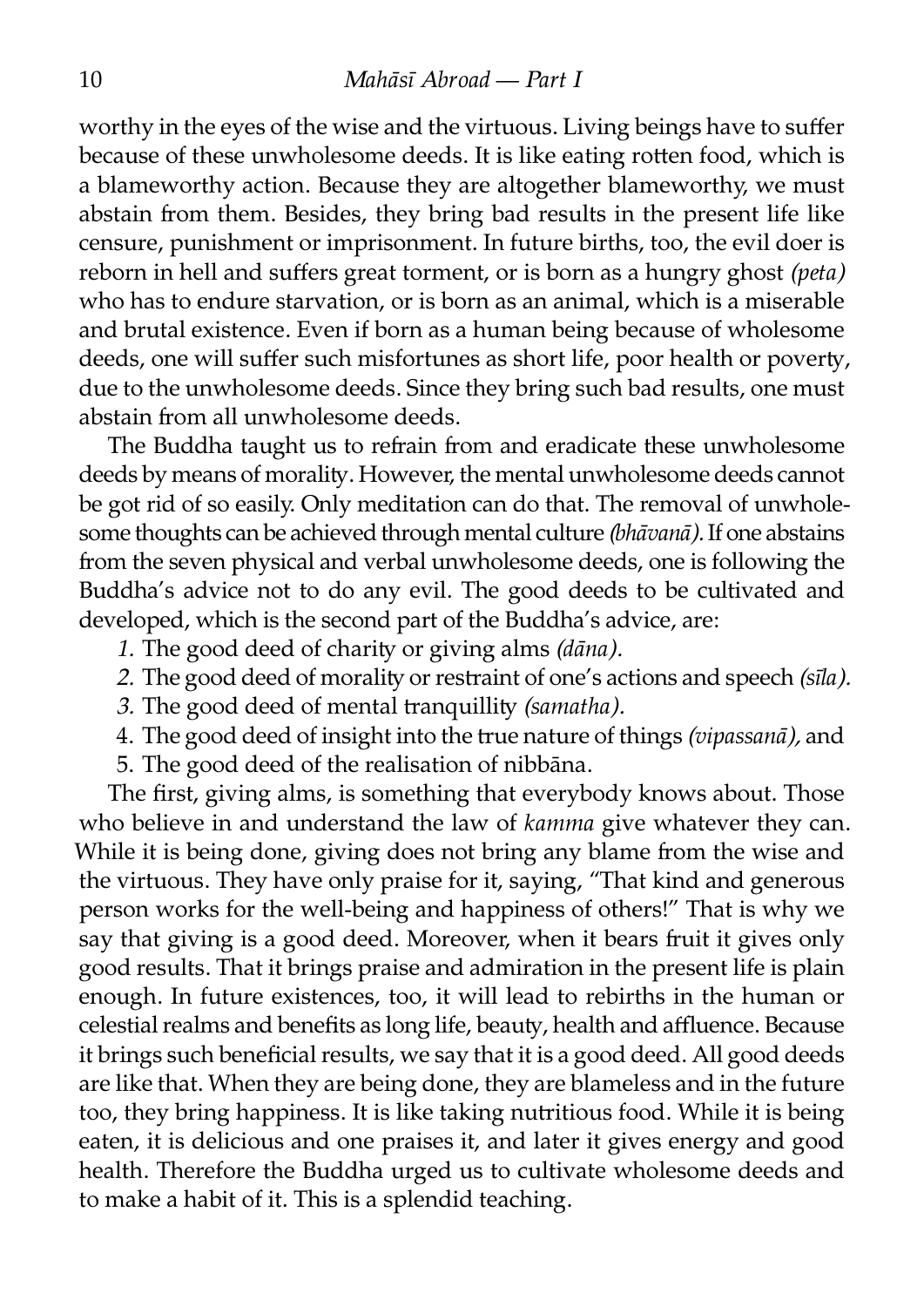The second kind of good deed, moral conduct, is the same as "not to do any evil" which we have already explained. However, to abstain from evil is blameless and leads to moral conduct, which brings positive good results. So to emphasise it, we are again urged to cultivate the good deed of moral conduct. This advice to live blamelessly and gain happiness is a splendid teaching too.

Regarding the good deeds of concentration, there is tranquillity *(samatha)* and insight *(vipassanā)*. For the cultivation of tranquillity there are forty meditation objects including ten devices *(kasiṇa),* ten foul objects *(asubha),* ten recollections *(anussati)* and ten others. Here, I will not go into details. If you are interested in these meditations, you can read about them in the *Visuddhimagga*. However, of the forty methods, mindfulness of breathing *(ānāpānassati)* is easy to understand and can be explained in brief. According to the Buddha's teaching it should be done like this. Fix your attention on the tip of the nostrils. Each time the breath comes in or goes out through the nostrils, note "It is coming in" or "It is going out". If, while thus noting, the mind wanders away, bring it back to the nostrils and go on noting. As you continue like this, the mind gets fixed to the breathing and mental tranquillity and concentration are developed. All of your mental stress and worry are calmed and you feel peaceful and relaxed. So this good deed of tranquillity is blameless while you are doing it and it brings happiness. If concentration is developed to the level of absorption *(jhāna),* you will be reborn in the Brahmā realm and live for aeons. If you develop insight from this concentration, you can attain the noble path and its fruition. That is why the Buddha taught us to develop tranquillity.

The fourth good deed, insight, is the good deed by which one realises the impermanence, unsatisfactoriness and not-self nature of mind and matter whenever one sees, hears, smells, tastes, touches or thinks. For Buddhists, this good deed of insight is the most important of all. Only when a person has acquired insight can he or she attain the noble path, its fruition and nibbāna, the end of all suffering. Of all mundane good deeds, the good deed of insight is the best. So how does one cultivate this good deed of insight?

### **Developing Insight**

In the Satipatthāna Sutta it says, "Gacchanto vā gacchāmī'ti pajānāti" when a *bhikkhu* walks he is aware "I am walking." So, when you walk, you should concentrate on the movements of the feet: lifting the foot, pushing it forward and putting it down. You should note this either as 'walking'; as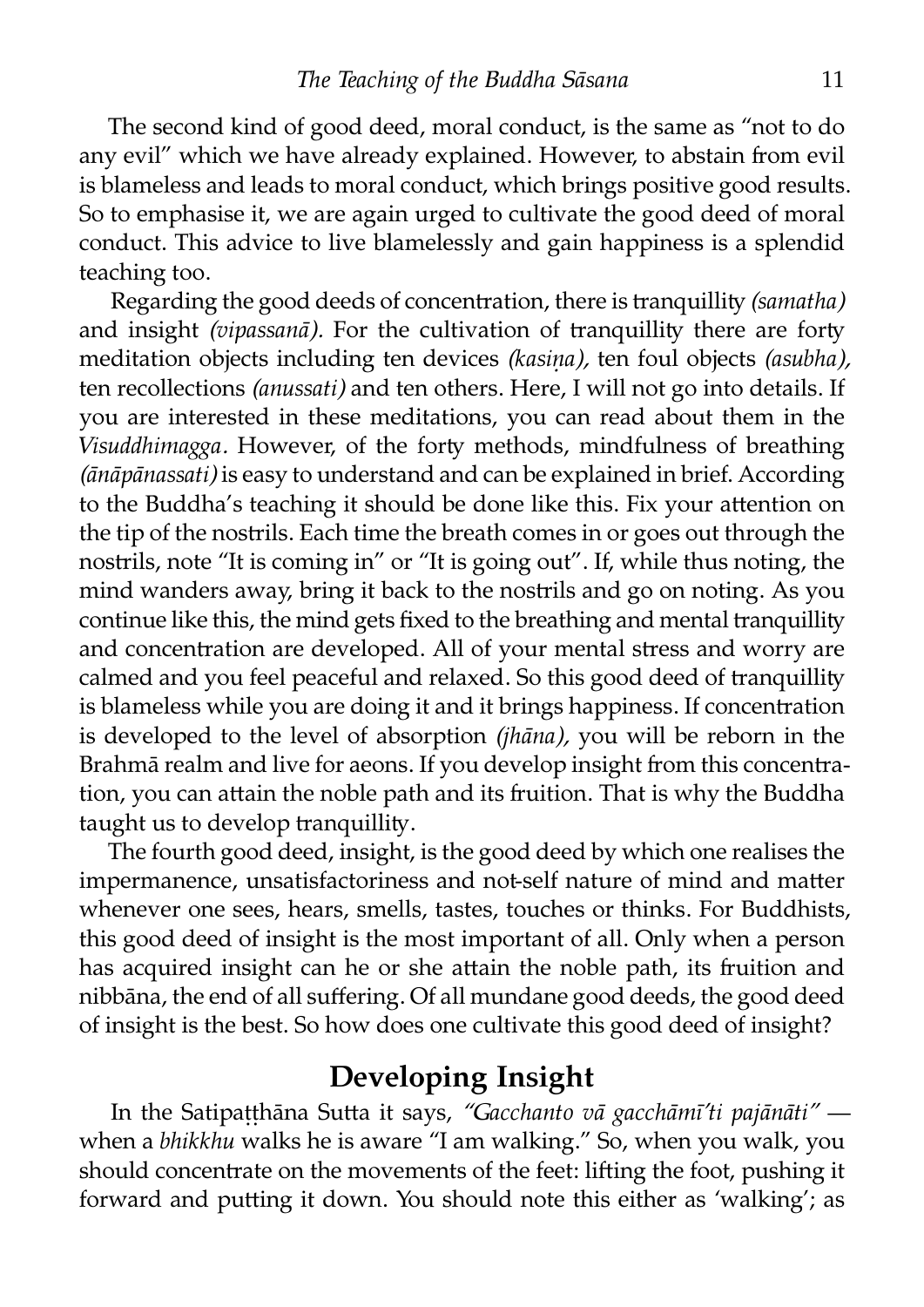'right step', 'left step'; or as 'lifting', 'pushing forward', 'dropping'. While you are standing, concentrate on the position of the body and note as 'standing, standing', or concentrate on the abdominal movements as you breathe and note as 'rising', 'falling'. When you sit down, concentrate on how you move from standing to sitting and note as 'sitting down, sitting down'. When you are seated, you may change the position of your limbs. Note all of these movements thus: 'bending', 'stretching', 'moving'. When you are settled in your sitting posture, either focus on the erect body and note as 'sitting, sitting', or focus on the abdominal movement and note as 'rising', 'falling'. While you are noting thus, your mind may wander elsewhere. Then you should note as 'wandering', 'thinking', 'reflecting' and so on. You may note using whatever language you are used to. This contemplation of the mind is called *'ciānupassanā'.* If you note like this, the thinking will be interrupted and will stop. Then you can go back to noting the rising and falling of the abdomen as before.

If a pain or itch comes up you must note it as 'pain, pain' or 'itching, itching'. Sometimes the pain becomes more acute as you note. Then you should endure it as much as you can and continue meditating. If it becomes unbearable, you will have to change the position of your limbs, but when you move, note every movement beginning with the intention to do so. If the pain disappears as a result of your noting or because you have changed your position, you can return to noting the rising and falling. Here, noting the pain is contemplation of feelings *(vedanānupassanā).*

When you hear or see something, you concentrate on the phenomenon that has appeared and note 'hearing, hearing' or 'seeing, seeing'. In the Satipaṭṭhāna Sutta it says, "Cakkhuñca pajānāti, rūpe ca pajānāti, sotañca *pajānāti, sadde ca pajānāti" —* "He understands the eye and visible forms, he understands the ear and sounds,*etc.*" This is contemplation of mental-objects *(dhammānupassanā).*

Noting and understanding every movement like walking, standing, sitting, lying down, bending, stretching, rising, falling, and so on, is the good deed of insight called contemplation of the body *(kāyānupassanā).* Noting pain and all other pleasant, unpleasant or neutral feelings, is contemplation of feelings *(vedanānupassanā).* Noting of thinking, imagining, and so on is the good deed of insight called contemplation of mind *(ciānupassanā).* Whenever sense objects arise, noting them as 'seeing', 'hearing' and so forth is the good deed of insight called contemplation of mind-objects *(dhammānupassanā).*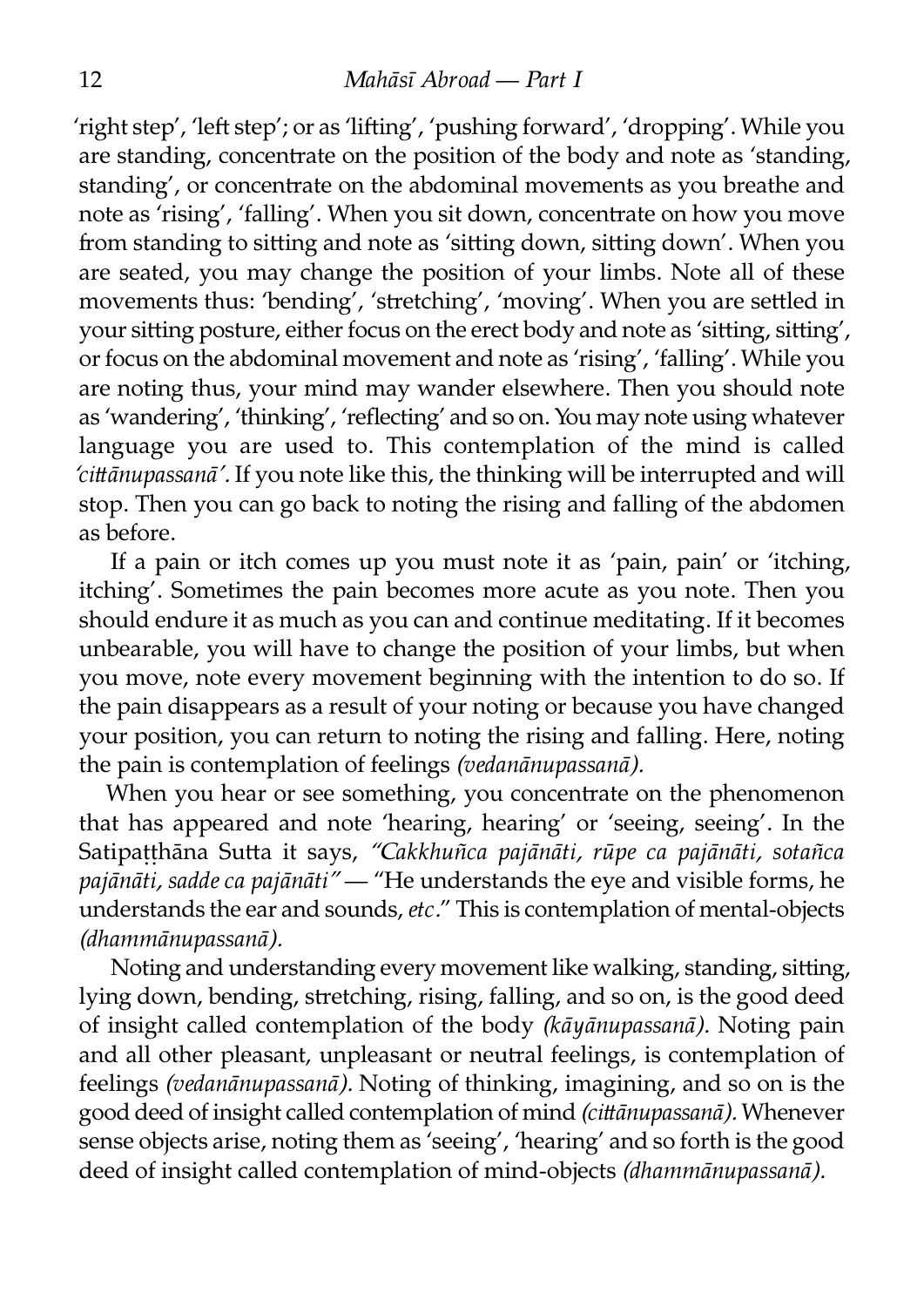As you continue noting, your concentration will grow stronger and you will come to understand, "That which is known is one thing, that which knows is another." So you distinguish between mind *(nāma)* and matter *(rūpa)*. This is the analytical knowledge of mind and matter *(nāmarūpa-pariccheda-ñāna)*.

Later, you know for yourself, "From the intention to move, the movement arises. From the intention to bend, bending arises. From the intention to stretch, stretching arises. Because there are the eye and a visible form, one sees. Because there are the ear and a sound, one hears. Because there is something to be known, one knows." You realise how there are only cause and effect. This is the [knowledge by discerning conditionali](http://www.aimwell.org/Books/Mahasi/Progress/progress.html#Conditionality)ty *(paccayapariggaha-ñāṇa).*

As your concentration and insight gain further strength, you see for yourself how the object noted and the noting mind arise and pass away repeatedly. So you plainly see that they are all impermanent. This is the good deed of insight called knowledge of impermanence *(aniccānupassanā-ñāṇa).* You realise too that if, after the passing away of the old mind and matter, new ones fail to arise, that is the moment to die. Since you can die at any moment, you realise what a dreadful and unreliable thing life is, which is suffering. This is the good deed of insight called knowledge of unsatisfactoriness *(dukkhānupassanā-ñāṇa).* The mental and physical phenomena do not follow your wish; they arise and pass away of their own accord, which is their nature. They are beyond your control so they are not-self. This is the good deed of insight called knowledge of not-self *(anattānupassanā-ñāna)*.

Of the good deeds of insight, one is the knowledge of arising and passing away *(udayabbaya-ñāṇa),* by which one realises the very rapid arising and passing away of things. When this knowledge comes, one finds bright light all around. One's whole body feels weightless and one experiences extreme happiness, never before experienced. The mind is in raptures. One finds that illnesses and pains that were so difficult to bear before have now disappeared [altogether. When one reaches the higher stage of](http://www.aimwell.org/Books/Mahasi/Progress/progress.html#Equanimity) knowledge of equanimi with regard to formations *(saṅkhārupekkha-ñāṇa),* one finds that every act of awareness is so peaceful and subtle. This, in brief, is how one experiences extraordinary happiness never before enjoyed, when practising the good deed of insight.

When the knowledge of equanimity gains strength, the meditator realises nibbāna through the knowledge of the noble path. This, too, is a good deed that has to be developed. When one has attained the path of a Stream-winner, its result follows immediately. Once one is a Stream-winner one is freed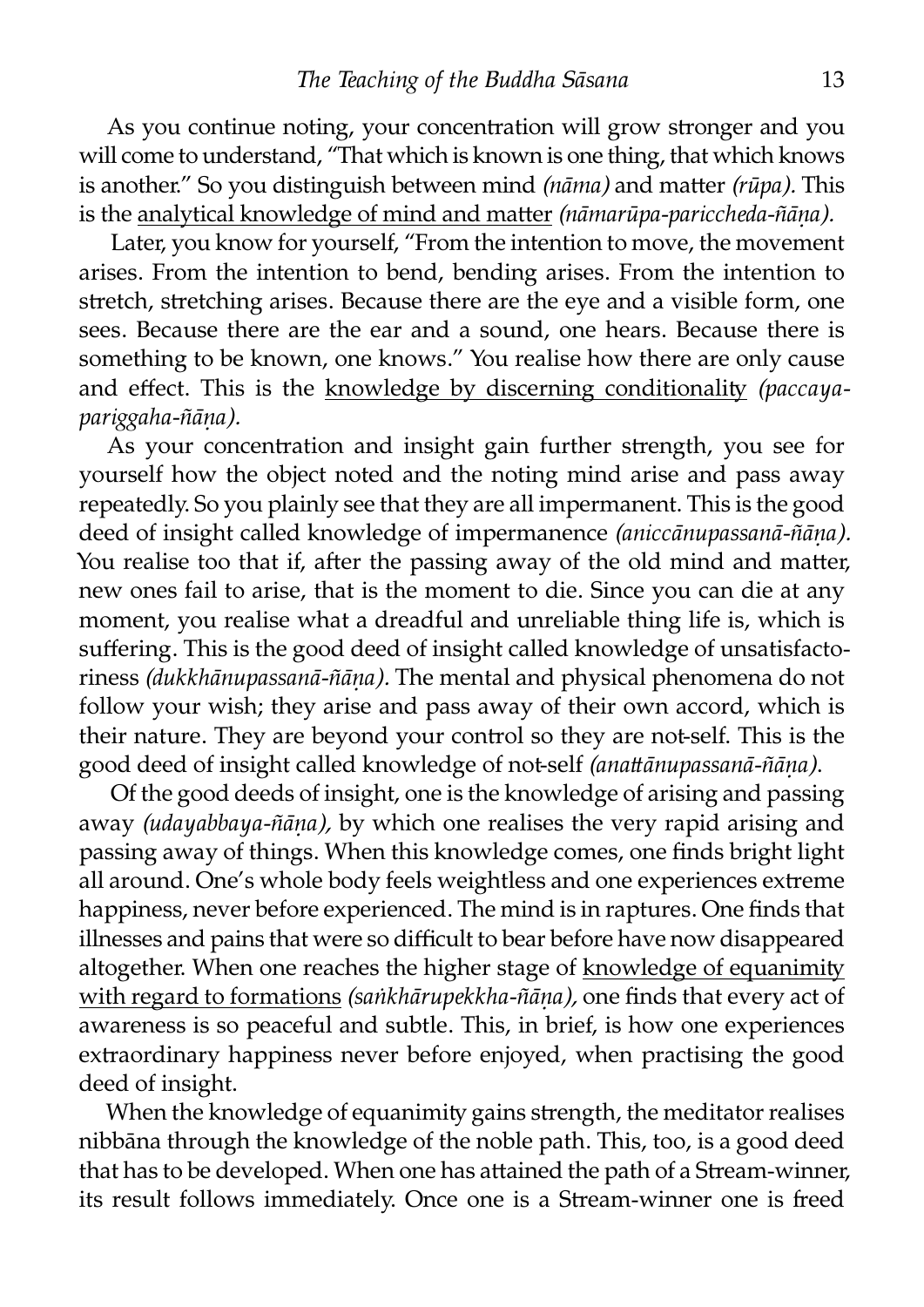forever from the four lower realms of hell, animals, hungry ghosts *(peta)* and demons *(asūra).* When born in the human or celestial realms, one is reborn among the higher ranks, never the lower. Within seven of such rebirths at the most, one will reach the final stage of an *Arahant* by virtue of the good deed of insight. One then attains the end of all suffering. That is why the Buddha advised us to fulfil the good deeds of insight as well as mundane good deeds. To cultivate the good deeds of insight and other good deeds is what is meant by the Buddha's teaching, "To cultivate good."

The third line says, "To purify one's mind." To purify the mind completely one must strive to remove the defilements like greed, hatred and delusion, and never let them arise again. This amounts to developing the noble path of *Arahantship*. For the *Arahant*, no matter what object he or she meets with, no passion, ill-will or delusion arises. The *Arahant* is totally purified from defilements for ever. To reach this path one must cultivate the good deed of insight.

The bodhisatta himself meditated on the arising and passing away of the mental and physical aggregates of attachment whenever seeing, hearing, etc. occurred. By thus meditating he realised the path of *Arahantship* and became the Buddha. The disciples of the Buddha, too, meditated and became *Arahants* in the same way. When one attains *Arahantship*, one's mind is free from all defilements, so one no longer clings to any object at all. Therefore, after the passing away of the last consciousness *(cuticia)* at death *(parinibbāna)* no new birth will arise and one is free from all suffering for ever.

We should strive to be free from the suffering of old age, disease and death, and the suffering of formations *(saṅkhārā),* and to gain the eternal happiness that the Buddha advised in his teaching:

"Not to do any evil, to cultivate good, to purify one's mind."

Now, in accordance with this teaching let us try some meditation for about five minutes. Hold your upper body straight *(ujum kāyam panidhāya)*. Establish mindfulness on the object to be noted *(parimukhaṃ satiṃ* upatthapaetvā). Fix your attention on the abdominal movements. Since there is no need to look, keep your eyes closed.

As the abdomen rises note 'rising'; as it falls note 'falling'. You need not say the words aloud, just note mentally. Noting or meditating is trying to understand mind and matter as they really are, so words are not important. What is important is to know the movement of the abdomen. This movement is called *'vāyodhātu'.* You should mindfully follow the abdominal movement from the beginning of the rising to the end of it, and from the beginning of the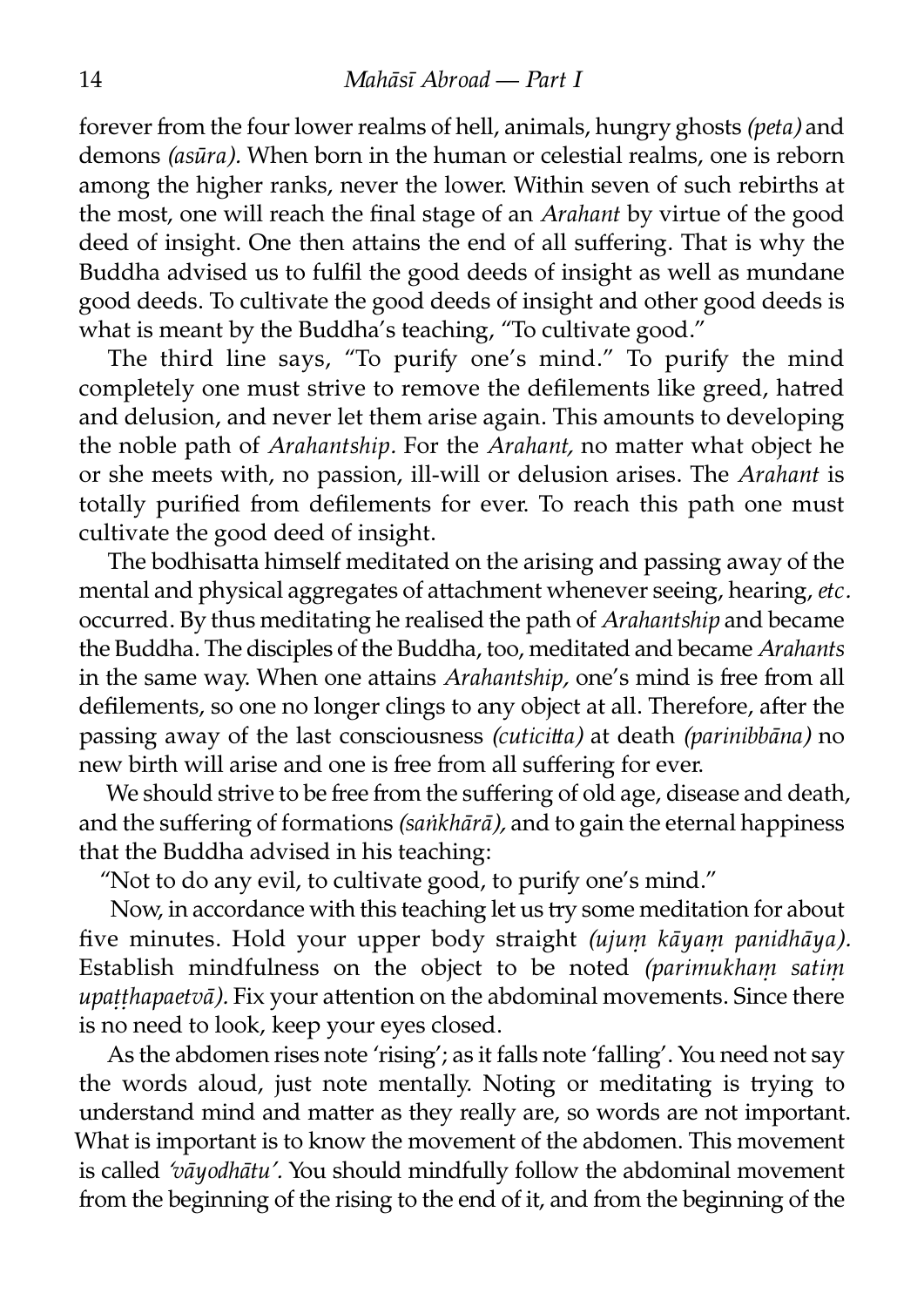falling to the end of it. When the falling ends, the rising begins. When the falling ends, the rising begins. There is no interval, so you must meditate continuously.

In the beginning of the practice your concentration is not strong enough, so the mind is unstable and may often slip away. Note that wandering mind too as 'imagining', 'thinking', *etc.* Noting thus is contemplation of mind. When you note like this, the wandering will stop, then you can return to the rising and falling. If you feel tired, hot, or pain somewhere in the body, note 'tired', 'hot' or 'pain'. This is contemplation of feelings. When mindfulness and concentration have grown stronger, the painful feelings noted may disappear as if they were taken away. Some people got cured of otherwise incurable diseases while they were meditating, which is very heartening. Now, we are only meditating for a few minutes and you will not have to note for long. Just note the pain three or four times and then return to the rising and falling of the abdomen. If you hear a sound, note 'hearing, hearing' and then return to the rising and falling. Now please note as I have instructed for five minutes.



There can be about fifty or sixty acts of noting in a minute. In such acts of noting the eight path factors are being developed. This is how they occur:

The effort to note is right effort. Keeping the object in mind as it occurs is right mindfulness. Remaining focused on the object of meditation is right concentration. These three are the path factors of concentration. Knowing the object rightly is right view. When you first begin meditation, this right view will not be clear to you, but after forty, fifty or sixty hours of meditation your concentration grows stronger. Then your mind no longer wanders, but stays on the meditation object. When you note the rising of the abdomen, you very distinctly realise that the rising is one thing and the knowing of it is another. When you note the falling, you distinctly realise that the falling is one thing and the noting of it is another. When you note 'moving' or 'walking' you distinctly realise that the moving or walking is one thing and the noting of it is another. When you note 'seeing', you distinctly realise that the eye and the visible form are one thing and the seeing and noting of it are another. When you note 'hearing', you distinctly realise that the ear and the sound are one thing and the hearing and the noting of it are another. This, in brief, is how you develop the analytical knowledge of mind and matter *(nāmarūpa-pariccheda-ñāṇa).*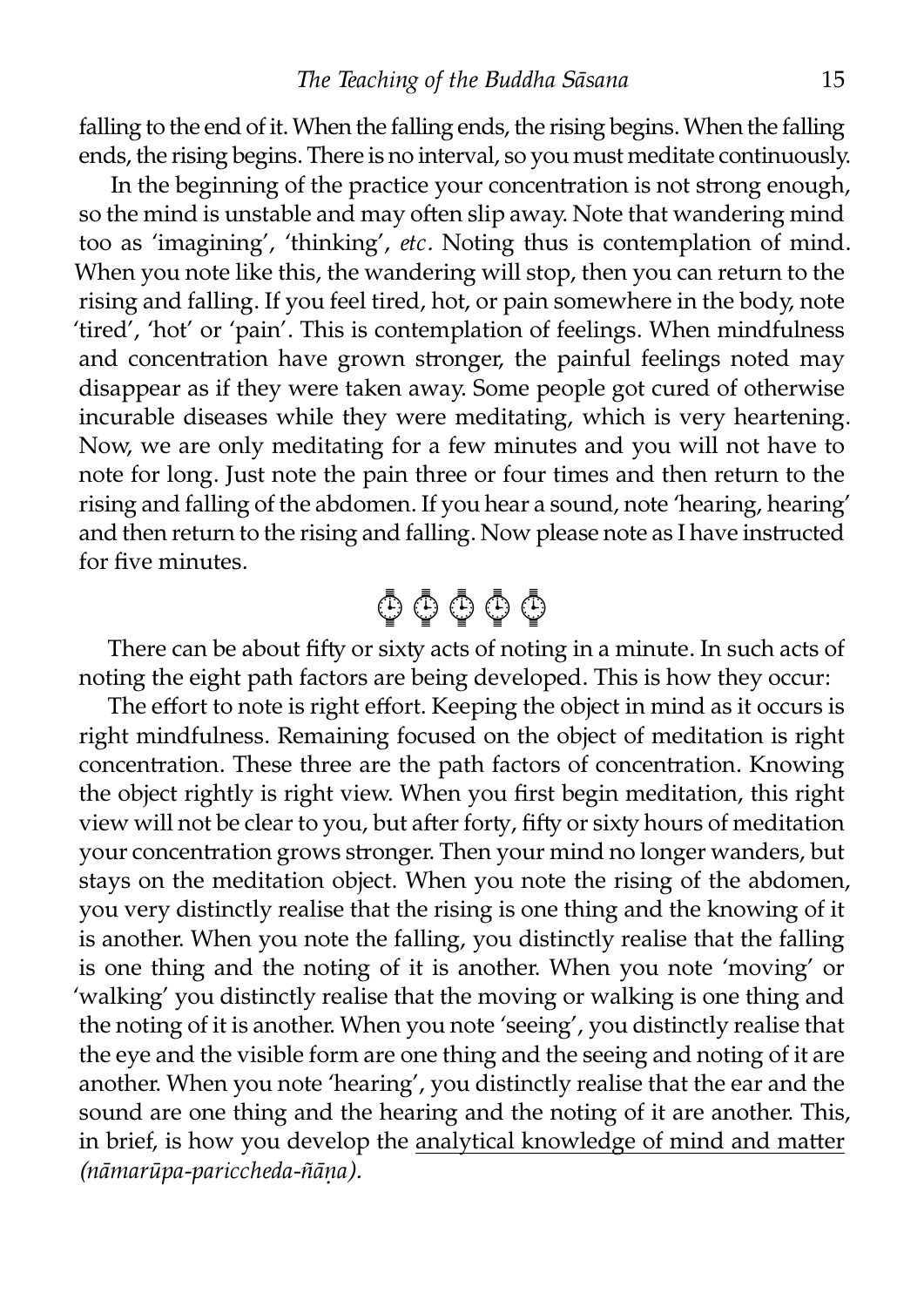As your concentration and insight develop further, you realise that because of the respiration the abdomen rises and falls, and because of the abdominal movement, noting of it occurs. Again, because of the intention to move, the movement follows, and because of the movement, noting of it occurs. Because of the eye and visible forms, seeing arises, and because of seeing, noting of it occurs. Because there are the ear and sounds, hearing arises, and because of hearing, noting of it occurs. So you realise for yourself the cause and effect [relationship between everything. This is the](http://www.aimwell.org/Books/Mahasi/Progress/progress.html#Conditionality) knowledge by discerning conditionality *(paccaya-pariggaha-ñāna)*. Furthermore, failure to note seeing, hearing, and so on, leads one to the delusion that things are permanent, happy, good, and self. This delusion leads one to take delight in them. This delight makes one strive to attain the things one has taken delight in. This striving, or *kamma*, leads to more and more rebirths. Because of rebirth one has to undergo old age, illness, death, and other physical and mental suffering, wherever one is born. Thus, higher wisdom comes to one who is intelligent. This understanding of the relationship between cause and effect is in accordance with the [Law of Dependent Origination](http://www.aimwell.org/Books/Mahasi/Dependent/dependent.html) *(Paṭicca Samuppāda).*

At the next stage of insight, as concentration and insight grow stronger still, you plainly realise how the object noted and the mind noting it arise and pass away instantly. Then you know for yourself that whatever arises and passes away is impermanent, unsatisfactory and not-self. This is [knowledge by comprehension](http://www.aimwell.org/Books/Mahasi/Progress/progress.html#Comprehension) *(sammasana-ñāṇa).* Knowing how things arise and pass away is [knowledge of arising and passing away](http://www.aimwell.org/Books/Mahasi/Progress/progress.html#Arising) *(udayabbaya-ñāṇa).* When this latter knowledge is attained, one sees bright lights all around, one feels great joy, the body and mind feel at ease and are pervaded with immense happiness. As one advances to the knowledge of dissolution *(bhaṅga-ñāṇa),* forms and shapes like arms, legs and the body no longer manifest themselves. Then one finds both the things noted and the noting of them very swiftly [disappear. When the meditator reaches the higher stage of](http://www.aimwell.org/Books/Mahasi/Progress/progress.html#Equanimity) knowledge of equanimity with regard to formations *(saṅkhārupekkha-ñāna)*, awareness comes easily without making an effort to be mindful. The meditator can sit for one hour, two hours, three hours or more without difficulty. It is a very good stage. Knowing things clearly like this is right view. Bringing one's mind to clearly know mind and matter is right thought. These two are the path factors of wisdom *(paññā maggaṅga).*

The three concentration factors and the two factors of wisdom are described in the commentaries as the 'five workers' *(kāraka maggaṅga).* If a job can only be done by a team of five workers, it needs to be done by all of them working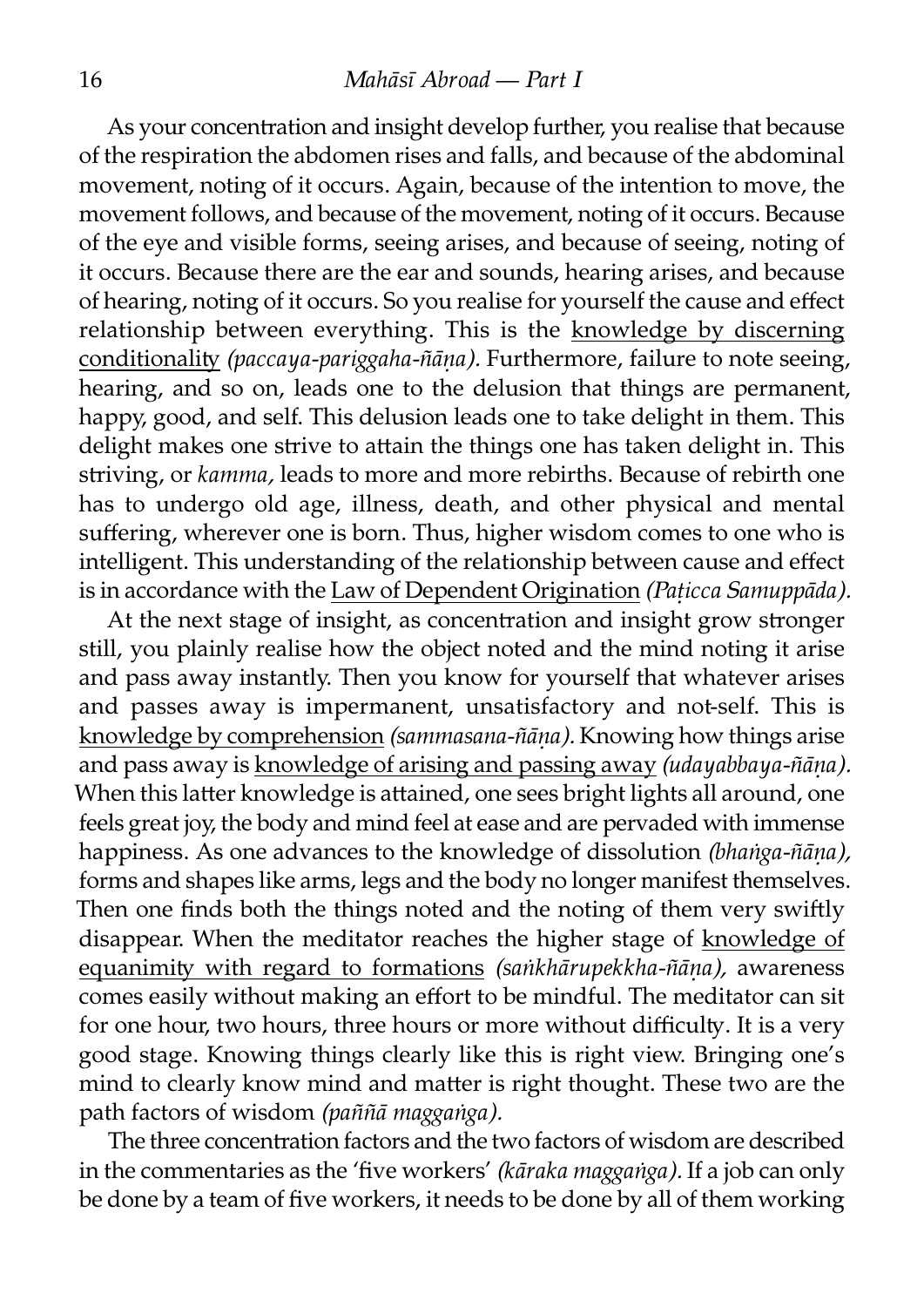in harmony. Likewise these five path factors are in harmony with every act of noting and knowing. Every time one notes, these five path factors gain strength through such harmony, and thus extraordinary insight develops.

Abstaining from unwholesome bodily acts of killing, stealing and sexual misconduct is right action *(sammā kammanta)*. Abstaining from verbal misdeeds of lying, backbiting, abuse and frivolous talk is right speech *(sammā*) *vācā*). Abstaining from an unlawful livelihood is right livelihood *(sammā ājīva).* These are the path factors of morali *(sīla maggaṅga).* These factors are accomplished with the taking and observing of the precepts. So they also occur with every act of noting in meditation. Thus all eight factors are developed with every act of noting. So *nibbāna* gets nearer with every act of noting, just as one's destination gets nearer with every step one takes on a journey. Just as you arrive at your destination with the last step of your journey, so too you will arrive at *nibbāna* with the last act of noting.

So whenever you have the opportunity, you should meditate on the arising mind and matter, beginning with the rising and falling of the abdomen. With such observation, may you develop extraordinary insights, speedily attaining the noble path, its fruition and *nibbāna*.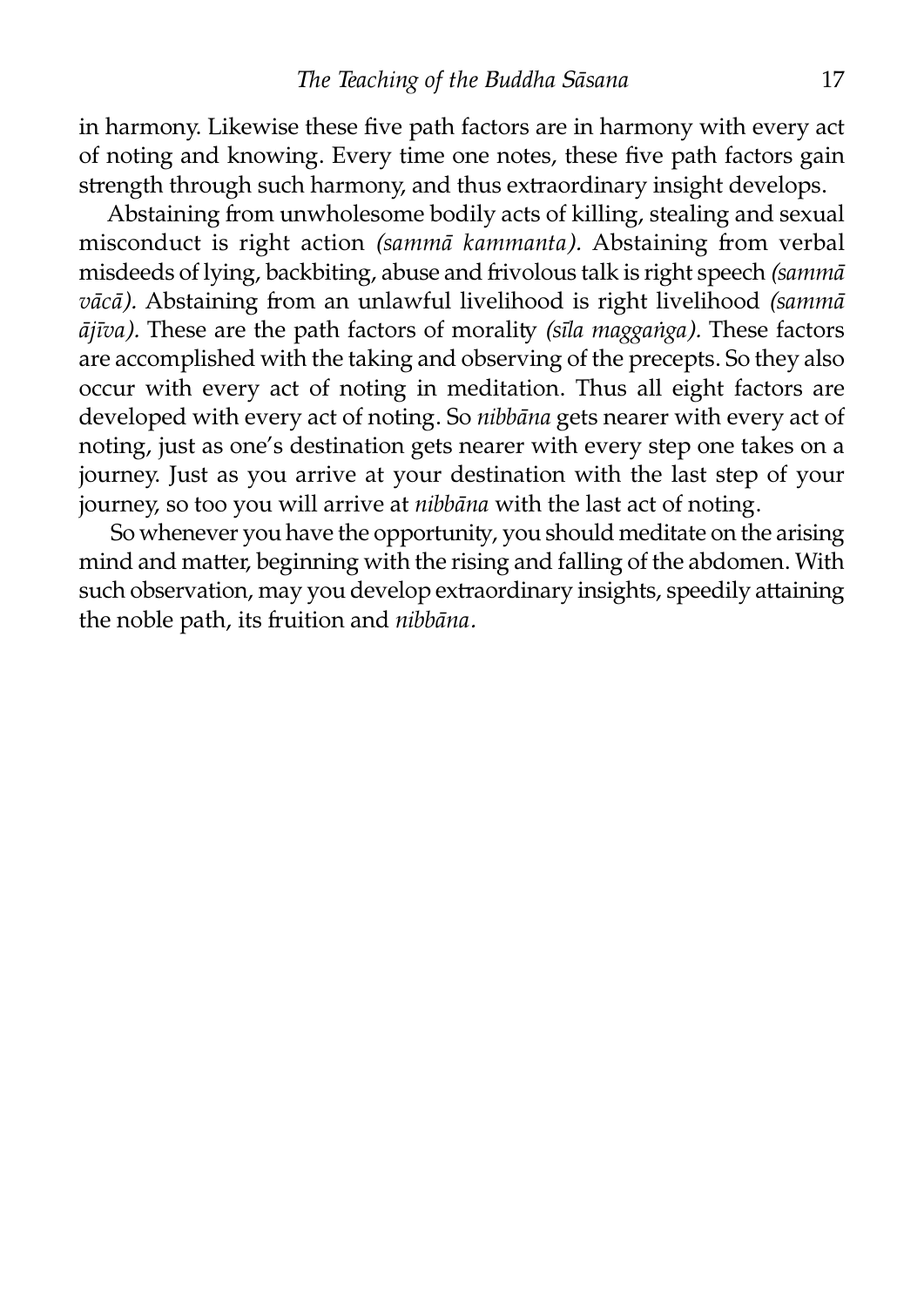# **Mindfulness — The Only Way**

The Buddha taught us in the Satipatthāna Sutta:

*"Ekāyano ayaṃ bhikkhave maggo, saānaṃ visuddhiyā, sokaparidevānaṃ* samatikkamāya, dukkhadomanassānam atthangamāya, ñāyassa adhi*gamāya, nibbānassa sacchikiriyāya, yadidaṃ caāro satipaṭṭhānā."*

"This is the only way, monks, leading to the purification of beings, to the transcendence of grief and lamentation, to the cessation of pain and sorrow, to the attainment of the right method, and to the realisation of nibbāna; namely, the four foundations of mindfulness."

Because they have defilements *(kilesa)* like greed and hatred, living beings do such evil things as killing, causing injury, stealing, robbery, and lying. As a result of these evils they suffer in the four lower worlds *(apāya).* Even if, as a result of some good deed, they are born in the human realm, they suffer such miseries as early death, illness and poverty. These defilements cause them to be reborn repeatedly and thus to undergo suffering like old age, disease and death. If one wishes to be free from this suffering, one must strive to purify oneself of these defilements.

There is only one way to remove these defilements — the way of mindfulness *(Satipaṭṭhāna),* by which one contemplates what is going on in one's own mind and body. If one wishes to get rid of the defilements like greed and hatred, one has to follow this only way of *Satipatthāna. "Ekāyana"* means "The Only Way" — there is no other way, no alternative. If you walk straight on along the only road, you will not go astray, as there is no junction, you are sure to reach your destination. Similarly, since *Satipaṭṭhāna* is the only way, if you continue training yourself in mindfulness, you will ultimately attain *Arahantship*, the noble state of complete purity from all defilements. That is why the Buddha taught us to follow this way of mindfulness.

All the former Buddhas, Paccekabuddhas and Arahants practised this method, were purified and reached nibbāna, where all suffering ceases. In the future too, all the Great Ones will follow the *Satipaṭṭhāna* method and reach nibbāna. In this present world-cycle also, the Buddha Gotama and his disciples reached nibbāna by following this same way. This fact was pointed out by Brahmā Sahampati to the Buddha, who confirmed it and preached it to us.

People grieve and lament over the loss of their husbands, wives, children, parents and those near and dear to them. They also grieve for the loss of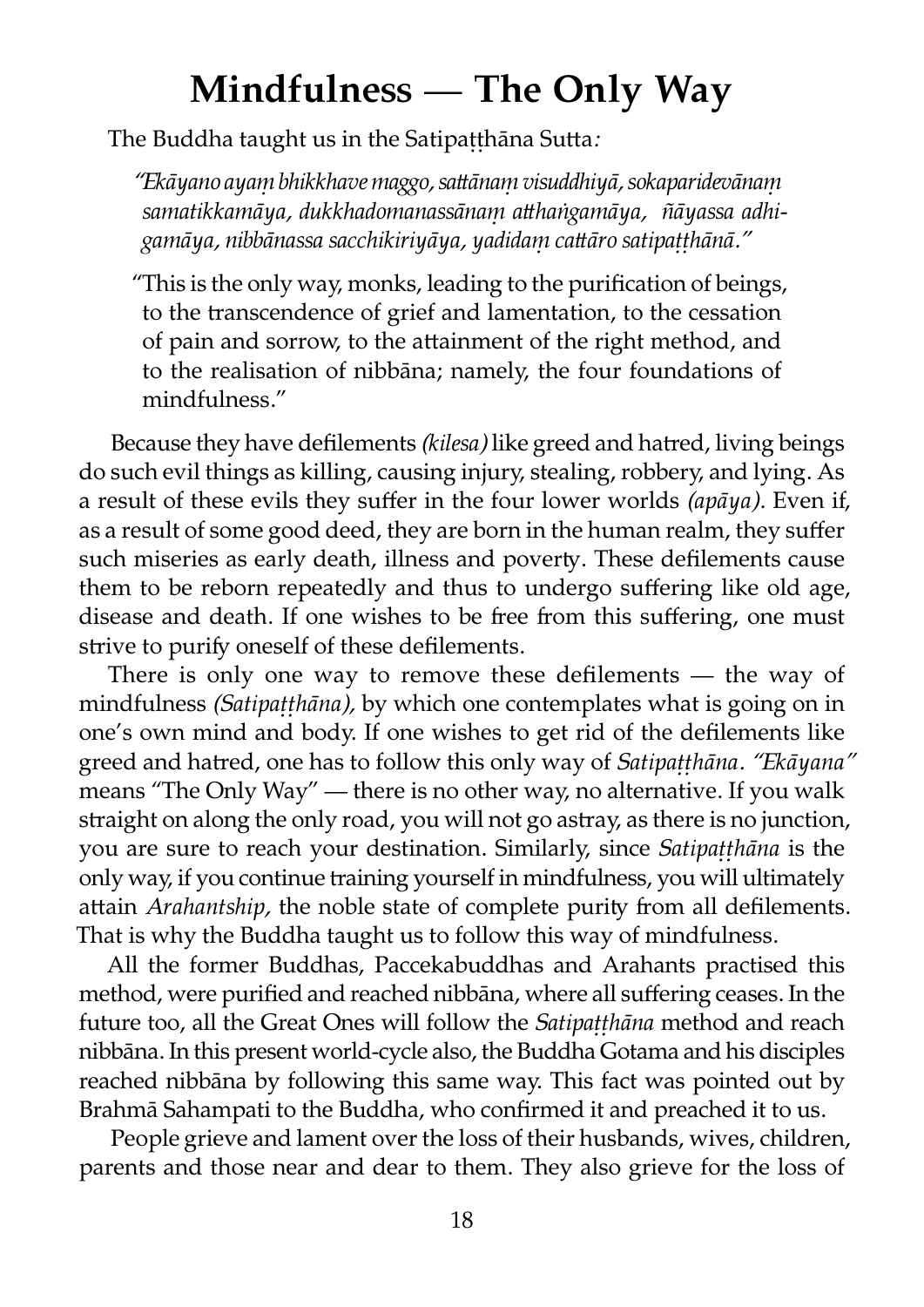their wealth. They grieve when they suffer from any kind of disease. Of course, these are dreadful things. How peaceful it would be if there were no such things! Therefore, people should strive to eradicate all these miseries. However, they cannot escape from them just by praying to whatever gods there may be. Only by training themselves in this *Satipatthāna* method can they eradicate all suffering. During the Buddha's time there was a young woman called [Patācārā](http://www.aimwell.org/DPPN/patacara.htm), who lost her husband, her two sons, her parents and her brother — all those near and dear to her. She was so overwhelmed with grief that she was driven to madness. One day she came to the Blessed One, heard the Dhamma, took up *Satipaṭṭhāna* meditation and dispelled all her grief and lamentation, gaining peace of mind forever.

Today too, many people have lost sons, daughters, husbands, wives and parents. They were so stricken with grief that they could not eat or sleep. They came to me, and after taking up *Satipatthāna* meditation under my guidance, were relieved of their sorrows in a matter of four, five or ten days. The number of such people is now more than a thousand.

The practice of *Satipaṭṭhāna* will lead one to the cessation of grief and lamentation, not only in this existence, but in all existences to come as well. So if you want to eradicate suffering, you must take up the practice of *Satipaṭṭhāna* meditation.

Furthermore, living beings suffer because of physical and mental discomfort. If these could be removed, they could live in comfort and happiness. Physical discomfort such as aches and pains in the body are caused by other people, extreme heat and cold, by tripping over, stepping on thorns, bumping into things, and so forth. Mental discomfort such as grief, sorrow and the like are cause by loss of loved ones, loss of wealth, meeting danger or frustration of one's desires. No one can save beings from these mental and physical misfortunes. Only the practice of *Satipaṭṭhāna* meditation can eradicate these ills. There are cases of people who were deeply distressed and worried over the failure of their business, who found peace of mind by practising *Satipaṭṭhāna* meditation. Sometimes, people who were suffering from incurable diseases were cured by practising *Satipatthāna* meditation. However, to finally do away with suffering will be possible only when one has perfected oneself and reached the path and fruition of *Arahantship.* Only the *Arahant* after *parinibbāna* leaves behind all suffering, both physical and mental, for all time. That is why we must follow this practice to enjoy eternal peace.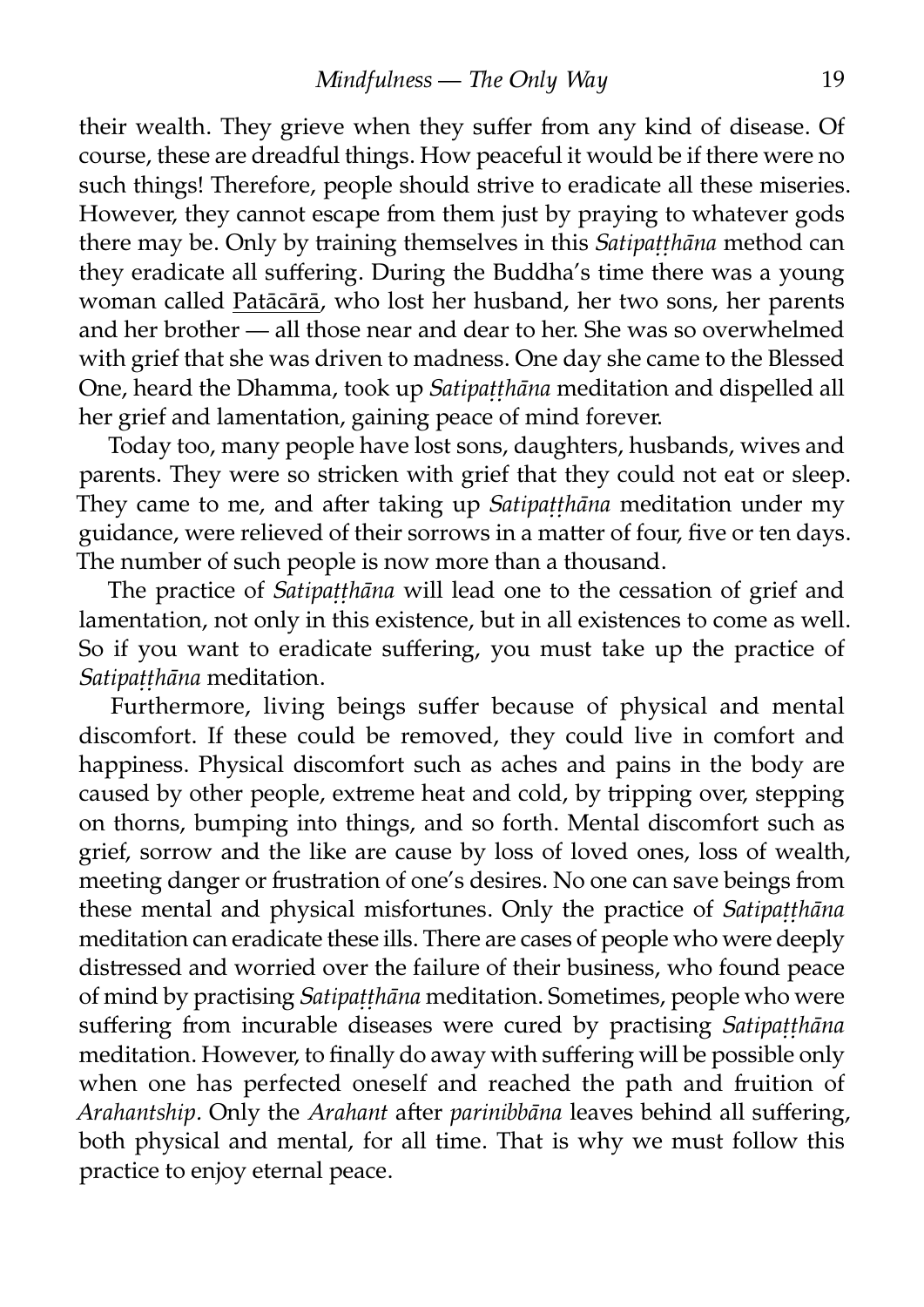Living beings continue to be reborn and to suffer old age, disease and death because they have mental impurities like greed and hatred. These defilements, which are the cause of suffering, can be eliminated only by the noble path, and the noble path can be attained only through the practice of *Satipatthāna*. So to reach the noble path, which eradicates all defilements, and to attain nibbāna, which means the end of suffering, we all have to practise *Satipaṭṭhāna* meditation.

The practice of *Satipaṭṭhāna* has four aspects:

1. Mindfulness of the body *(kāyānupassanā satipaṭṭhāna).*

- 2. Mindfulness of feelings *(vedanānupassanā satipaṭṭhāna).*
- 3. Mindfulness of thoughts *(ciānupassanā satipaṭṭhāna).*
- 4. Mindfulness of mind-objects *(dhammānupassanā satipaṭṭhāna).*

## **Mindfulness of the Body**

There are fourteen ways of contemplating the body. The first is mindfulness of breathing *(ānāpānassati). 'Ānāpāna'* means the inhaled and exhaled breath. Every time air is breathed in and out through the nostrils, one makes a note of the in-breathing and out-breathing. By so doing, *jhānic* concentration can be developed, and from this *jhāna* one can develop insight into the impermanent nature of mental and physical phenomena. This is how it is explained in the commentaries.

The second way is contemplation of the four postures: standing, sitting, walking and lying down. We will deal with this in detail later.

The third way is the four modes of clear comprehension *(sampajañña).* We will deal with this later too.

The fourth way is to contemplate the thirty-two parts of the body: hairs of the head, hairs of the body, nails, teeth, skin, and so on. When *jhānic* concentration is developed, it can be used to cultivate insight.

The fifth way is developing insight by contemplating the four elements. Again, we will come to this later.

The nine remaining contemplations are comparing one's own body with a dead body to arouse loathsomeness.

Now, I will explain the second of the fourteen body contemplations the four postures. The text says, *"Gacchanto vā gacchāmi'ti pajānāti."* This means, "When he is walking, a *bhikkhu* comprehends, 'I am walking'." By this is meant that we should note and understand what is really happening whenever a bodily movement takes place. So, when you walk, you must concentrate on the bodily movements involved in walking and note 'walking,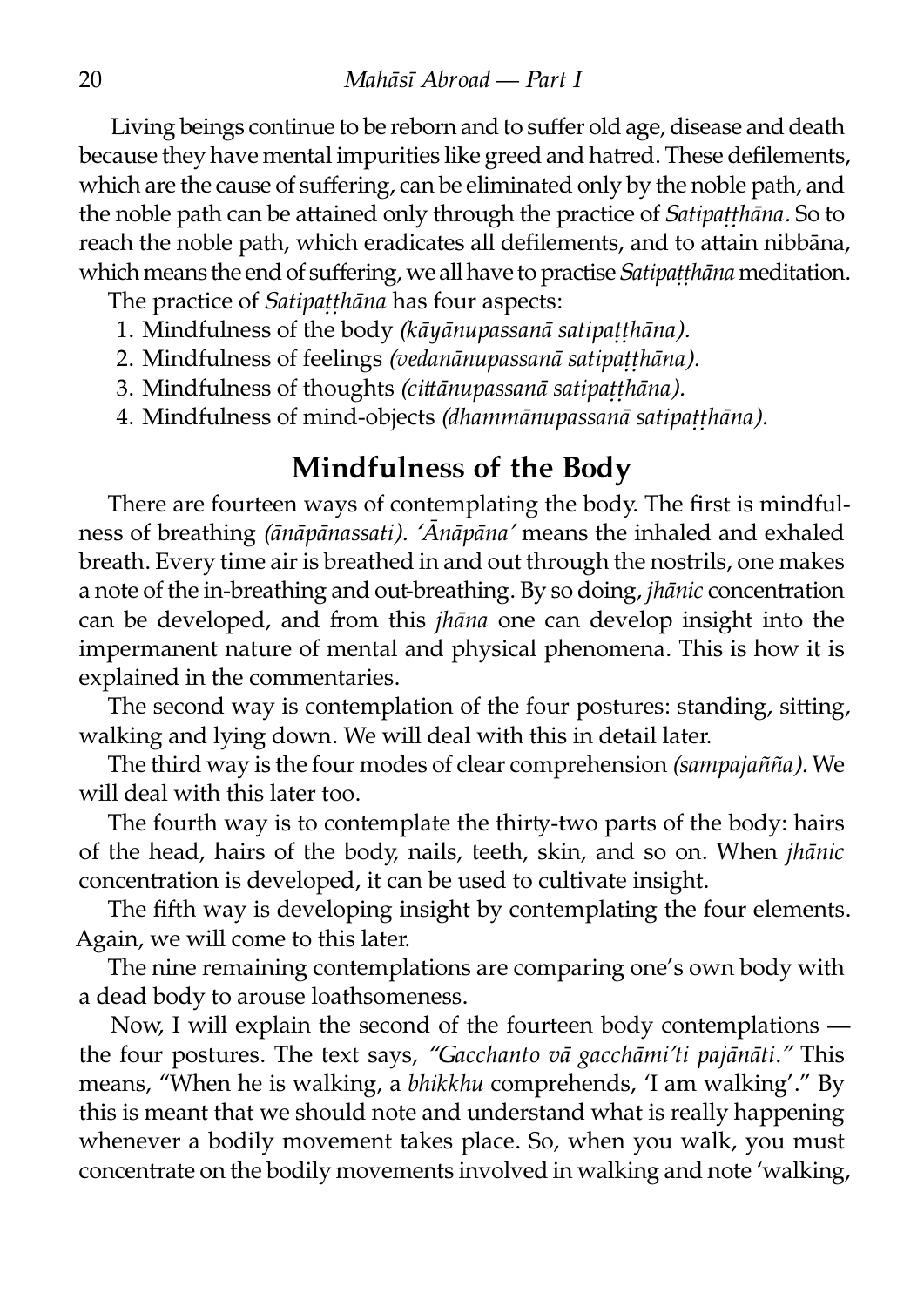walking'.<sup>1</sup> You must note every part of the step from lifting the foot to putting it down. When walking fast you must note 'right step', 'left step'. When walking slowly you must note 'lifting', 'pushing forward', 'dropping'. When you stop walking and stand still, you concentrate on the erect body and note as 'standing, standing'. When you sit down, you concentrate on the manner of sitting down and note 'sitting down'. When you have sat down, you arrange the positions of your limbs. Note every movement. If there is no movement and you are just sitting still, concentrate on the erect position of the body and note as 'sitting, sitting'.

Your effort may soon slacken if you note only one object like 'sitting'. In that case you can combine it with some other object such as touching and note as 'sitting, touching'. Better still, when you are sitting, since the abdominal movement is something very plainly felt, concentrate on this movement and note as 'rising', 'falling'. This amounts to contemplating a bodily movement in the abdomen. Any form of movement or posture should be noted according to the text: *"Yathā yathā vā pan'assa kāyo panihito hoti, tathā tathā naṃ pajānāti."* This means, "Whatever the posture of the body is, one is aware of it." This teaching shows that we should note every bodily movement — moving of the limbs, closing and opening of the eyes, moving of the abdomen and so on, and try to perceive it as it really is. That is why we instruct our disciples to begin with noting the rising and falling of the abdomen, which is plain to all. Those who noted as instructed and gained insight are now more than a hundred thousand.

When you lie down, you should do so noting the bodily movements involved. While so lying down you can gain supramundane knowledge. This is what led Venerable Ānanda to become an *Arahant.*

Exactly three months and four days after the Buddha's *parinibbāna*, on the eve of the First Buddhist Council, Venerable Ānanda was trying strenuously to attain *Arahantship* overnight. For the whole night he was practising the form of meditation known as 'cankamana', noting his steps, right and left, raising, pushing forward and dropping of the feet; in the manner we have just described. Although he continued until it was nearly dawn, he had not vet attained *Arahantship*. Venerable Ānanda thought, "I have done my utmost. I don't think I need to exert harder. Why haven't I attained wisdom yet? The Lord encouraged me with the words, "Ānanda, you have sufficient perfections *(pāramī),* strive on and you will soon be an *Arahant*.' Surely these are words

<sup>&</sup>lt;sup>1</sup> Though it should be taught fully as 'I am walking' or 'I am standing', and so on, to quicken the noting we teach our disciples to note 'walking, walking', 'standing, standing', and so on.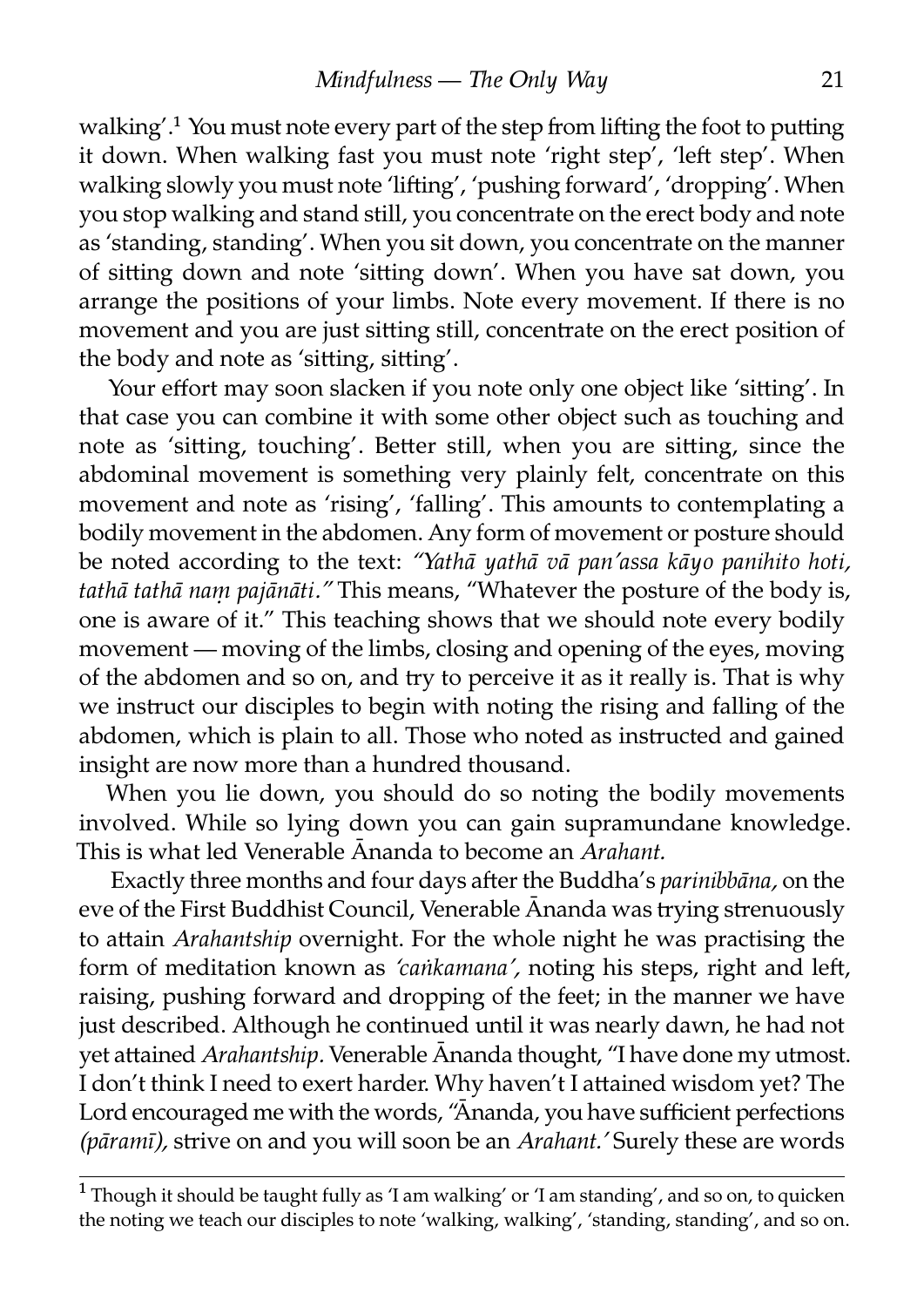of truth. I have been walking the while night, so I must have overtaxed my strength and slackened my concentration. That is why I have made no progress. To balance concentration and effort, I should practise meditation in the lying posture for a while." So, he entered his room, sat on the bed and lay down. While doing so and noting, 'lying, lying', he attained *Arahantship* before his head had touched the pillow. That is what we have been talking about — noting while lying down. Enlightenment can be very quick indeed! So it is important to note whatever bodily movement there is.

I have said enough on the second method of body contemplation. While noting in this way, you may see for yourself and understand the process of arising and passing away of the physical phenomena in your body. That is what is said in the passage, *"Samudaya-dhammānupassī vā kāyasmiṃ viharati, vaya-dhammānupassī vā … samudaya-vaya-dhammānupassī vā kāyasmiṃ viharati."* The meaning is, "He abides contemplating the arising of things in the body, or he abides contemplating the passing away of things in the body, or he abides contemplating both the arising and passing away of things in the body."

When you note 'walking', the walking is matter, a non-sentient thing. The noting is mind, which is sentient. So you distinguish between mind and matter. When you note the abdomen as 'rising' the rising is matter, and the noting is mind. So you distinguish between mind and matter. Then again, the intention to walk gives rise to walking, the intention to stand gives rise to standing, and so on. You make these distinctions and understand things as well as your ability allows. When you understand them, you realise that there is only this arising and passing away, moment by moment, and nothing else. You become detached from them without any illusion that there is a self or soul. You no longer regard things as permanent, pleasant or good and know everything is impermanent, unsatisfactory and not-self. This is what is said in the text as, *"Anissito ca viharati."* This means, "The *bhikkhu* abides detached and independent."

Once your knowledge of these three characteristics is perfected, you will realise nibbāna and attain the noble path and fruition, you will become an *Arahant*. Then you will be free from all suffering after your final passing away *(parinibbāna).* At least you will attain the path and fruition of a Stream-winner. Then you will never be reborn in the lower realms of existence again. So we must strive until we attain at least the stage of a Stream-winner.

The Four Modes of Clear Comprehension *(Sampajañña)*

Now we come to cultivating the four modes of clear comprehension:

1. *Sahaka sampajañña*.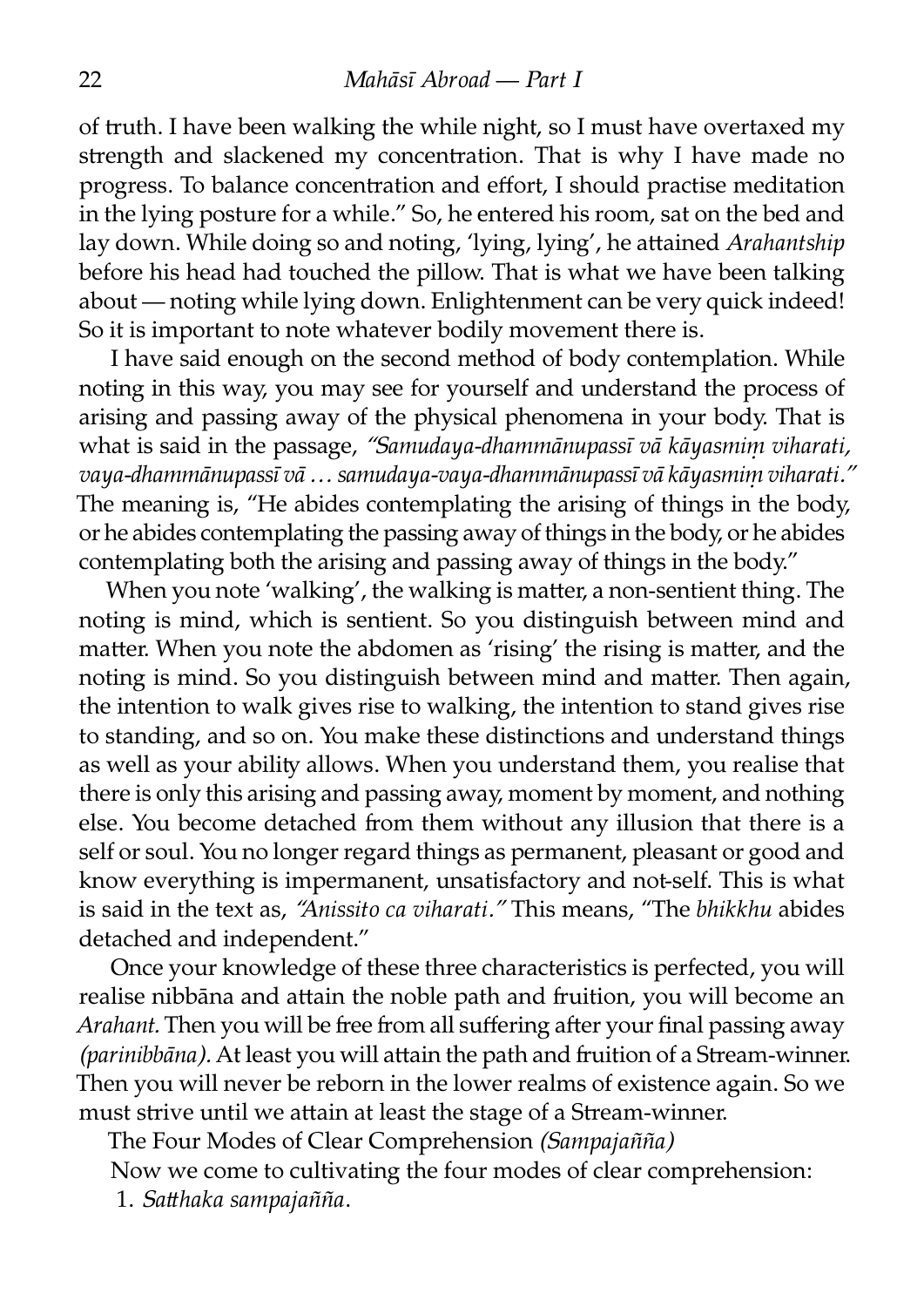- 2. *Sappāya sampajañña*.
- 3. *Gocara sampajañña*.
- 4. *Asammoha sampajañña*.

When you are about to do or say something, you should consider whether it will be useful or not, and then you should do or say only what is useful. This kind of consideration is called 'satthaka sampajañña'. Even if it is useful, you should also consider whether it is suitable or not, and then you should do or say only what is suitable. This is called *'sappāya sampajañña'.* These two modes of clear comprehension are beneficial in worldly matters as well. When meditating, you may consider whether you should do walking or sitting, then do whichever is more suitable. However, when you are contemplating in earnest, you do not need to make these considerations, but just go on with your noting.

The third comprehension, *gocara sampajañña,* for the meditator, is just noting the physical and mental phenomena without any let-up. As you go on meditating with *gocara sampajañña*, your concentration becomes strong and see for yourself the incessant arising and passing away of things. You very clearly understand how these phenomena are impermanent, unsatisfactory and not-self. This understanding is *asammoha sampajañña,* which means comprehension without delusion.

This practice of clear comprehension is explained in the text as, *"Abhikkante paṭikkante sampajānakāri hoti,"* which means, "Both in advancing and returning he practises clear comprehension." This reminds us to note and know every step taken in going or coming, which means to note 'right step', 'left step', 'lifting', 'pushing forwards', 'dropping down', *etc*. Thus noting the meditation objects relentlessly is *gocara sampajañña.* As you go on noting, your concentration becomes very strong and you come to distinguish between mind and matter. You know the walking as matter and the noting of it as mind. You may not know the Pāḷi words *'nāma'* and *'rūpa',* but if you know the difference between what is cognised and what cognises, then that is enough. Again, you understand that the intention to walk gives rise to walking, and that walking gives rise to the noting of the walking. So you distinguish between cause and effect. The intention to walk, the walking and the noting of it all pass away immediately, so you understand very clearly that they are all impermanent. This is comprehension of things as they really are, or *asammoha sampajañña.*

Then it says in the text, *"Alokite vilokite sampajānakāri hoti."*This means, "In looking forward or looking back, he practises clear comprehension."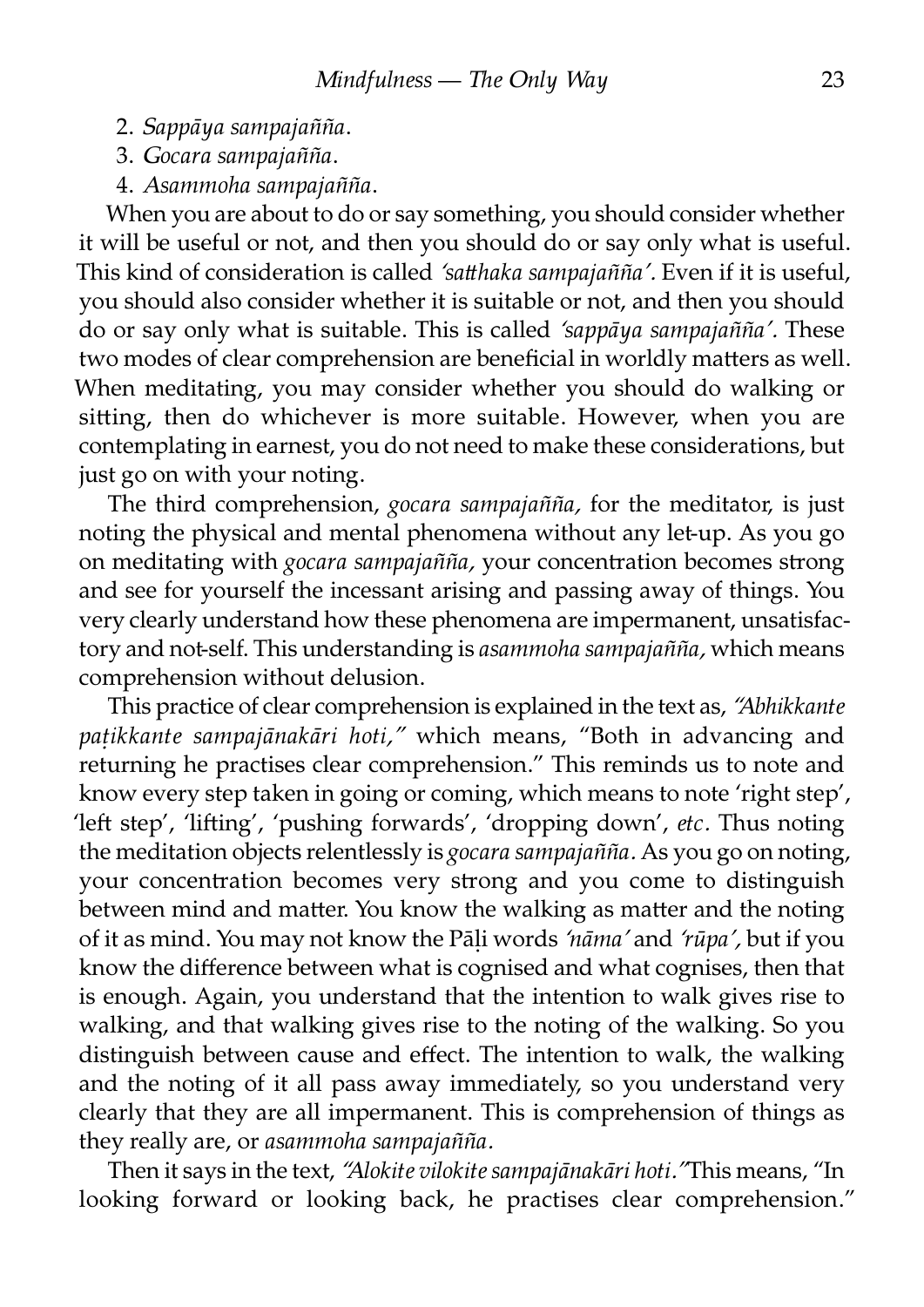Whenever you look and see you must note, 'looking', 'seeing', which is *gocara sampajañña.* As you continue to note, you realise how all the phenomena of looking, seeing and noting pass away instantly. This understanding of their ue characteristics is *asammoha sampajañña.* Ordinary people think that what they see is lasting, and they think the same of their seeing. This is a common illusion. When your concentration is strong, you clearly perceive for yourself how the thing seen, the seeing and the noting pass away as quickly as flashes of lightning. In a movie picture, thirty pictures every second are projected onto the screen, but these rapid changes are not visible to the untrained human eye. The meditator who has attained the knowledge of dissolution *(bhaṅga-ñāṇa)* perceives very clearly how the thing seen, the seeing and the noting pass away instantly. The greater the perfection, the clearer your perception of constant dissolution. You can then very clearly understand how these impermanent phenomena lack happiness and are no refuge. There is also no self or soul in these ever-changing phenomena. This is also *asammoha sampajañña.*

The next passage is, *"Samiñjite pasārite sampajānakāri hoti."* — "In bending or straightening the limbs he practises clear comprehension." When you bend or stretch your limbs you must note as 'bending' or 'stretching'. When doing so you must bend or stretch very slowly. If you meditate like this you will notice that all the acts of bending and stretching pass away very swiftly. You will realise clearly how the bending and stretching are impermanent, unsatisfactory and not-self. This is also *asammoha sampajañña.*

Likewise in using the robes and bowl, you must note how you move. In eating and drinking you must note all your actions. Even in urinating and defecating you must note your actions carefully. These acts of noting clearly are *gocara sampajañña* and understanding impermanence and so forth is *asammoha sampajañña.*

#### **The Four Elements**

As you go on meditating in the way we have explained, you may come across what feels hard and rigid. Then you know the earth element *(paṭhavīdhātu).* When heat, warmth or cold is manifest, you know the fire element *(tejodhātu).* When tension, stiffness, pushing or motion is manifest, you know the water element *(āpodhātu).* You clearly perceive that there are only these four elements in this physical body and that there is no self or soul. Again, since these four elements arise and pass away very rapidly you understand how they are impermanent, unsatisfactory and not-self. When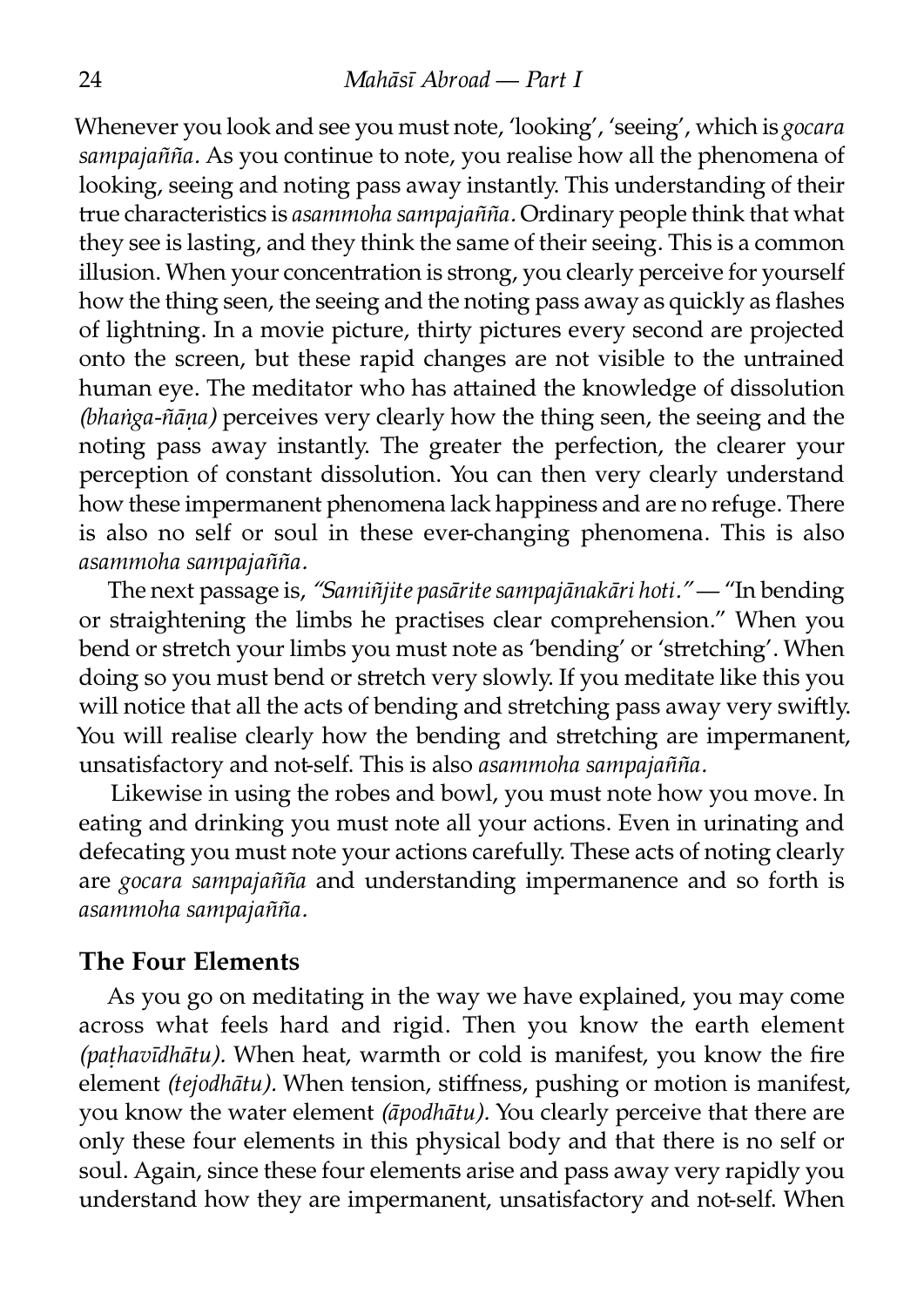you know these things as they really are, and when your knowledge has matured, you can realise nibbāna by the noble path. You can then become a Stream-winner and so on.

### **Mindfulness of Feelings**

Regarding the contemplation of feelings, the Buddha said, *"Sukhaṃ vā vedanaṃ vedayamāno, 'Sukhaṃ vedanaṃ vedayāmī'ti pajānāti, dukkhaṃ vā vedanaṃ vedayamāno, 'Dukkhaṃ vedanaṃ vedayāmī' ti pajānāti, adukkhamasukhaṃ vā vedanaṃ vedayamāno 'Adukkhamasukhaṃ vedanaṃ vedayāmī'ti pajānāti."*

This means, "When feeling a pleasant feeling one knows, 'I feel a pleasant feeling', when feeling a painful feeling one knows, 'I feel a painful feeling', when feeling a neutral feeling one knows, 'I feel a neutral feeling'."

If sensations of tiredness or pain occur in the body while noting the rising and falling of the abdomen, you should concentrate on them and note as 'tired' or 'painful.' If the feelings disappear as you note, you can return to noting the rising and falling. If the unpleasant sensations increase, you should try to bear them as much as you can. When you have to note sharp pains, it is good to remember the Burmese saying, "Patience leads to nibbāna." If you can bear the pain and go on noting it, the pain often disappears. If so, go on noting the rising and falling, and your insight will make great progress. If, however, the pain persists and proves almost unbearable, you may change your posture. However, when you change, you must do so slowly and note every movement very carefully. This is how one should meditate on feelings in the body.

As you are noting, unpleasant thoughts too may arise. You may feel miserable or disheartened. Then you should note as 'miserable' or 'disheartened.' They will very soon pass away as you note on. Then return to noting the rising and falling again. If a pleasant feeling arises in the body, note it as 'pleasant, pleasant.' If happiness or joy arises in the mind, just note 'happy' or 'joyful'. Such happy [moods will come to you in torrents when you gain the](http://www.aimwell.org/Books/Mahasi/Progress/progress.html#Arising) knowledge of arising and passing away *(udayabbaya-ñāṇa).* You will also experience great joy or rapture *(pīti).* This too, you must note as 'rapture, rapture.'

The neutral feeling, which is neither pleasant nor unpleasant, very often occurs in both the mind and the body, but it is hard to discern. Only when concentration is especially strong, will this neutral feeling become prominent after the disappearance of pain and before the appearance of pleasure, or after the disappearance of pleasure and before the appearance of pain. You should note this neutral feeling too. When the knowledge of arising and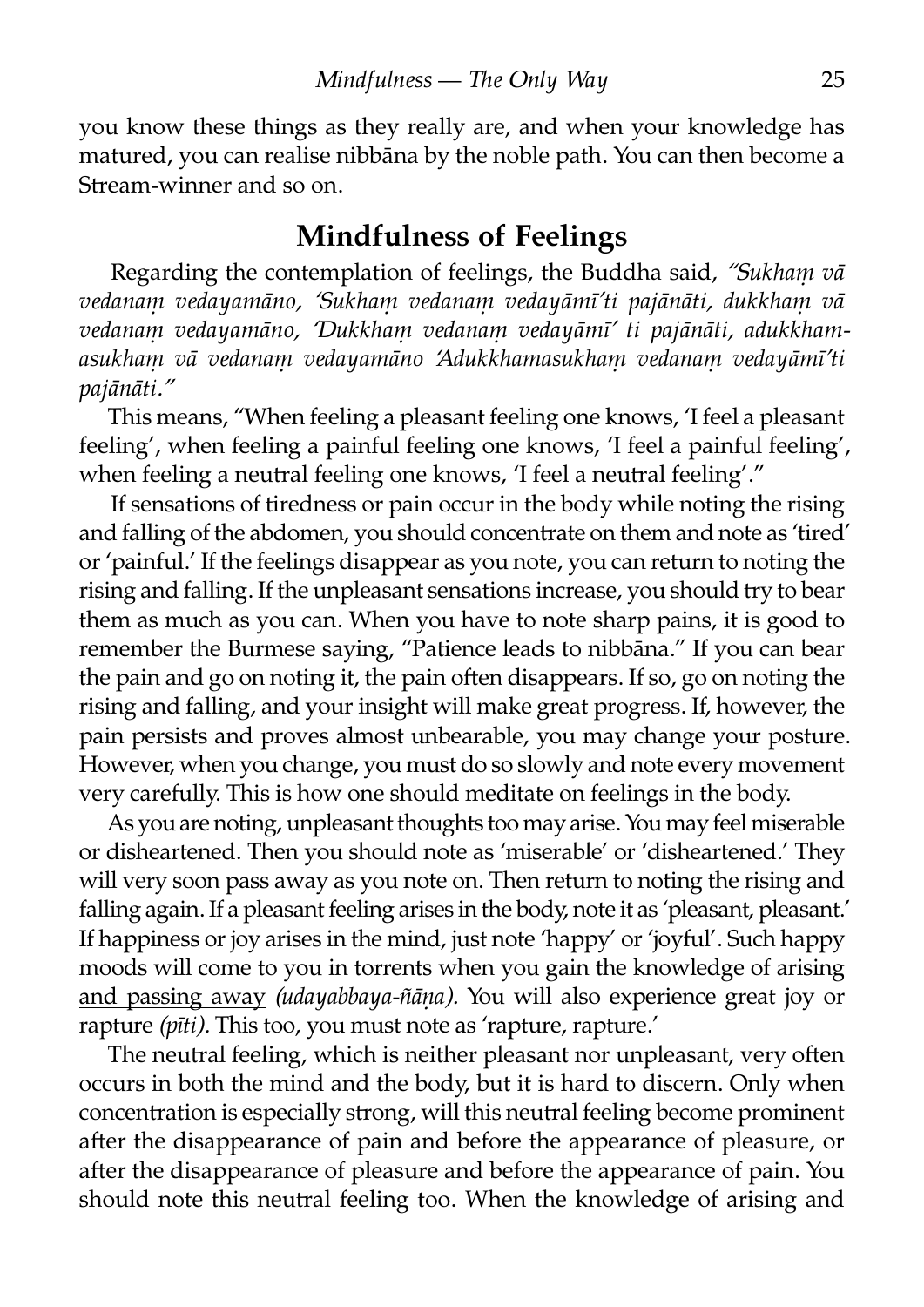passing away is well developed and the knowledge of dissolution *(bhaṅga* $ñāna)$  is gained, this neutral feeling will become apparent. At the stage of knowledge of equanimity with regard to formations *(saṅkhārupekkha-ñāna)* it will be even more prominent. Then you must note this neutral feeling.

When your concentration is very strong, while you note 'tired', 'hot' or 'painful' you will find that these sensations break into small pieces. To the untrained mind, tiredness, heat and pain seem to last very long, but to the mindful meditator they are just small pieces and do not cause much discomfort, so he or she feels unperturbed. If one goes on meditating, even severe pains can be overcome. So it is said, *"Samudaya-dhammānupassī vā … vaya-dhammānupassī vā … samudaya-vaya-dhammānupassī vā vedanāsu viharati." —* "He abides contemplating the arising of things in feelings, or he abides contemplating the passing away of things in feelings, or he abides contemplating both the arising and passing away of things in feelings."

While thus contemplating the arising and passing away of feelings, one can reach the noble path and become a Stream-winner. This is the contemplation of feelings *(vedanānupassanā satipaṭṭhāna).*

### **Mindfulness of Thoughts**

Regarding contemplation of mind *(ciānupassanā)* it is said, *"Sarāgaṃ vā ciaṃ 'Sarāgaṃ cian' ti pajānāti, vitarāgaṃ vā ciaṃ 'Vitarāgaṃ cian' ti pajānāti"* — "(A monk) is aware of a passionate mind as 'passionate mind'; of a dispassionate mind as 'dispassionate mind'." There are sixteen kinds of mind to contemplate. So, while contemplating the rising and falling, if a passionate mind arises, you must note 'passionate mind'. As you note thus, the passionate mind will disappear. Then a dispassionate mind appears. Note it as 'dispassionate mind'. Likewise, if an angry mind arises, note as 'angry mind'. If a deluded thought occurs such as "I am permanent", "I am happy" or "I am", note it as 'delusion'. Similarly, if a wandering mind appears, note it as 'wandering'. If a lazy mind appears, note it as 'lazy'. You must note whatever mind appears and be aware of it as it is. When concentration is strong, whenever you note, you will find such minds arising and passing away, never remaining for a moment. So it is said, *"Samudaya-dhammānupassī* vā ... vaya-dhammānupassī vā ... samudaya-vaya-dhammānupassī vā cittasmim *viharati" —* "He abides contemplating the arising of things in the mind, or he abides contemplating the passing away of things in the mind, or he abides contemplating both the arising and passing away of things in the mind."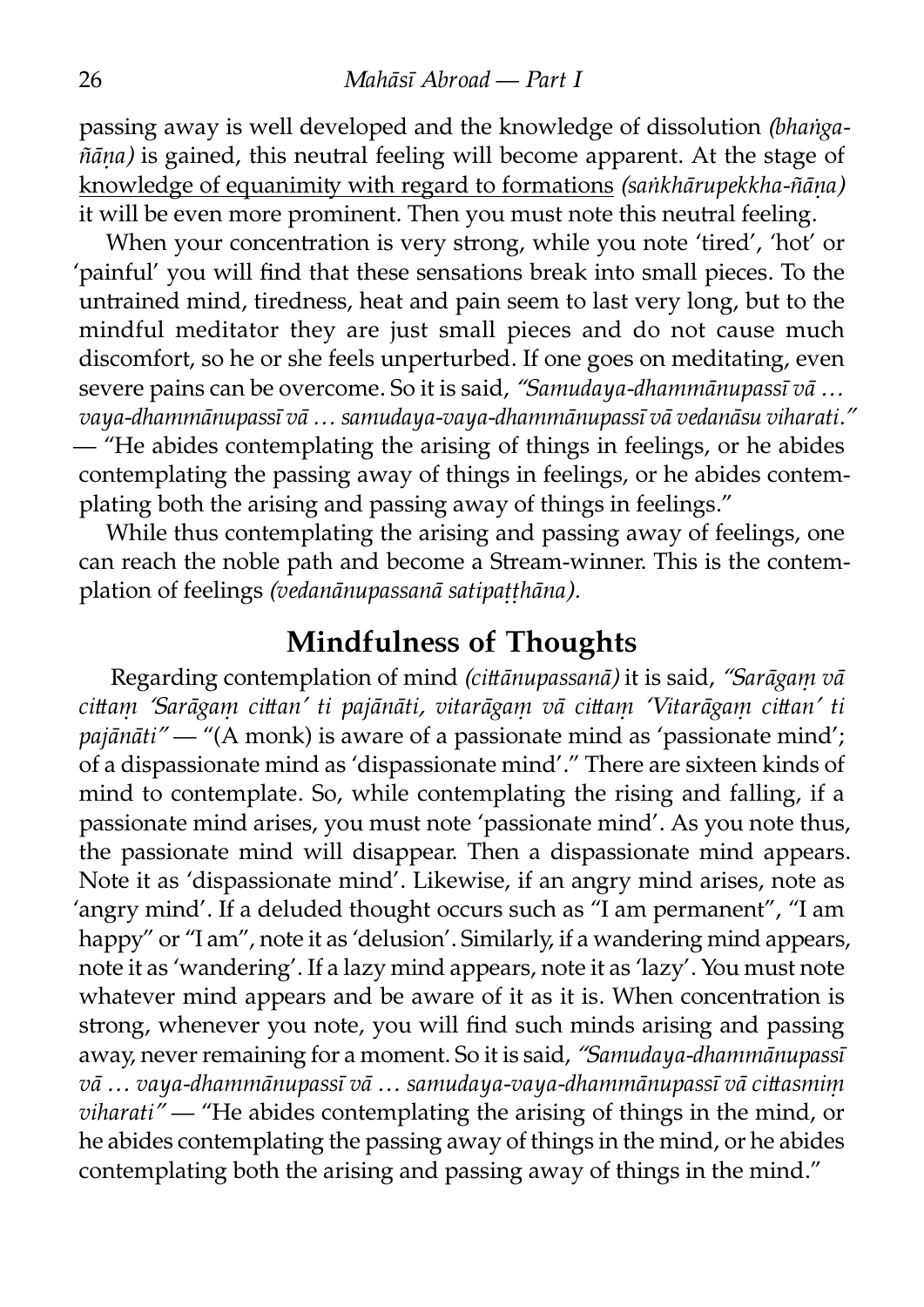### **Mindfulness of Mind Objects**

Now we will deal briefly with contemplation of mind-objects or mental phenomena *(dhammānupassanā satipaṭṭhāna).* The Buddha taught the contemplation of mental-objects in five sections.

#### **The Hindrances**

The first section is the contemplation of the hindrances *(nīvaraṇa).* There are five of them: $<sup>1</sup>$ </sup>

- 1. Sensual desire *(kāmacchanda).*
- 2. Anger or ill-will *(vyāpāda).*
- 3. Sloth and torpor *(thīna-middha).*
- 4. Restlessness and remorse *(uddhacca-kukkucca).*
- 5. Sceptical doubt *(vicikicchā).*

This is the classification according to the Pāli text, but if one separates *thīna* and *middha,* and *uddhacca* and *kukkucca,* there will seven in all.

If, while you are noting the rising and falling of the abdomen, sensual desire arises, you should note as 'pleasure', 'desire' and so forth. This is explained in the text of the Satipatthāna Sutta as, "Santamvā ajjhattam *kāmacchandam 'Atthi me ajjhattam kāmacchando'ti pajānāti."* — "(A monk) who has sensual desire in him is aware, 'There is sensual desire in me'." As one notes thus, the sensual desire disappears. This disappearance of desire, too, should be noted. Sensual desire arises because of ignorance, because one has failed to note the first thought. One must understand that this ignorance of the real nature of things gives rise to desire. As one meditates and understands the truth, sensual desire ceases to arise. This fact, too, should be understood. When one reaches the path of *Arahantship,* one has completely eradicated such desires. You must understand that an *Arahant* is free from such desires. Thus, one should know about sensual desire.

In the same way, when anger arises one notes and is aware 'I am angry.' When one feels dull and lazy, note as 'I feel dull' or 'I feel lazy'. When one gets restless, note as 'I am getting restless.' When one feels remorse at having done something wrong, one must note as 'I feel remorseful.' If one harbours doubts about the Buddha or the Dhamma, one must note and be aware of these doubts. One often mistakes doubt for ideas. If a meditator keeps on noting whatever arises, the hindrances will be dispelled. They come about

 $1$  Here, the Sayādaw lists six, then says the texts give five, which can be divided into seven. Since most people are familiar with the fivefold classification, I have changed the wording accordingly (Editor's Note).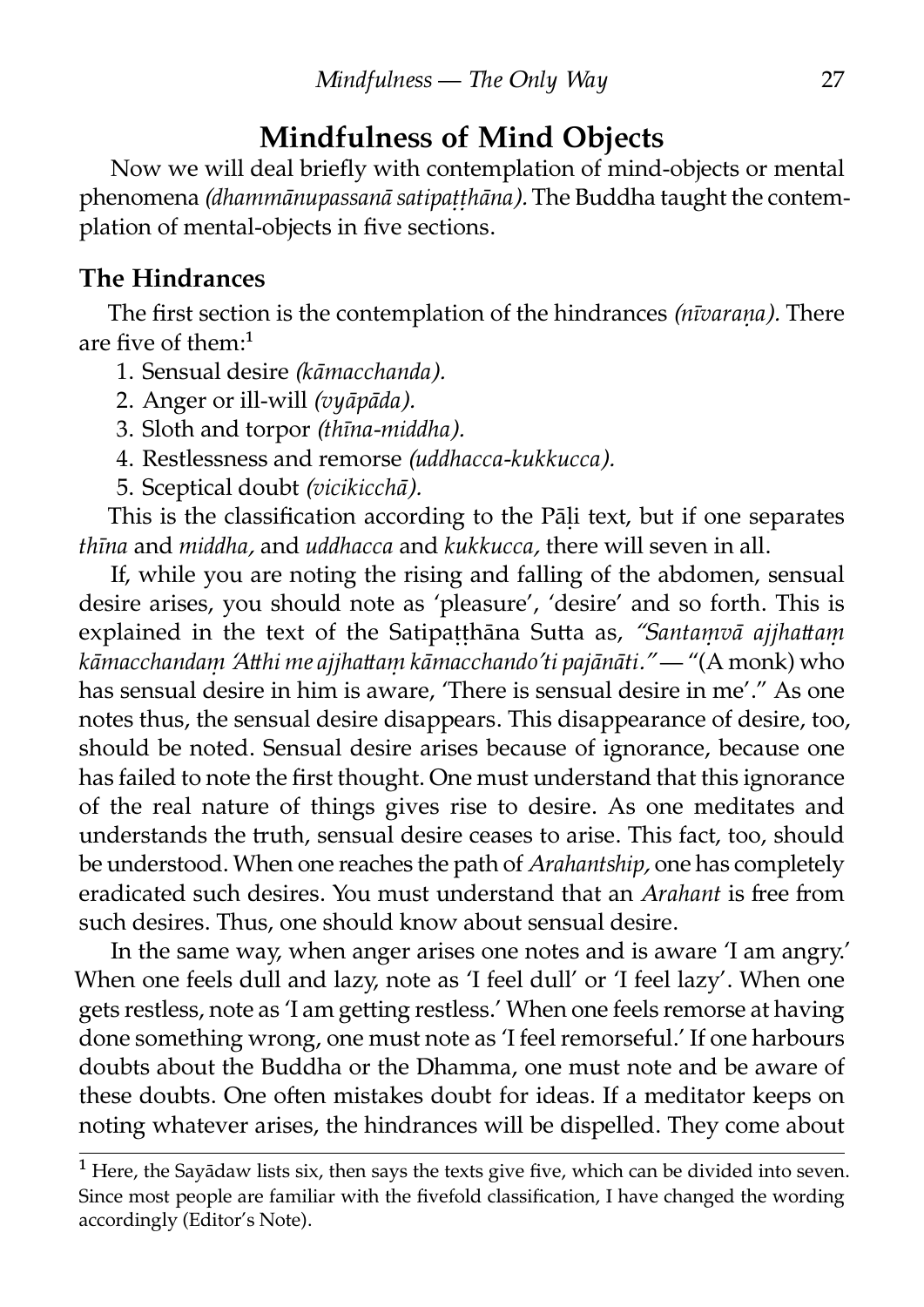because of ignorance. Once one is fully aware of them, they cease to arise. The noble path eradicates them completely. While meditating, one understands the arising and passing away of the particular hindrance one is noting. This understanding will lead one to the noble path and its fruition. One can become a Stream-winner. This, in brief, is contemplation of the hindrances.

#### **Contemplation of the Aggregates**

As you contemplate the body by noting, 'walking', 'standing', 'sitting', 'rising', or 'falling', you know for yourself, "This is matter, which is insentient. It arises and passes away thus." When you note 'pain', 'pleasure', 'happy' and so on you know, "This is pleasant or unpleasant feeling. It arises and passes away thus." When you note 'perceiving' you know, "This is perception, which perceives sight and so forth. It arises and passes away thus." When you note volitions like 'striving', 'doing', 'speaking' and so forth you know, "These are mental formations. They arise and pass away thus." When you note 'thinking' you know, "This is consciousness. It arises and passes away thus." While you meditate on the arising and passing away of matter, feeling, perception, mental formations and consciousness, you can reach the noble path and its fruition, becoming a Stream-winner. This, in brief is contemplation of the five aggregates.

#### **Contemplation of the Six Senses**

If, while seeing, one notes 'seeing, seeing', concentration will gradually develop and one comes to know the eye, the visible object and the seeing as distinct phenomena. The eye is called 'cakkhāyatana' — the eye organ from which arises visual consciousness *(cakkhuviññāṇa).* The visible object is called 'rūpāyatana', the sight from which arises visual consciousness. The seeing is called *manāyatana*, mind organ, from which arises the act of consciousness (that is *phassa, vedanā* and so on). Failure to note what you see, or even if you note it, failing to understand impermanence and so on, gives rise to fetters such as taking pleasure in the visible object. You must also know the arising of the fetters. If the fetter passes away because of noting it, you must know this too. Once you reach the noble path, these fetters cease to arise and this must also be known. This is how you should meditate and understand with regard to seeing.

In the same way, if one note 'hearing, hearing' one understands the physical phenomena of the ear and the sound. If one notes 'smelling, smelling' one understands the physical phenomena of the nose and the odour. If one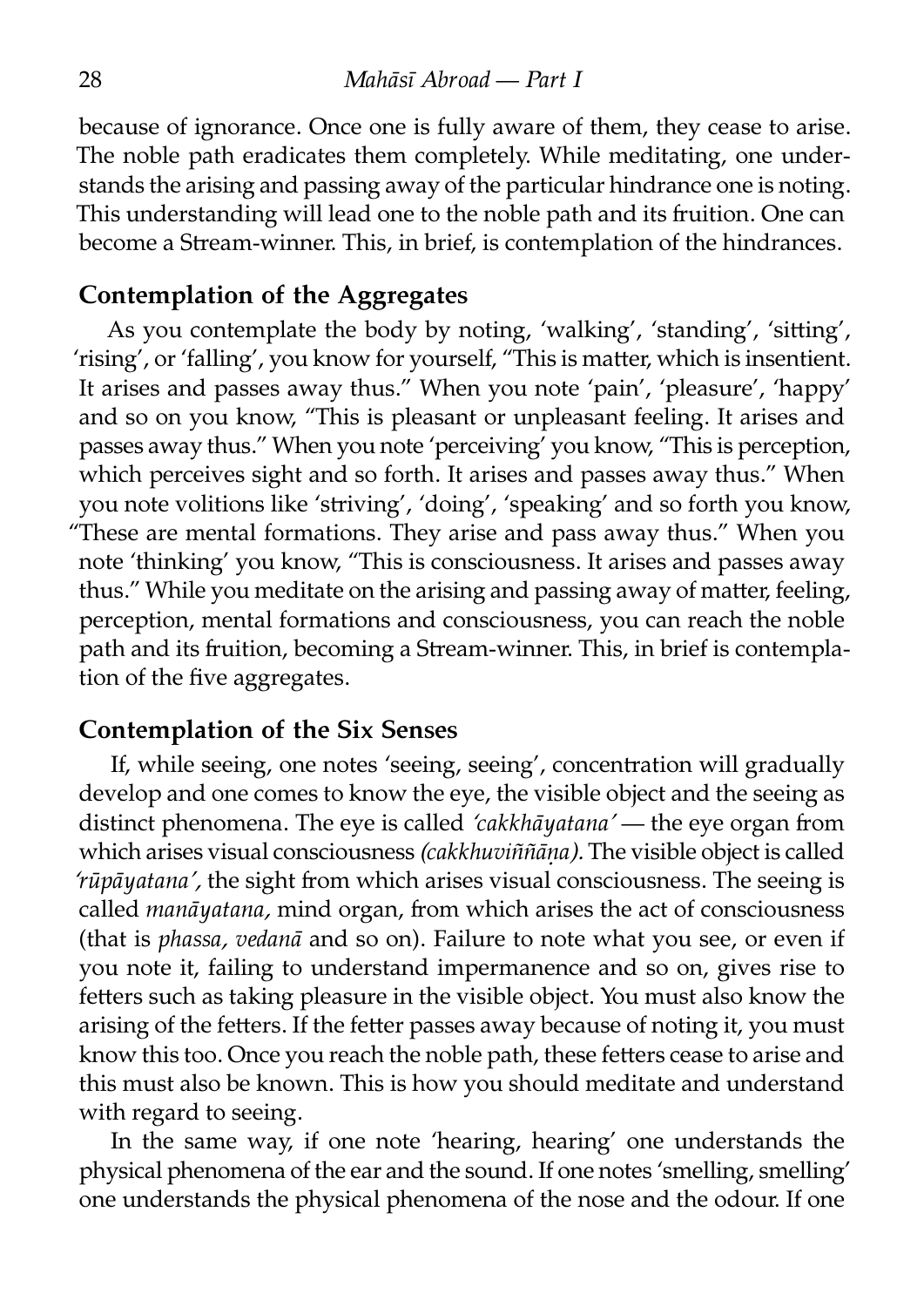notes 'tasting, tasting' one understands the physical phenomena of the tongue and the taste. If one notes 'touching, touching' one understands the physical phenomena of the body and tangible objects. (Contemplation of walking, standing, sitting, rising and so on belong to this contemplation of touch. That is why we say 'touching' and so on). One who notes 'thinking, thinking' while thinking understands the physical phenomenon of the base of consciousness and the mental phenomenon of ideas or mind-consciousness. If you do not know them as they really are, because you have failed to note them properly, fetters like sensual desire arise from the six senses. This arising of feers must also be noted. If, on being promptly noted, they pass away, note this too. When, on reaching the noble path, these fetters cease to arise altogether, you must know this too.

By noting 'seeing', 'hearing', and so on, and by understanding the real nature of the eye, visible objects, seeing and so on, you can gain the noble path and become a Stream-winner. This, in brief, is the contemplation of the six senses.

The fetters *(samyojana)* referred to here are defilements or base instincts, which, like the ropes that restrain oxen, bind us firmly to the round of rebirth *(saṃsāra).* They are:

- 1. Sensual desire *(kāmarāga).*
- 2. Anger or aversion *(paṭigha).*
- 3. Pride *(māna).*
- 4. Wrong views *(ditthi)* that mistake mind and matter as self.
- 5. Scepticism or doubt *(vicikicchā).*
- 6. Adherence to rites and rituals *(sīlabbataparāmāsa).* This means to believe than any practice other than the Eightfold Noble Path will lead to liberation.
- 7. Craving rooted in eternalism *(bhavarāga).* Believing that one will continue to exist after death, one craves for continual pleasure.
- 8. Craving rooted in annihilationism *(vibhavarāga).* Believing that one will not exist after death, one craves to enjoy the present life.
- 9. Avarice *(macchariyā).*
- 10. Ignorance *(avijjā)* or delusion through which one mistakes what is impermanent, unsatisfactory and not-self as permanent, happy and as having a self.

Of the above ten fetters, wrong view, doubt and adherence to rites and rituals are eradicated by the path of a Stream-winner *(sotāpatti-magga)*; sensual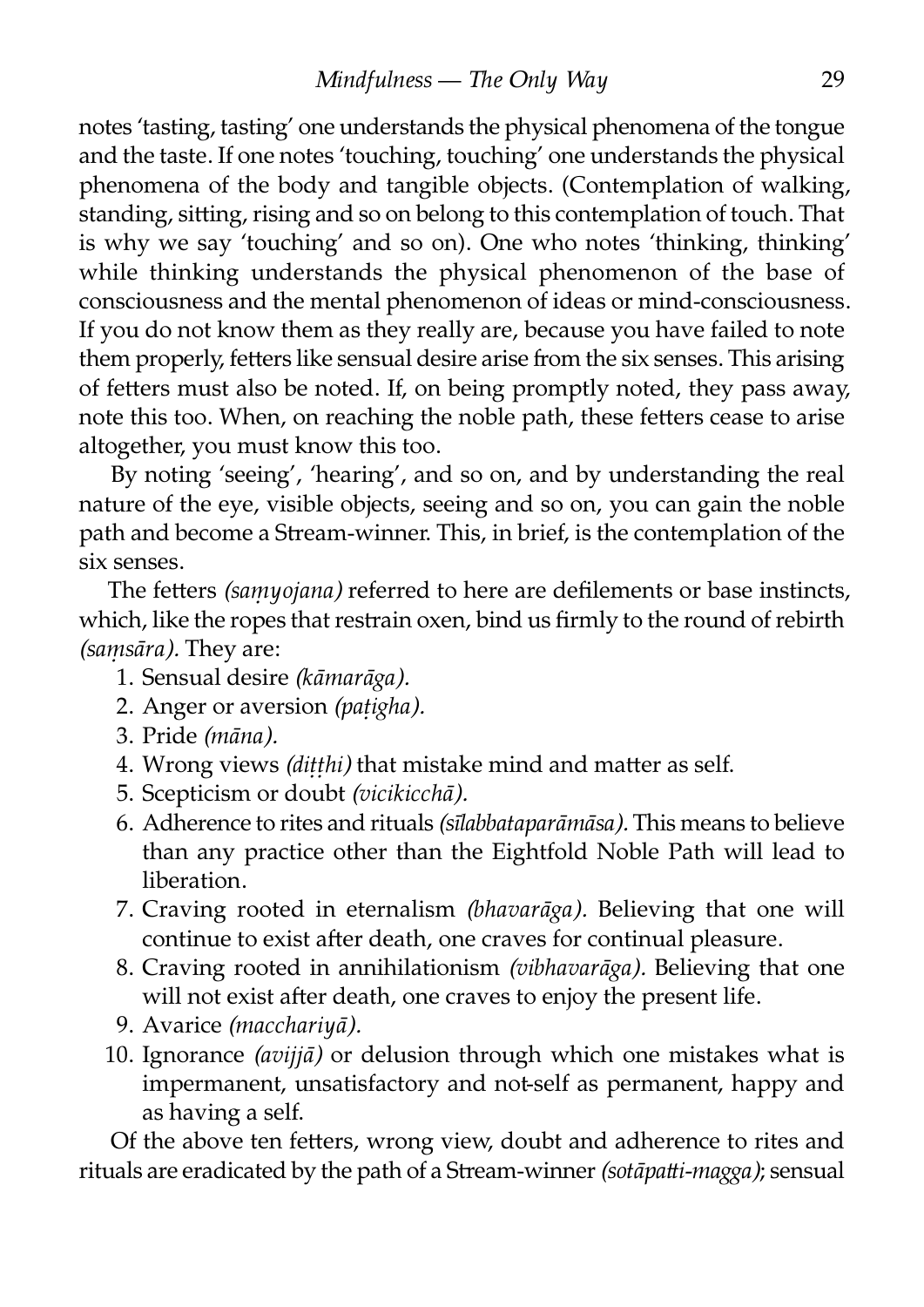desire and anger are eradicated by the path of a Non-returner*(anāgāmi-magga)* and the remaining fetters are eradicated by Arahantship.

### **Contemplation of the Factors of Enlightenment**

The factors of enlightenment *(bojjhaṅga)* are the means by which one realises nibbāna. There are seven of them:

- 1. Mindfulness *(sati).*
- 2. Investigation of phenomena *(dhammavicaya).*
- 3. Energy *(viriya).*
- 4. Joy or rapture *(pīti).*
- 5. Tranquillity (passaddhi).
- 6. Concentration *(samādhi)*.
- 7. Equanimity (upekkhā).

It is said in the Satipatthāna Sutta that if any of these arise, one should be aware of it. If any are absent, one should be aware of this too. The factors of enlightenment do not arise in the beginner. They occur only when one has attained the knowledge of arising and passing away *(udayabbaya-ñāna)* or higher stages. If you persistently contemplate all phenomena, as explained in the section on mindfulness of the body, by noting 'walking', 'standing', 'sitting', 'bending', 'stretching', 'rising', 'falling', 'tired', 'hot', *etc.*, you will soon attain the knowledge of arising and passing away. Then you will clearly understand the impermanence of things. Every time you note the arising and passing away of things, you have the enlightenment factor 'mindfulness'. When your concentration slackens and you are not so mindful, you are aware that the factor of mindfulness is absent. Similarly, when the factor arises that investigates mind and matter, you are aware that it is present, and when it is absent you are aware that it is absent. Through this awareness your concentration will become very strong. As you develop your awareness of the arising and passing away of these factors, you will in due course attain the noble path and its fruition, and become a Stream-winner. This, in brief, is the contemplation of the factors of enlightenment.

### **Contemplation of the Four Noble Truths**

Regarding the contemplation of the Four Noble Truths the Buddha taught, *"Idaṃ dukkhan' ti yathabhūtaṃ pajānāti, 'Ayaṃ dukkha-samudayo'ti yathābhūtaṃ pajānāti, 'Ayaṃ dukkha-nirodho'ti yathābhūtaṃ pajānāti, 'Ayaṃ dukkha-nirodha gāmini paṭipadā'ti yathābhūtaṃ pajānāti."*— "He comprehends as it really is, 'This is suffering.' He comprehends as it really is, 'This is the cause of suffering.' He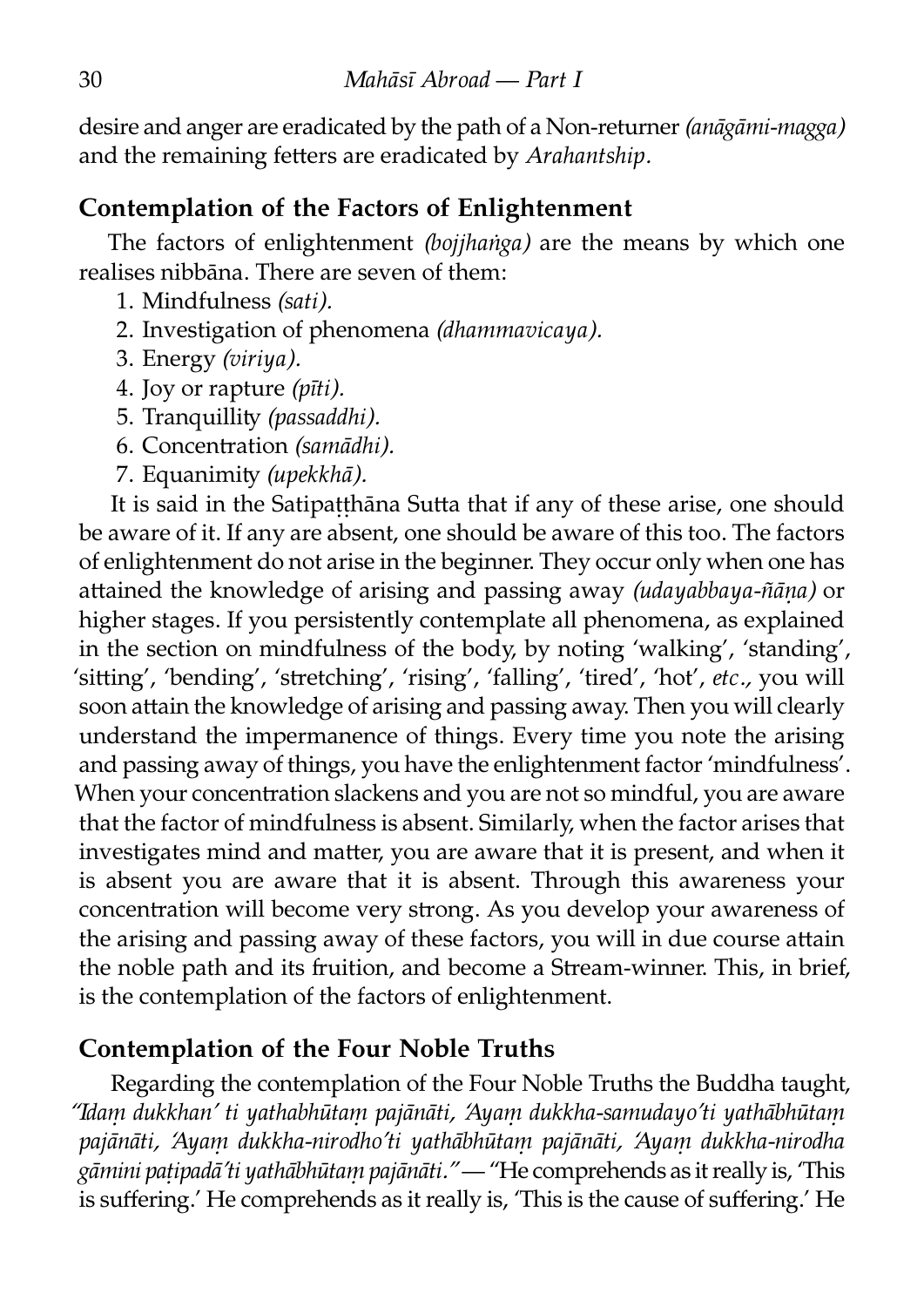comprehends as it really is, 'This is the cessation of suffering.' He comprehends as it really is, 'This is the Path leading to the cessation of suffering'."

The mental and physical phenomena occurring in the body are really just suffering. Why? Because they are the basis of suffering like physical pain, mental pain, old age, death and so on. Since they are impermanent, death can come at any moment. Physical suffering like aches and pains occur because there is a physical body and consciousness. Without a physical body, physical pain is quite impossible. Though there is a body, if there is no consciousness, pain or suffering is also impossible. Why? If a log or a stone or a lump of clay is beaten with a stick, struck with a knife, or put into a fire, it will suffer no pain because it lacks consciousness. So the physical body without consciousness is no cause for physical pain. However, sentient beings have got both a physical body and consciousness, so they have to endure all kinds of physical and mental suffering. Therefore, mind and matter are really nothing but suffering.

Moreover, every time we are reborn, we must undergo the suffering of old age, death and so on, because we have these mental and physical phenomena, which are subject to decay and dissolution. So they are really suffering. They do not last for a second — not even a millisecond. They pass away very rapidly. If no more mental and physical phenomena arise when they pass away, that is the moment to die. How terrible it is to depend for one's support on these unreliable phenomena, which can bring death so suddenly. That is why they are nothing but suffering.

However, those who do not meditate on the arising and passing away of phenomena do not understand how unstable they are, and so are not alarmed. Even those who meditate, if they haven't yet realised the fleeting nature of things, will not be afraid. Only if one meditates diligently on 'walking', 'standing', 'thinking', imagining' will one gain the deep kind of concentration that can perceive the fleeting nature of things. Only then will one understand that death can come at any moment, and one will be alarmed. One will realise that what is the basis of pain, misery, old age and death is indeed suffering. One knows this for oneself, which is what the Buddha meant by the words, *"Idaṃ dukkhan'ti yathābhūtaṃ pajānāti."* — "He comprehends as it really is, 'This is suffering'."

Once you understand suffering as it really is, your attachment to these mental and physical phenomena is eliminated. This is comprehending by eliminating craving, which is the true cause of suffering. Every time you eliminate craving, you achieve the momentary cessation of suffering. By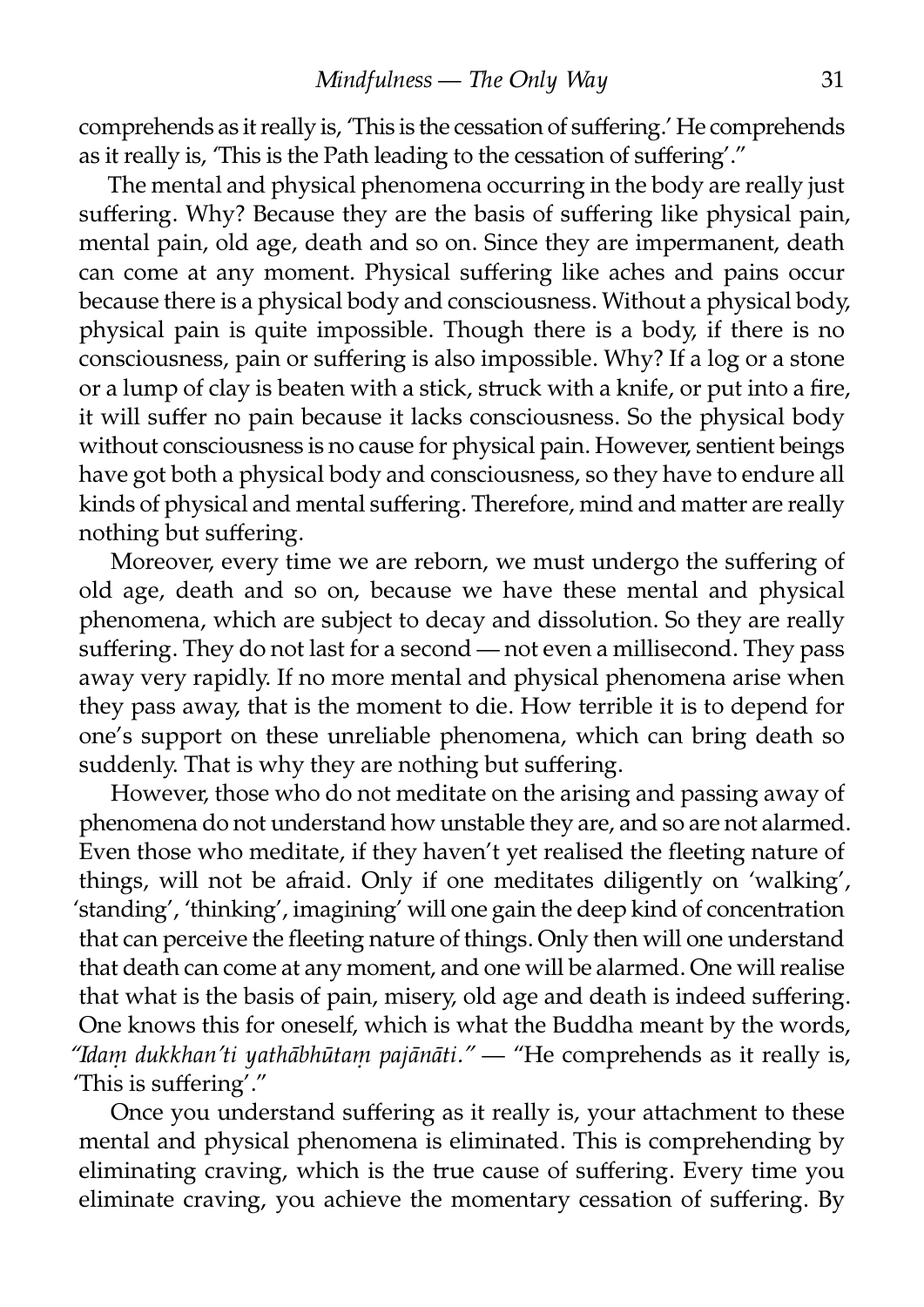developing the path of insight you achieve the knowledge of the truth of the path. This is how you understand the Four Noble Truths every time you meditate on suffering. As you continue to meditate and your insight is perfected, you will realise nibbāna. This is knowing the truth of the cessation of suffering by the knowledge of the right path. By such knowledge the realisation of the truth of suffering is accomplished. The realisation of the truth of the cause of suffering is accomplished by eliminating it, and the truth of the path is accomplished by developing it. When you realise the Four Noble Truths by such meditation, you become at least a Stream-winner and are saved from the lower realms *(apaya)* for ever. This, in brief, is contemplation of the Four Noble Truths.

### **The Fruits of Mindfulness**

Regarding the benefits that one will enjoy from the development of this mindfulness the Buddha said, "Yo hi koci bhikkhave ime cattāro satipatthāne *evaṃ bhāveyya, saā vassāni … saā māsāni … saāhaṃ, tassa dvinnaṃ phalānaṃ aññātaraṃ phalaṃ paṭikaṅkhaṃ, diṭṭhe va dhamme aññā sati va upādisesa anāgāmitā."* — "Whoever, monks, practises these four foundations of mindfulness for seven years … even for seven months … even for seven days will win one of two fruits, in this very life he will win the highest knowledge or, if there is some attachment remaining, he will win the path of a Non-returner."

If you cannot become a Non-returner as stated above, you can certainly become a Stream-winner. Many have now realised the path, its fruition and nibbāna after meditating for one or two months on bodily movements, mental states, feelings or the six senses. So by practising this *Satipaṭṭhāna* method to the best of your ability, may you be able to attain the path and its fruition, and may you realise nibbāna very soon.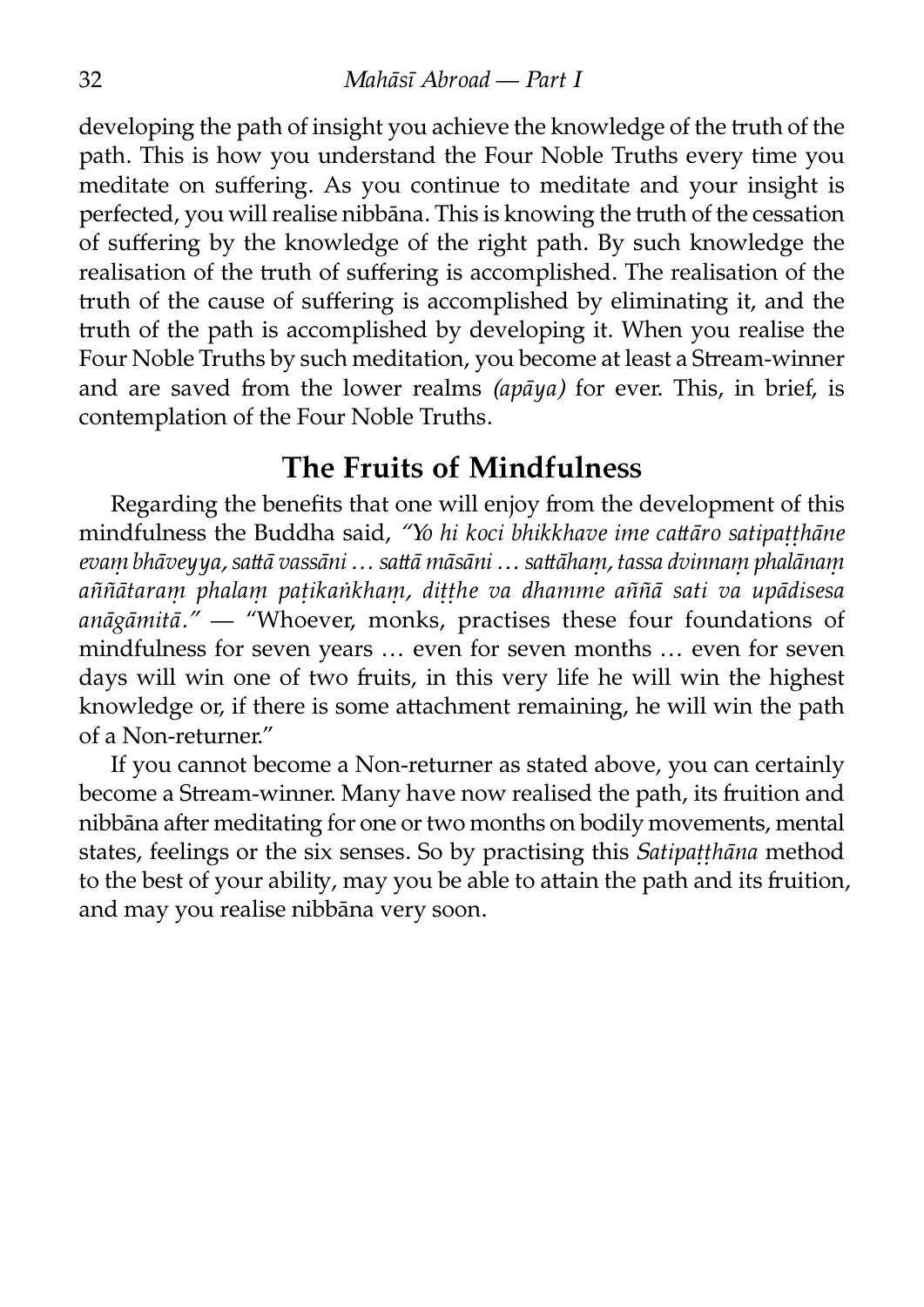# **The Way to Happiness**

Everyone wants to be happy, but what must one do and how should one live to be happy? Everyone should know this much. Because of his great compassion, the Buddha taught us about this 'Way to Happiness'. Happiness is of two kinds: happiness in this very life, and happiness in the future lives. Happiness in this life can be gained by four accomplishments *(sampadā),* namely: *uṭṭhānasampadā, ārakkhasampadā, kalyāṇamiatā* and *samajivitā.*

Of these, *uṭṭhānasampadā* means alertness or diligence in one's work. In whatever work that you do, whether it is agriculture, commerce or education, you should apply your skill, and work diligently. If you do so, you will earn what you deserve, which is obvious.

*Ārakkhasampadā* means wariness or watchfulness so that your worldly possessions may not be lost. This too is clear.

*Kalyānamittatā* means association with good friends, who can help you work for your well-being. To get such good friends, it is important that your dealings with people be motivated by good-will *(metta)*. According to the Buddha, a good friend should be one who has the virtues of faith *(saddhā)*, morality (sīla), generosity (cāga) and wisdom (paññā). If a friend is lacking in faith, your faith can fail. If a friend is lacking in morality, your morality can fail. If a friend is lacking in generosity or wisdom, you too may lack them.

*Samajivitā* means to live within your means. You should spend less than your income, not more. If possible, you should set aside a quarter of your income and spend only three-quarters. There are many examples of people who became wealthy by living within their means. There are similar examples of people who became rich by cultivating the other accomplishments. Therefore, to be happy and prosperous one should try to fulfil these accomplishments.

However, it is more important to be happy in one's future lives than it is to be happy just in this life, so the Buddha taught us four further accomplishments. They are: accomplishment in faith *(saddhāsampadā)*, accomplishment in morality (sīlasampadā), accomplishment in generosity (cāgasampadā) and accomplishment in wisdom *(paññāsampadā).*

Of these four,*saddhāsampadā* means to have faith in what one should have faith in. What should one have faith in? One should have faith in the true Buddha, the true Dhamma, the true Saṅgha and in the law of kamma and its effects.

The true Buddha has nine virtues. The first is worthiness *(araham)*. It means one who is purified of all defilements such as greed, hatred, delusion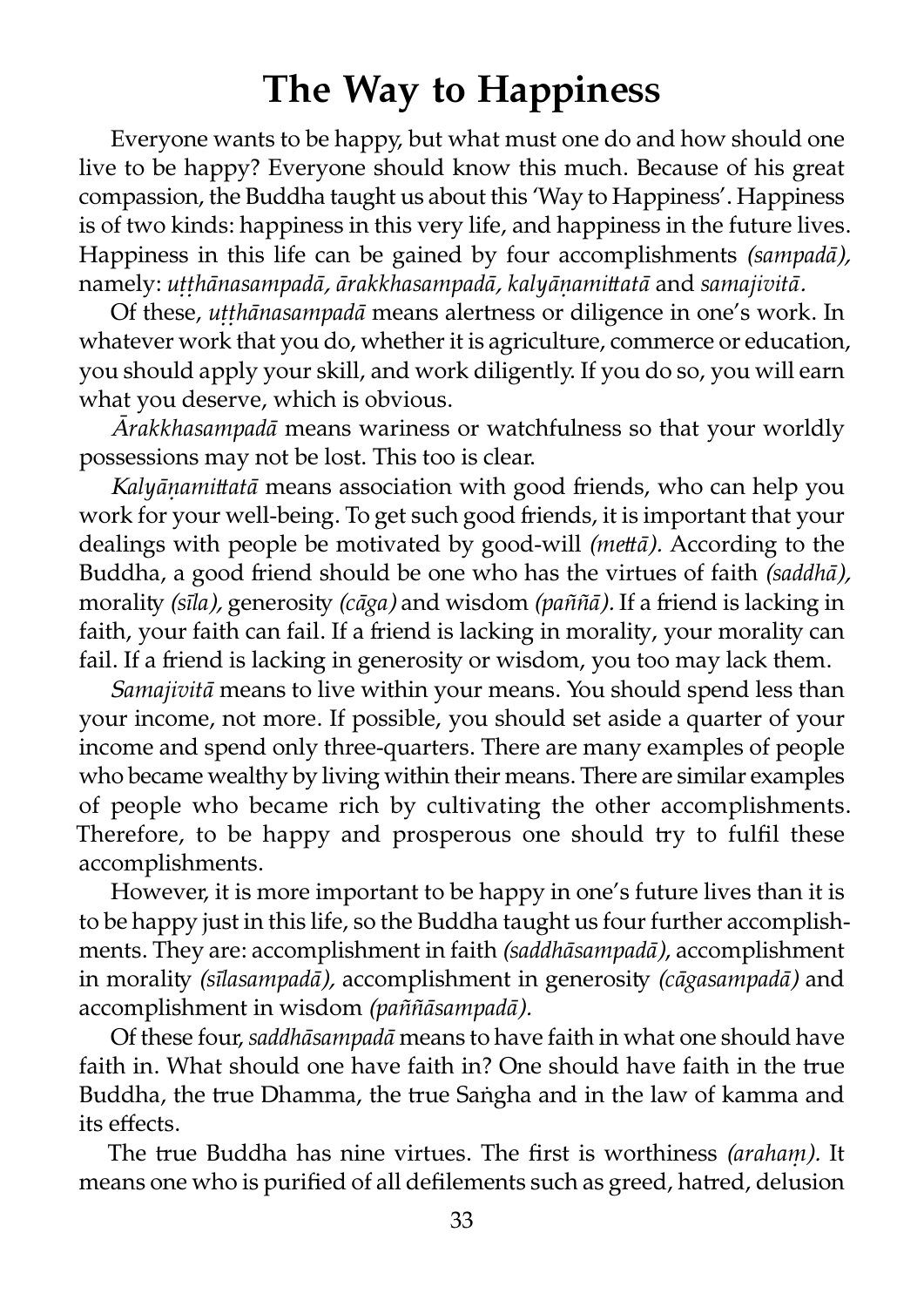and so forth. The second virtue, *Sammāsambuddha,* means one who knows the four truths by his own knowledge. The eighth virtue, *Buddha*, means one who knows all things and preaches the four noble truths so that other beings may know them. Once endowed with these three virtues, the other six naturally follow. Having faith or confidence in the Buddha with these virtues is well-placed faith or *saddhāsampadā.*

The true Dhamma is the nine supramundane *dhammas* — the four noble paths, the four fruitions and nibbāna. There is also the teaching which explains these things to us. These ten together are the true Dhamma.

The true Saṅgha is the Order of the Buddha's disciples who practise morality, concentration and wisdom to gain freedom from all mental defilements like greed and hatred. To have faith in the true Dhamma and the true Saṅgha is well-placed faith or *saddhāsampadā*.

Faith in the law of *kamma* and its effects, believing that unwholesome actions bring unpleasant results and that wholesome actions bring pleasant results, is also well-placed faith or *saddhāsampadā.* To have faith in kamma and its effects is essential. If one does not believe in *kamma,* but wrongly believes that someone such as an Almighty Being will save us, or is responsible for the good and bad results that we get, then one will not do good deeds and will do mostly bad deeds instead. If one has not done good deeds, one will not enjoy happiness, but will meet only suffering, which is the result of bad deeds. It is just like someone who has to suffer illness after eating rotten or unsuitable food instead of fresh or suitable food. I will tell you a true story about this.

In the days of the Buddha there was a rich Brahmin called [Todeyya](http://www.aimwell.org/DPPN/todeyya.htm) living at Sāvatthī who was the king's adviser. He had fabulous wealth, but did not give anything to anyone, and told others, "If you give, you lose what you have, so do not give anything." He died greatly attached to his wealth and was reborn as a dog in his own house.

One day the Buddha came to that house on his round for alms because he wanted to preach the true Dhamma to the young man Subha, the son of Todeyya. The dog that was formerly Todeyya came running out and barked at the Buddha. The Buddha spoke to the dog, "Hey Todeyya, you showed disrespect to me in your former birth, so now you have become a dog. Now you are barking at me and will be reborn in Avīci hell for this bad action." On hearing this the dog thought, "This recluse Gotama knows me." Feeling very ill at ease he went to the kitchen and lay down to sleep in the ashes there. As he was the young Brahmin's pet, he used to sleep in his own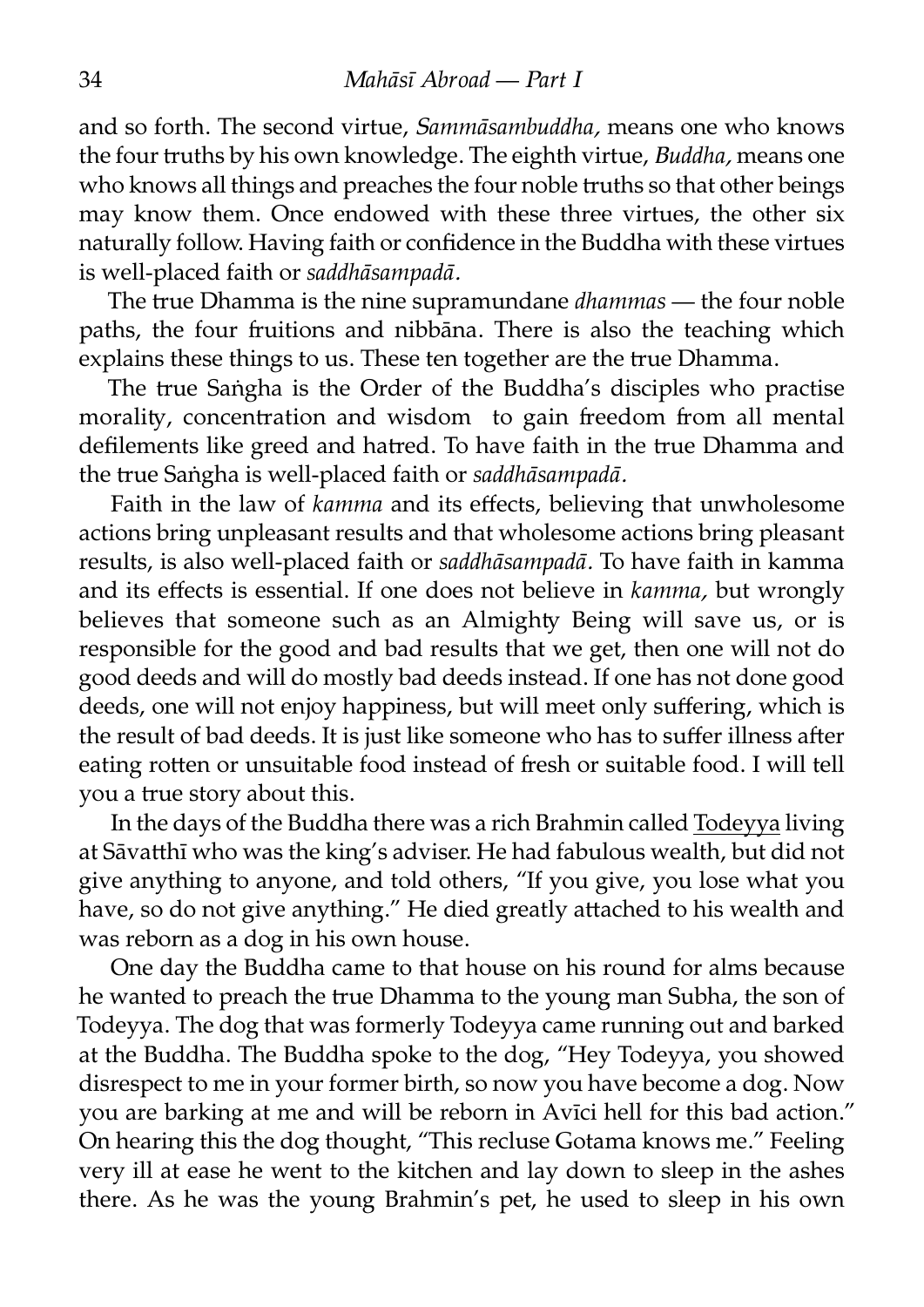comfortable bed. When the young man Subha saw him sleeping in the ashes, he asked his servants why, and was told what had happened.

Young Subha thought to himself, "According to the Brahmin religion my father should have been reborn as a Brahmā, but the recluse Gotama called the dog 'Todeyya.' Thus he is saying that my father has been reborn as a dog. He just says whatever he likes." Thus he was deeply offended and came to the Buddha to accuse him of speaking a falsehood. He asked the Buddha what he had said to Todeyya the dog and the Buddha told him. Then to arouse faith in the young man the Buddha asked him, "Is there any wealth that your father didn't reveal before he died?"

The young man replied that four hundred thousand was missing.

The Buddha said to him, "Feed the dog well, and before he falls asleep ask him where the treasure is; he will reveal everything."

So Subha thought, "If what the recluse Gotama says turns out to be true, I will find the treasure; if it is wrong then I can accuse him of a falsehood." So he fed the dog and asked him about the treasure. The dog led him to the buried treasure. On recovering his wealth, Subha thought to himself, "The recluse Gotama knows the secrets hidden to us by death. He is indeed the Buddha who knows all things." So he began to have faith in the Buddha. Later he came to the Buddha with fourteen difficult questions. His questions, in brief, were as follows:

"Why is it that among human beings, some live a short life while others live long; some have poor health while others are healthy; some are ugly while others are pleasing to look at; some are friendless while others have many friends; some are poor while others are rich; some are low-born while others are of noble birth; and some are ignorant while others are intelligent? What is it that divides them into these high and low states?"

The Buddha replied, "Young man, beings are owners of their deeds, heirs to their deeds, their deeds are the womb that bears them, their deeds are their relatives and their refuge. Their deeds divide them into high and low states."

This is a brief statement on the law of *kamma.* The young man Subha did not understand this brief statement so he asked the Buddha to explain it more fully.

#### **Short and Long Lives**

If a man or women kills a living being, because of this deed of killing, he or she will be reborn in a state of suffering — in hell. If born as a man or women again, he or she will live a short life. One who abstains from killing will be reborn in heaven. If born as a human being, one will live a long time.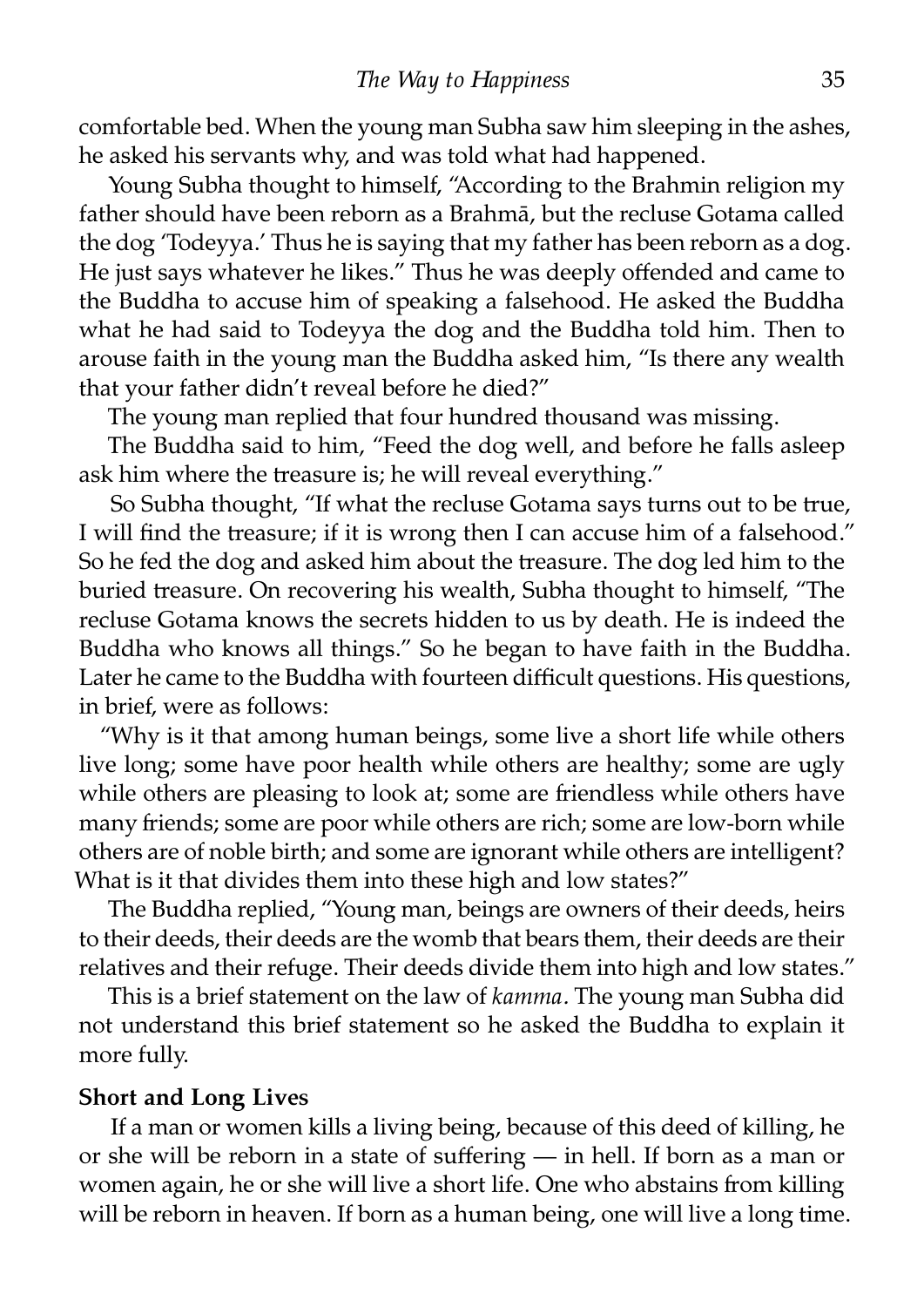#### **Sickness and Health**

One who harms others will arise in a state of suffering. If born as a human being, one will have many diseases. If one does not harm living beings, one will be reborn in heaven. If born as a human being, one will enjoy good health.

#### **Ugliness and Beau**

One who is full of anger will be reborn in a state of suffering. If born as a human being, one will be ugly. If one controls one's anger and shows forbearance, one will be reborn in heaven. If born as a human being one will be good-looking.

#### **Having Few or Many Friends**

If one envies the good fortune of others, one will be reborn in a state of suffering. If born as a human being, one will be friendless. If one rejoices at the success of others, one will be reborn in heaven. If born as a human being, one will have many friends.

#### **Poverty and Wealth**

If one does not give and discourages others from giving, one will be reborn in a state of suffering. If born as a human being, one will be poor. If one gives to others, one will be reborn in heaven. If one is born as a human being, one will be wealthy.

#### **Low Birth and Noble Birth**

If, being proud, one does not show respect to those who deserve it, one will be reborn in a state of suffering. If born as a human being one will be low born. If one pays respect to others, one will be reborn in heaven. If born as a human being, one will have a noble birth.

#### **Ignorance and Intelligence**

If one never asks what is wholesome and what is unwholesome, one will be reborn in a state of suffering. If born as a human being, one will be ignorant. If one asks, "What is wholesome? What is unwholesome? What is blameworthy? What is blameless? What should be done? What should not be done? What deeds bring benefit and happiness? What deeds cause loss and suffering?" Then one will be reborn in heaven. If born as a human being, one will be wise and intelligent.

There are seven unwholesome deeds that will bring suffering and the seven wholesome deeds that will bring happiness. Herein, the seven unwholesome deeds arise when there is no goodwill for others, and when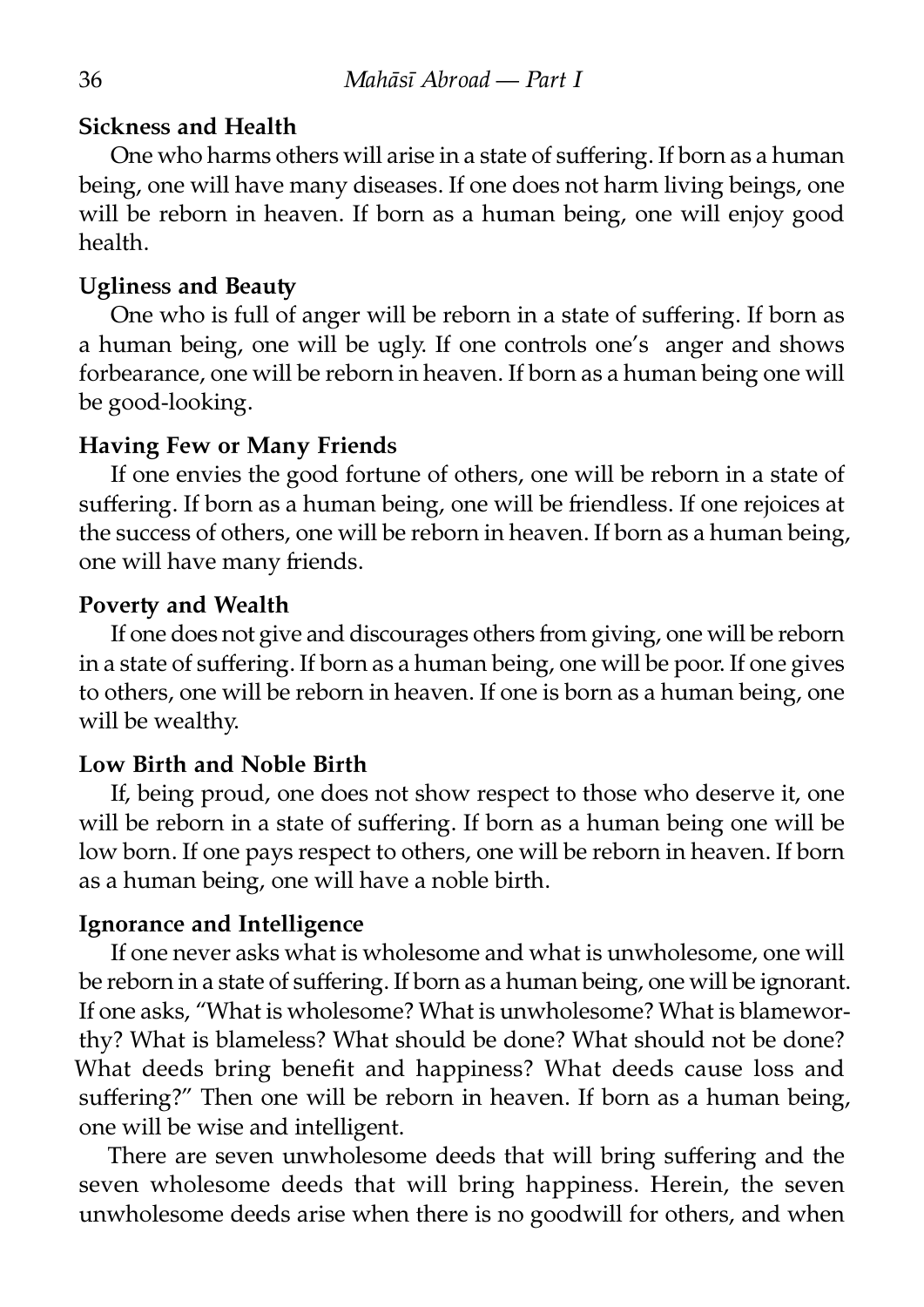anger prevails. So if you constantly cultivate loving-kindness (mettā), there will be no occasion for unwholesome deeds to occur.

Everyone wants to be happy and no one likes to suffer. Also, one wishes for others to be peaceful and happy. This is a very good attitude indeed and no one can find any fault with it. To cultivate kindness one should think of other living beings individually or collectively and mentally recite, "May they be happy!"

You can think of someone, or anyone you can see, and cultivate *metta* towards them. "May he be happy! May she be happy! May they be happy!" You need to do this in your mind only. If occasion arises, you can also speak some kind words, or if there is something you can do to help, you can do it personally. Even if you cannot help others by kind actions or words, if you refrain from improper speech and actions, this is also cultivating kindness in deeds and words.

Although you may not have seen them, you can imagine all beings and wish, "May they be happy!" You can cultivate kindness in the mind only. You may do this for five minutes, ten minutes, half an hour, an hour or more, as much as you can spare the time. If your practice goes well you may gain *jhāna* and will be reborn in the Brahmā world, where you can live happily for aeons.

However, the Buddha did not want us to be content with the bliss of the Brahmā heavens only. Once an old Brahmin named Dhanañjāni, who was on his deathbed, sent for Venerable Sāriputta to listen to the Dhamma from him. Venerable Sāriputta preached to him how to cultivate love and compassion — a practice that leads to rebirth in the Brahmā world. Then he returned to his monastery.

The Brahmin, Dhanañjāni, meditated on *mettā* and very soon passed away. Because of his *mettā jhāna*, he was reborn in the Brahmā heaven. It may not have taken him more than an hour, for he died and became a Brahmā before Venerable Sāriputta had reached his monastery. The Buddha blamed Venerable Sāriputta for failing to preach about insight meditation *(vipassanā)*. So Venerable Sāriputta went at once to the Dhanañjāni Brahmā and preached to him about *vipassanā*, the teaching that leads to the path and its fruition, and to nibbāna. The Brahmā meditated as instructed and realised the path and its fruition.

Therefore, it is not suitable for us to stop our talk after just speaking about *meā,* the practice that can lead one to *jhāna.* We should also talk about insight meditation, the practice that leads to nibbāna.

Insight meditation means to contemplate the arising and passing away of the five aggregates of attachment *(upādānakkhandhā)*, to realise that they are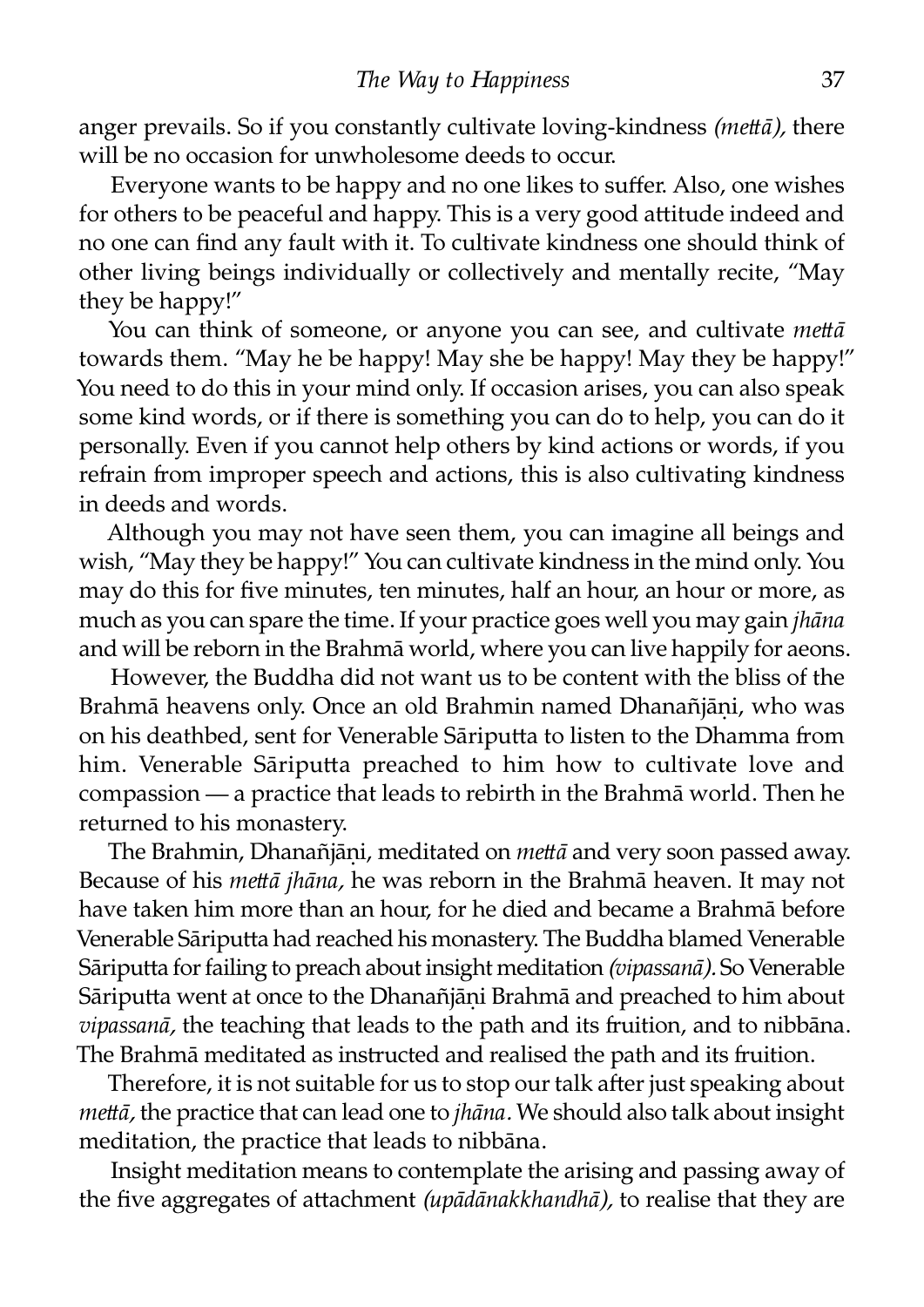all impermanent *(anicca)*, unsatisfactory *(dukkha)* and not-self *(anatta)*. Attachment *(upādāna)* includes craving *(taṇhā)* and wrong view *(diṭṭhi)* — the view that there is a permanent soul or self in a living being. The five mental and material aggregates grasped by craving are called the aggregates of attachment. These aggregates manifest whenever one sees, hears, smells, tastes, touches or thinks. If one fails to notice these events immediately, one does not know them accurately, but mistakes them for permanent, pleasant or good things, or as persons or beings. So one clings to them with craving and wrong view. To overcome attachment to them, we must note all mental and material phenomena at the moment of their occurrence. How can we do this?

In the Satipatthāna Sutta we are taught to observe the bodily movements like walking, standing, sitting and so on, and to note them as 'walking', 'standing', 'sitting' and so forth. Pleasant and unpleasant feelings, must be noted as 'pleasant' or 'unpleasant'. Mind-objects or thoughts, too, should be noted as 'passionate', 'dispassionate', 'angry', 'not angry' and so on. We must also be aware of the visible objects and visual consciousness as 'seeing' and so on. When you hear something, you should note it as 'hearing'. Although it should be taught in full as 'I am seeing' or 'I am hearing', to quicken the noting, we teach our disciples to note just as 'seeing', 'hearing' *etc.*

If you fail to note clearly and do not know things as they really are when you see or hear something, then lust or delight arises regarding the things seen or heard. Such defilements lead to moral or immoral deeds. Because of these deeds you may be reborn in states of suffering, or you may be reborn as a man or celestial being and suffer old age, disease and death, or other suffering. So one who fails to contemplate the arising mental and physical phenomena, fails to know them as they really are, and is far away from nibbāna. This is explained in the Mālukyaputta Sutta.

One who makes a habit of noting whatever he or she sees or hears, knows empirically that things come and go without remaining for a moment, and so understands that they are impermanent, unsatisfactory phenomena without an abiding self. Knowing them as they really are, he or she allows no opportunity for the arising of defilements such as lust or anger regarding the things seen or heard. The defilements are pacified, so one is free from both moral and immoral deeds. Thus, one is free from the suffering of rebirth in the lower realms and from the worlds of gods and men, where one must endure old age, sickness and death. This is how one gains peace and freedom through meditation. When this insight meditation is fully developed, one realises nibbāna through the path and fruition of *Arahantship* eradicates all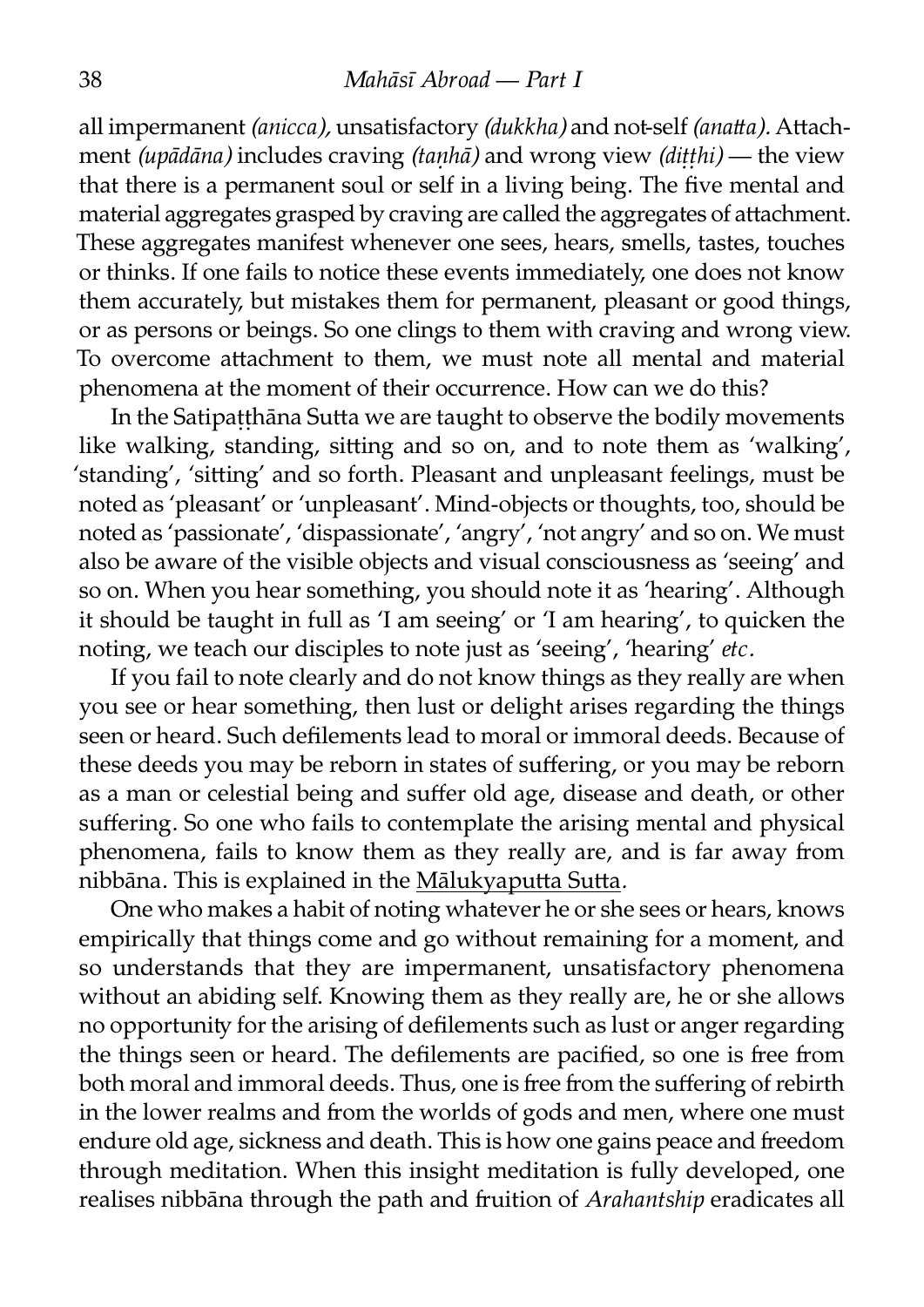suffering. Therefore one who contemplates all phenomena to understand them as they really are when seeing, hearing, *etc.,* is close to nibbāna, the end of suffering. This is also explained in the Mālukyaputta Sutta.

Whatever enters through the six sense doors, must be noted and observed as 'seeing', 'hearing',*etc.* However, for the beginner, to be aware of everything is quite impossible, so one should begin with only a few things that can be easily discerned. Thus, concentration can be developed and lead to insight knowledge.

Every time you breathe, your abdomen moves and its rising and falling movement is quite plain to contemplate. That is why we instruct our disciples to begin by noting the abdominal movements as 'rising' and 'falling'. This rising and falling movement is the element of motion, or the air element *(vāyodhātu)*. The words 'rising' and 'falling' are not important. The point is to discern the phenomenon of movement.

If, while noting the rising and falling of the abdomen, any thought or imagination occurs, note it as 'imagining' or 'thinking'. This is contemplation of the mind *(cittānupassanā satipaṭṭhāna)*. After noting the mind, you can return to noting the rising and falling. If a painful sensation should occur in the body, you must note it. This is contemplation of feelings *(vedanānupassanā satipaṭṭhāna).* Then return to noting the rising and falling. If there is any bending or stretching of the limbs, you must note as 'bending', 'stretching'. Whatever bodily movement there is, you must note it. This is contemplation of the body *(kāyānupassanā satipaṭṭhāna).* When you see, you must note as 'seeing', 'seeing'. When you hear, you must note as 'hearing', 'hearing'. This is contemplation of mental-objects *(dhammānupassanā satipaṭṭhāna).*

If you continue meditating on whatever occurs, your concentration will gradually become powerful. Then you will be able to distinguish clearly between the material phenomena, which are known, and the mental phenomena, which know. You will also come to know how each cause brings its corresponding effect, and how this causal process goes on. You will realise how each new phenomenon arises and passes away repeatedly. Then you plainly see for yourself that things come and go without remaining for a moment. So they are all impermanent. You will see that death can come at any moment, so all is suffering. You will see how they all occur in spite of your wish, so they are not self. While you are thus meditating, your insight gradually develops, and eventually the knowledge of the noble path and its fruition will arise. If you attain the first path of Stream-winning, you will be saved from the lower states of suffering for ever. You will be reborn only in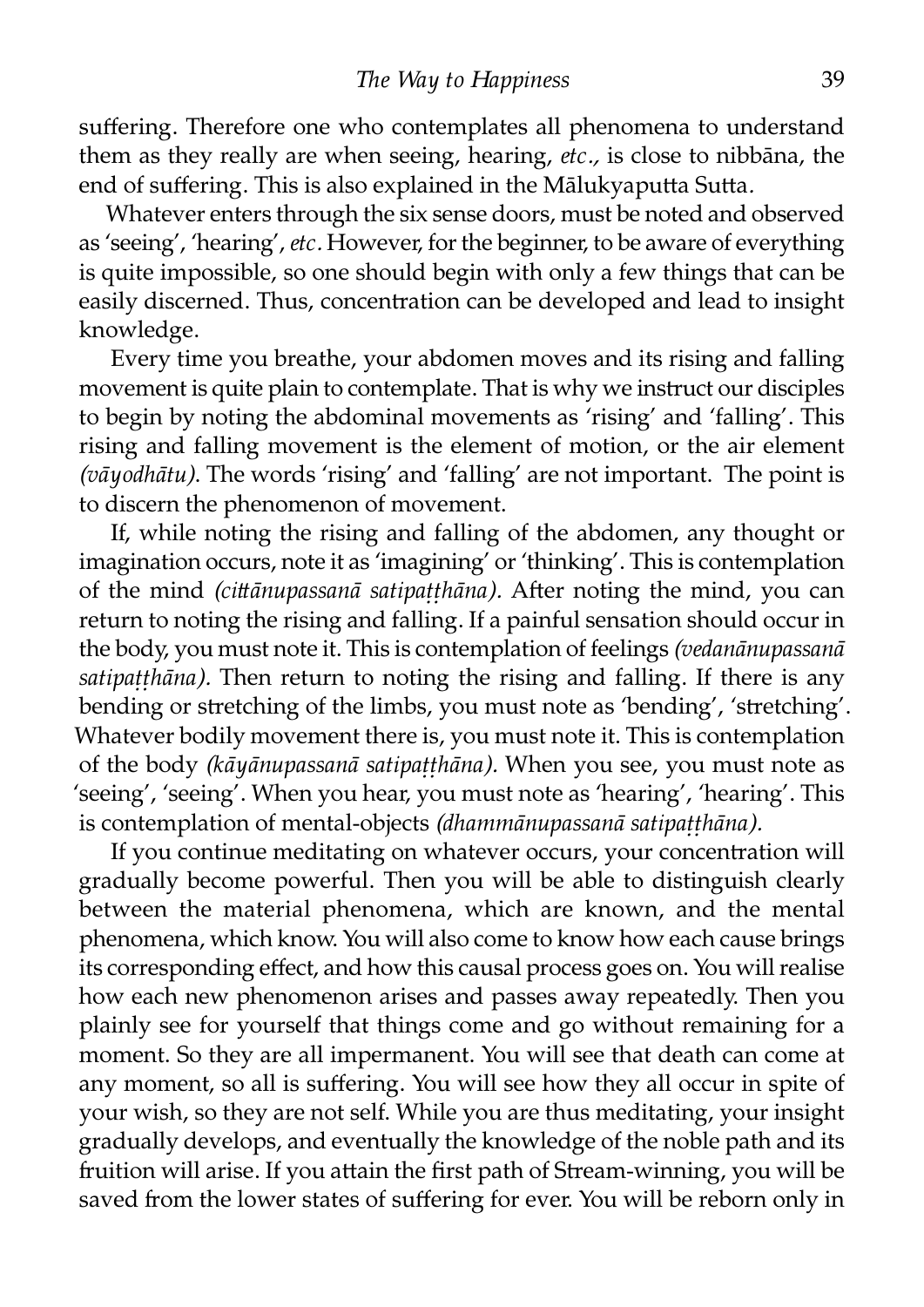noble and happy existences in the worlds of gods and men. Within seven of these happy existences you will attain the path and fruition of *Arahantship* and become a worthy one. After passing away as an *Arahant*, there will be no new births, which means eternal peace.

By meditating on arising phenomena beginning with the movements of the abdomen, may you strive to develop insight and realise the impermanent, suffering and egolessness of mental and physical phenomena. May you very soon reach the noble path and attain nibbāna.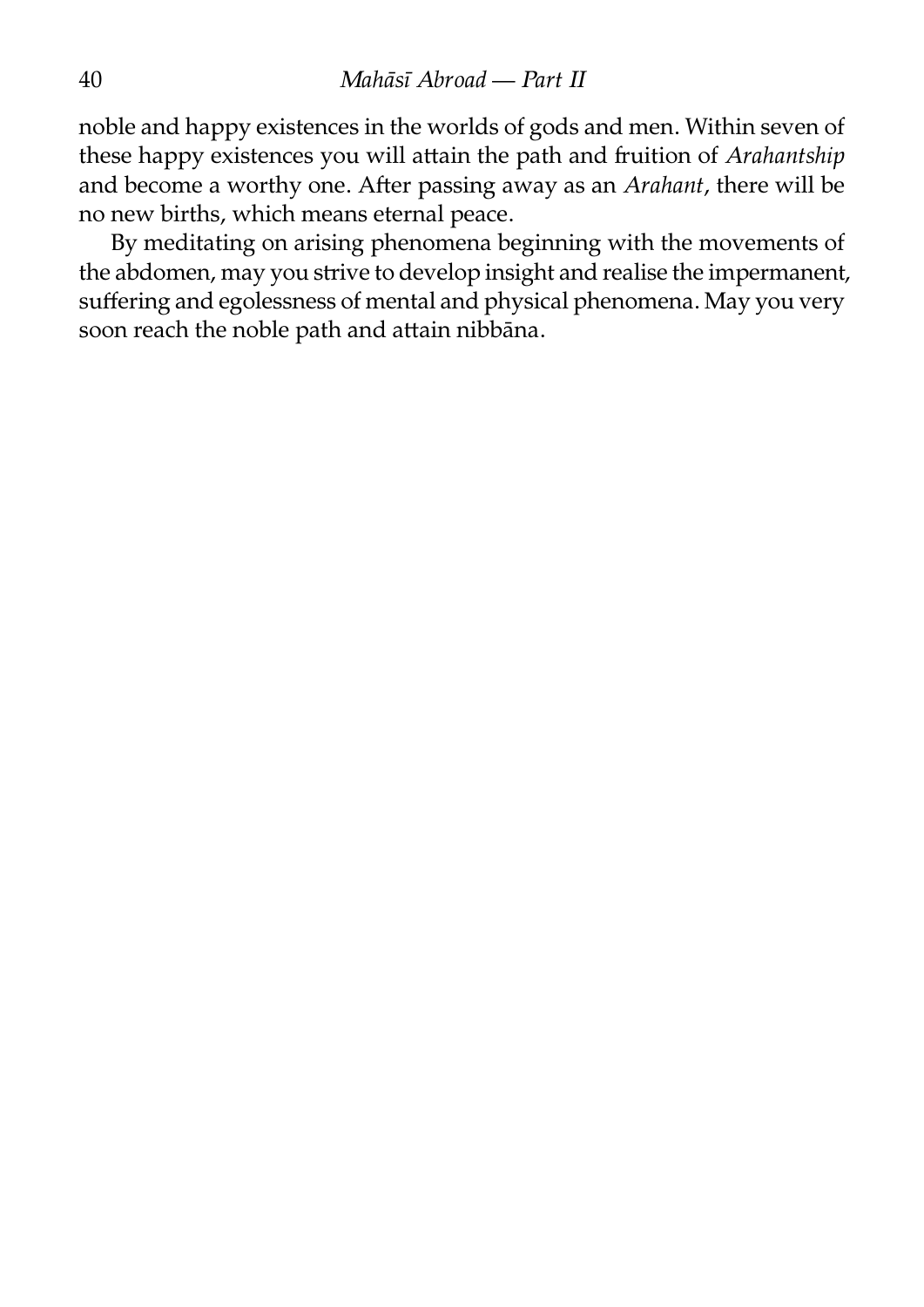#### **Preface to the Second Series**

If the practice of the Buddha's teaching on insight meditation spreads all over the world, many people will become free from craving, hatred, ignorance, conceit and other defilements. Then there will be universal peace and harmony among mankind. Motivated by this hope and conviction, the members of the Buddha Sāsana Nuggaha Association, headed by Sir U Thwin, invited the Venerable Mahāsī Sayādaw, the pre-eminent teacher of insight meditation, to Sāsana Yeikthā in Rangoon in 1949, just after Burma's attainment of Independence.

Since then, the Venerable Mahāsī Sayādaw resided at Sāsana Yeikthā, teaching the *Satipaṭṭhāna* practice to both monks and lay meditators, who came from all over Burma. With implicit faith in the Venerable Sayādaw's spiritual virtues and wisdom, many *bhikkhus* and lay disciples practised *vipassanā* correctly under his guidance. They then returned to their native places where they became instructors in the Mahāsī technique of insight meditation. According to the report read on the recent anniversary of the Mahāsī organization, there are now (in 1980) more than three hundred and twenty meditation centres in Burma. Altogether, more than eight hundred thousand meditators have practised the Mahāsī insight meditation method.

From 1952 onwards, the Venerable Mahāsī Sayādaw sometimes travelled abroad for the propagation of the Buddha-dhamma. So now there are Mahāsī meditation centres in Sri Lanka, Thailand, India, Indonesia and other Asian countries. Some westerners have also visited Sāsana Yeikthā to practise meditation under the guidance of the Sayādaw. Among them, the German *bhikkhu* Ñānaponika and Rear-Admiral Shattock practised to their entire satisfaction. After returning to their countries they wrote books describing their spiritual experiences and attainment of inner peace at Mahāsī Yeikthā.

Thus, the Mahāsī meditation method has become well known all over the world. Many people of various nationalities have come to Burma, practised *vipassanā* at Mahāsī Yeikthā. A few of them have also become *bhikkhus* or nuns. The Venerable Sayādaw's missionary work made much progress since 1970. More than eighty of the Sayādaw's books have been published by the Buddha Sāsana Nuggaha Organization and about thirty titles have been anslated into English.

At the invitation of Venerable Dr. Rewata Dhamma (England), Mr. Joseph Goldstein and Mr. Jack Kornfield (America) and others, the Venerable Mahāsī Sayādaw and some of his disciples left Burma on a world missionary tour in 1979. Altogether he spent 118 days abroad, visiting nine countries: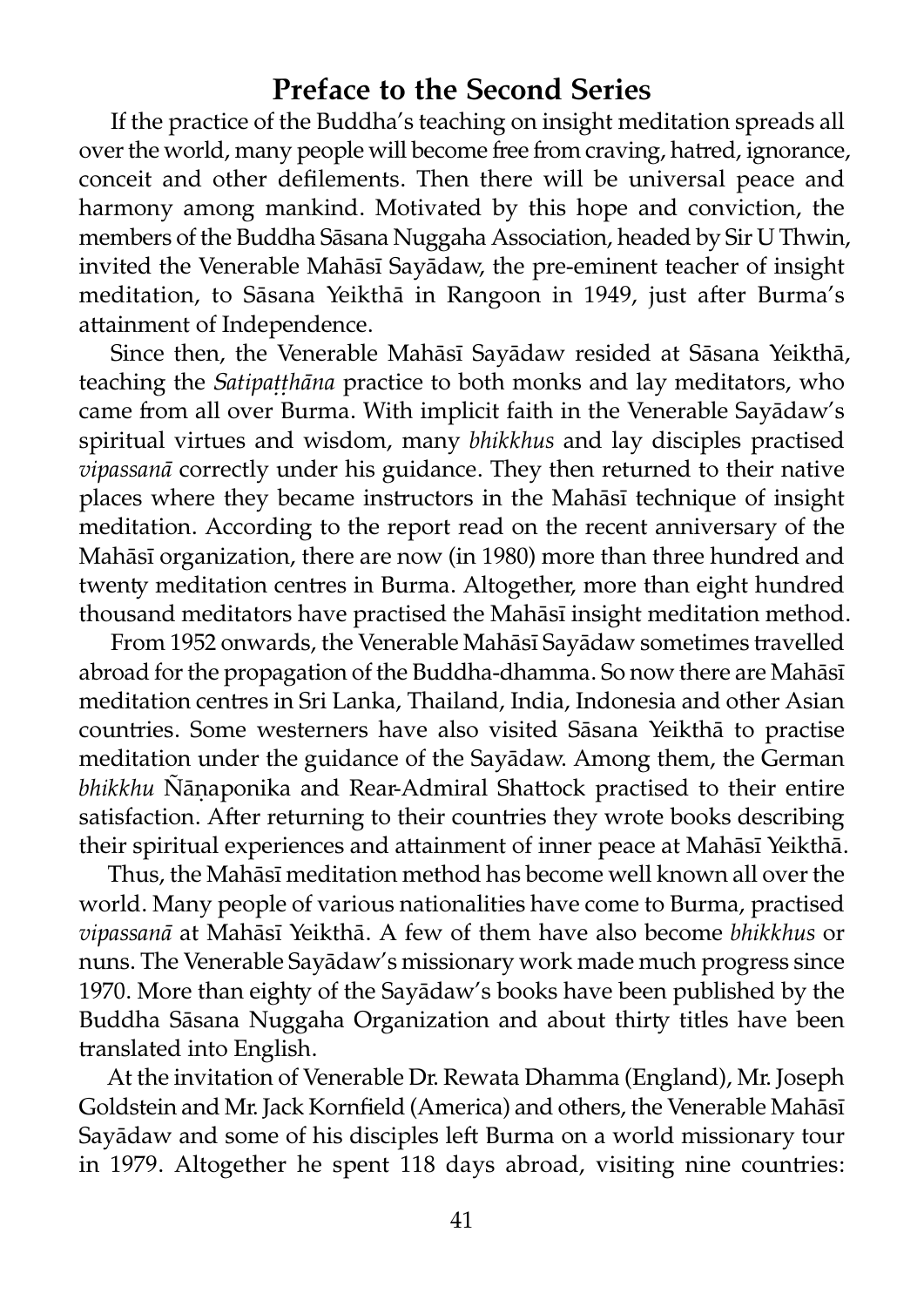Thailand, Japan, USA, England, France, Switzerland, Italy, the Netherlands and Germany. The talks in English that the Sayādaw prepared for that missionary tour were published in the first series of 'Mahāsī Abroad'.

The Sayādaw went to England on 29th May 1980 for a second time at the invitation of Venerable Dr. Rewata Dhamma, U Myat Saw and others. The Sayādaw formally opened the Mahāsī meditation centre at Oakenholt, Oxford and gave instructions for long-term *vipassanā* practice. He returned to Rangoon on 23rd July 1980, having spent 56 days in England.

Then the lay meditators of Nepal, where the birth place of the Lord Buddha lies, invited the Mahāsī Sayādaw to visit their country for the dissemination of the Dhamma.

In 1960 the Nepalese nun, Daw Sudhammavati, came to Burma and practised *vipassanā* at Sāsana Yeikthā. On returning to Nepal, she and the Burmese nun Daw Gunavati, started Theravāda Buddhist missionary work and gave instructions in *Satipatthāna Vipassanā* as taught by the Mahāsī Sayādaw. Moreover, Bhikkhu Sumaṅgala, Bhikkhu Ñāṇaponika and other Nepalese *bhikkhus* came to Burma and practised *vipassanā* under the Sayādaw's guidance. So the Mahāsī method is now fairly well established at the Nepalese capital of Kathmandu, Lumbini and other places in Nepal.

The Nepalese *bhikkhus* and lay devotees have often come to Burma on pilgrimage and to practise *vipassanā* at Mahāsī Yeikthā. The largest group was led by the nun Daw Sudhammavati. They practised *vipassanā* at Sāsana Yeikthā for a month. They told the Buddha Sāsana Nuggaha Organization that they would like to invite the Venerable Sayādaw to visit Nepal in the Summer. Moreover, the President of the Lumbini Development Project, while on a visit to Rangoon, requested the Sayādaw to visit Nepal for the laying of a foundation stone at Lumbini.

The Venerable Sayādaw kindly accepted the invitations of the Nepalese Buddhists and prepared the three talks of the second series for the people of Nepal. These talks were translated into English by U Nyi Nyi and Bhikkhu Aggadhamma. The talks were translated into Nepalese and published by Bhikkhu Ñāṇaponika.

In response to the wishes of the Nepalese Buddhists, the Mahāsī Sayādaw opened a meditation centre in Nepal and taught *vipassanā* meditation for about twenty days.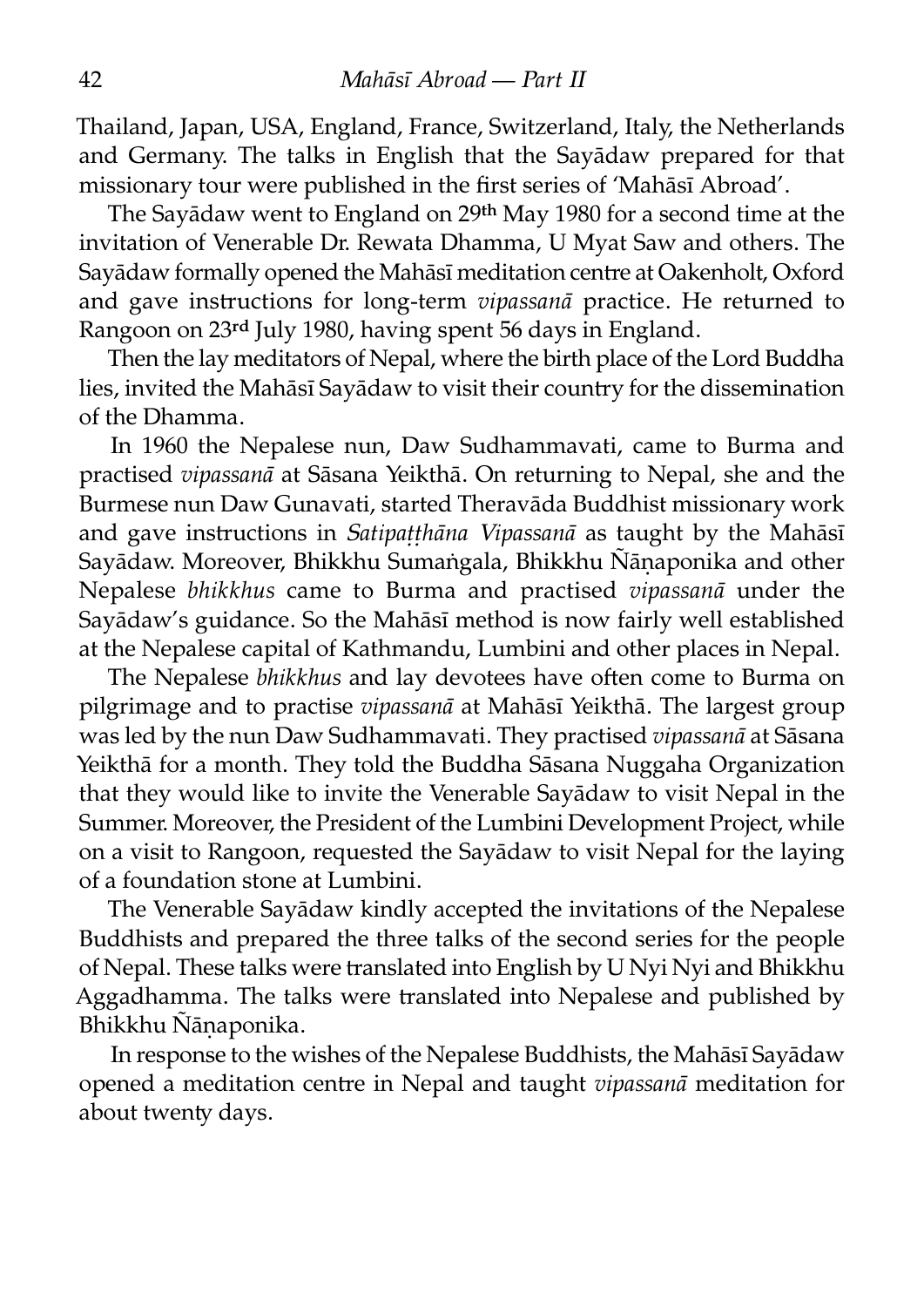# **The Teaching of the Buddha**

*"Buddho loke samuppanno hitāya sabbapāninaṃ."*¹

The Buddha appeared on Earth for the welfare of all humans, *devas* (celestial beings or shining ones) and *Brahmās* (pure or chaste ones).

It is very rare for a Buddha to appear on Earth. There are far more world cycles *(kappas)* in which Buddhas do not appear than those in which they do. Among the world cycles in which Buddhas appear, there are those in which only one Buddha appears and those in which two, three or four Buddhas appear. The present world cycle is one in which a maximum of five Buddhas appears. Of these five Buddhas, the Buddha Metteyya will not appear until millions of years after the disappearance of the present (Gotama) Buddha's teaching. The teachings of the former Buddhas also disappeared from the world long after their final release from the cycle of birth and death. The eras in which the Buddhas' teachings lasted so long are rare. According to the Commentaries, the teaching of Gotama Buddha will last for only five thousand years before its disappearance from the world. It is now 2,524 years (in 1981) since the Buddha's *parinibbāna.* Already the number of people in the world who respect and accept the true teaching of the Buddha has dwindled. The disappearance of this *sāsana* in another 2,500 years is already approaching.

Gotama Buddha was born 2,604 years ago. Before that, for many millions of years, nobody had a chance to listen to the true teaching of the Buddha, to know it and to practise it. People of those former times were generally lacking in wholesome *kamma* (meritorious deeds) and very few of them attained fortunate, noble and happy existences after death.

### **Listening to and Practising the Dhamma**

With the appearance of the Buddha, the true Dhamma was taught. After listening to his teaching, many people practised charity (dāna) and morality *(sīla),* and so prospered and were reborn in the celestial realms. Millions also became *Arahants* and attained nibbāna. Most of those people would have been from Nepal and India, because Prince Siddhattha was born in Nepal, and practised the Dhamma and attained Enlightenment in India. He preached the Dhamma in that region for forty-five years and the people there usually practised it, so they prospered and attained nibbāna, gaining release from all suffering.

<sup>&</sup>lt;sup>1</sup> Sutta-Nipāta Aṭṭhakathā, II, 293.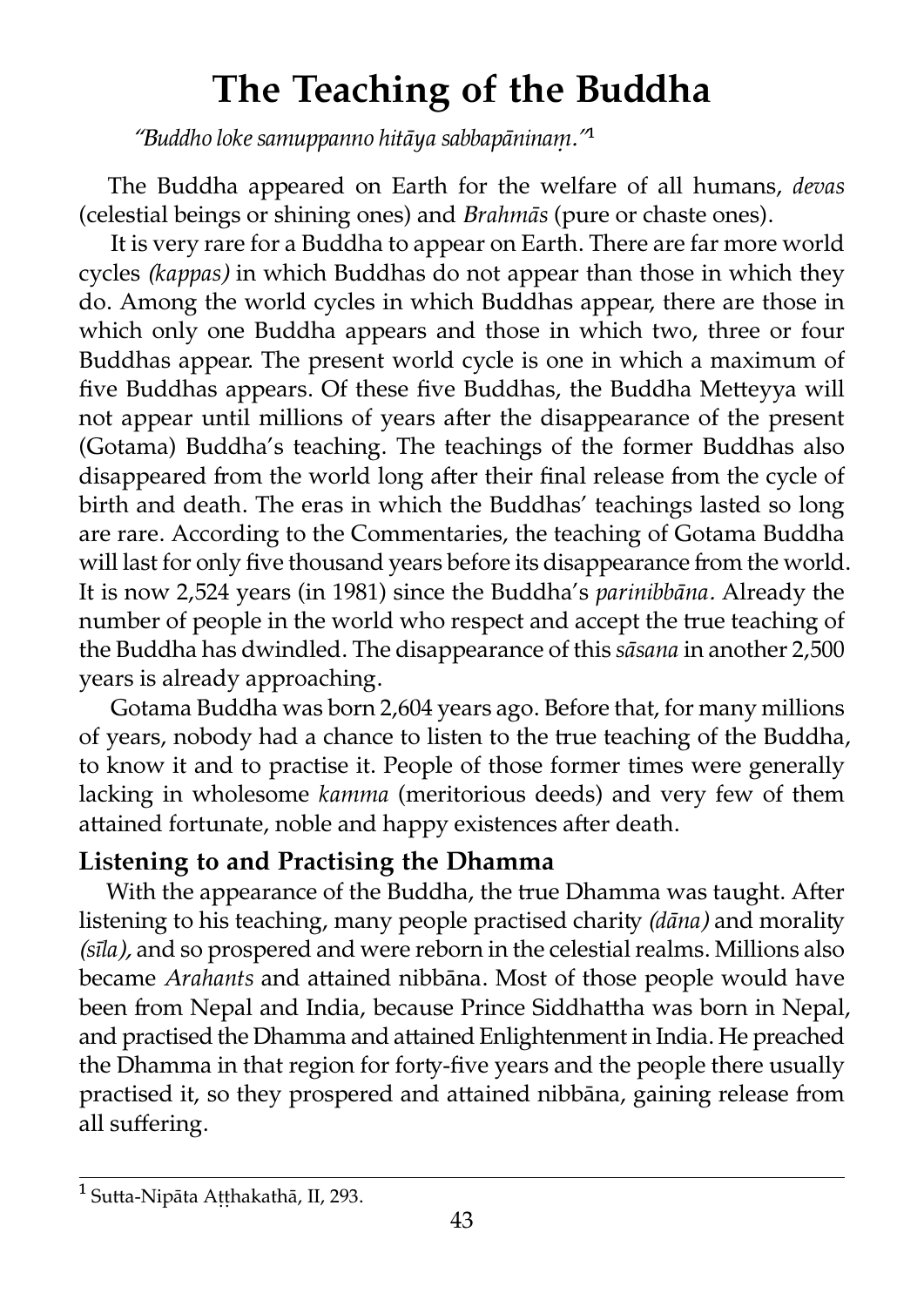#### **The Dhamma Should Also Be Practised Now**

Today, those who can listen to the true teaching of the Buddha should consider themselves very fortunate, so they should religiously follow and practise the Dhamma. The people now living in Nepal and India, where the true teaching originated, should be especially devoted to practising it. What are those true teachings of the Buddha?

*"Sabbā pāpassa ākaranaṃ, kusalassa upasampadā, sacia pariyodāpanaṃ, etaṃ Buddhāna sāsanaṃ."*

"Abstain from all unwholesome deeds, cultivate wholesome deeds and purify your mind. This is the teaching of all the Buddhas."

#### **Unwholesome Deeds** *(Akusala Kamma)*

Bodily misdeeds means killing or harming living beings, unlawfully taking the property of others, and sexual misconduct. These three unwholesome deeds should always be avoided.

Verbal misdeeds means telling lies that harm others, creating discord by tale-bearing, using harsh or abusive language, and speaking untruths as if they were true (this concerns teaching false doctrines). These four kinds of speech are unwholesome and should always be avoided.

Acting or speaking to gain the property of others unlawfully is a wrong livelihood, which should always be avoided.

Careful observance of the five precepts amounts to obeying the Buddha's advice to abstain from all evil deeds and to live a good life.

#### **Wholesome Deeds** *(Kusala Kamma)*

Briefly, wholesome deeds consist of charity, morality and mental development through concentration and insight. Of these, charity or almsgiving is appreciated by almost every Buddhist. Those who practise charity as much as they can, earn the praise of others and enjoy freedom from blame. The recipients of their charity come to respect and like them, and therefore help them whenever they can. They will be reborn in fortunate and noble existences, and will prosper in all manner of ways.

Morality means taking refuge in the three gems of Buddhism: the Buddha, the Dhamma and the Saṅgha. It also means observing the rules of moral conduct such as the five or eight precepts. Buddhists express their faith in and reliance on the three refuges and undertake to observe the precepts. Thus,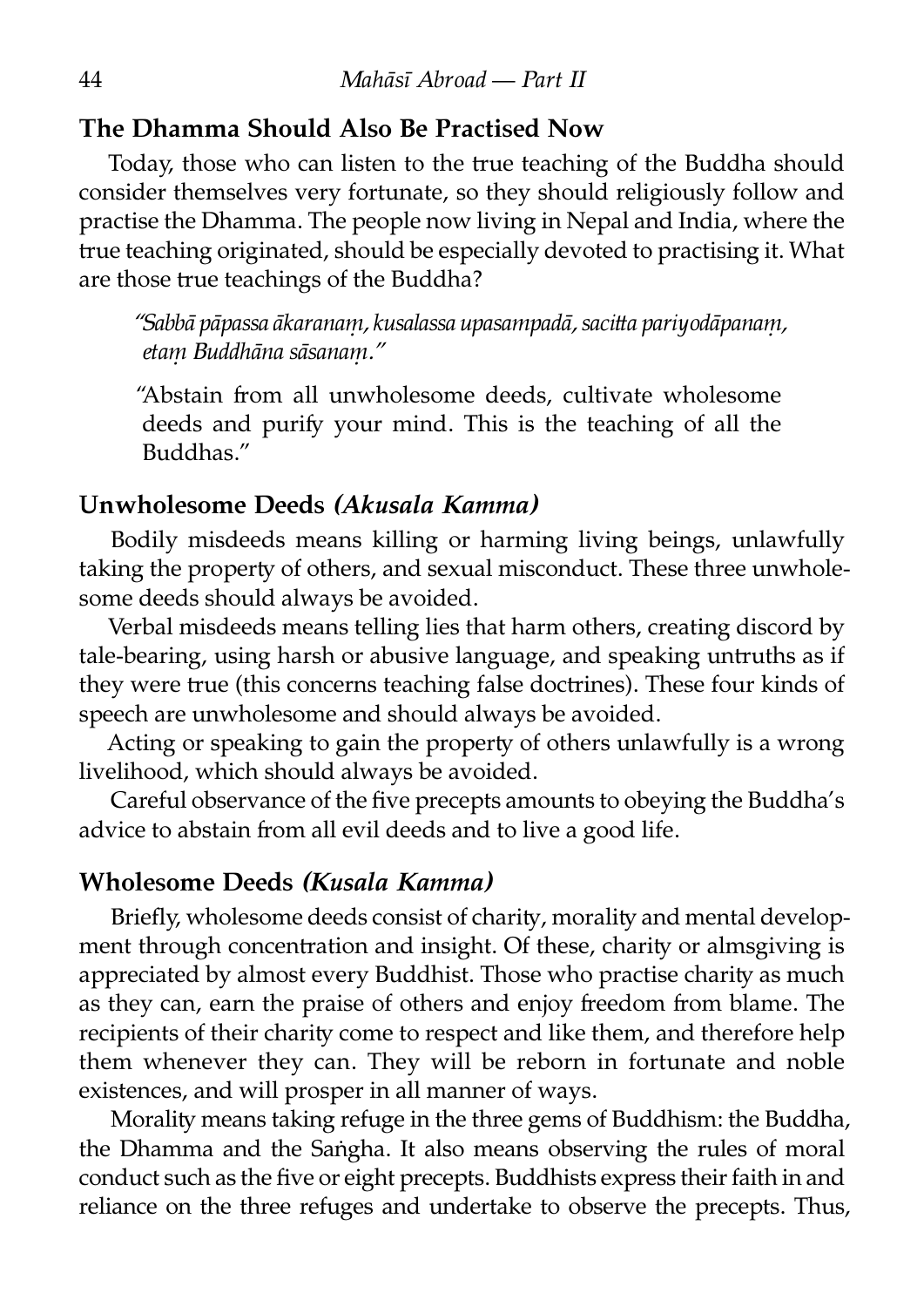they are protected from future rebirths in the lower worlds such as in hell, as animals, as hungry ghosts or as demons *(asūra).* Instead they are reborn in the fortunate human and celestial realms where they can continue to prosper.

Mental Development is of two kinds: tranquillity meditation *(samatha)* and insight meditation *(vipassanā).* There is also a third kind, which is known as *'Ariya Magga Bhāvanā'* (mind training leading to the supramundane path). Tranquillity meditation includes ten kinds of concentration devices *(kasina)*, ten kinds of impurity *(asubha)*, ten kinds of recollection *(anussati)* and ten others, making a total of forty. Among these types of meditation, *Buddhānussati* means contemplation and veneration of the Buddha's virtues such as the virtue of *Arahaṃ* (worthiness of reverence by human beings, *devas* and *Brahmās).* How should this meditation be practised? By contemplating that the Buddha was endowed with the loftiest virtues of morality, concentration and wisdom, revering him will bring rebirth in fortunate and noble existences hereafter. Another of the Buddha's virtues, *Sammāsambuddho*, is his unaided realisation of the Four Noble Truths. This virtue also entitles the Buddha to special veneration. Because of his omniscience and compassion in teaching what he knew to all beings to liberate them from suffering, he was also endowed with the virtue of *Buddho.* This virtue should also be contemplated. *Buddhānussati* may also be practised by reflecting on his other virtues. Every time Buddhists respect and venerate the Buddha, they are practising *Buddhānussati.*

The Buddha's teachings are the fruit of his own practice and experience, which he faithfully transmitted to his disciples. If the Dhamma is religiously and rightly practised it can lead to extraordinary insights. Every time one reflects on the special virtues of the Buddha's teaching and puts one trust in it, one is cultivating *kusala kamma* in the form of *Dhammānussati.*

Respectfully contemplating the good and noble virtues well-practised by the disciples of the Buddha amounts to cultivating *Saṅghānussati.*

#### **Cultivation of Loving-Kindness**

Just as one wants to be free from suffering and to dwell at ease, all others wish for the same. Practising *metta* means to cultivate the sincere desire for the happiness of others, whether particular individuals or all living beings without discrimination.

By practising Mettā Bhāvanā, Buddhānussati and so forth as much as one can, one will be following the Buddha's advice to cultivate wholesome deeds *(kusalassa upasampadā).*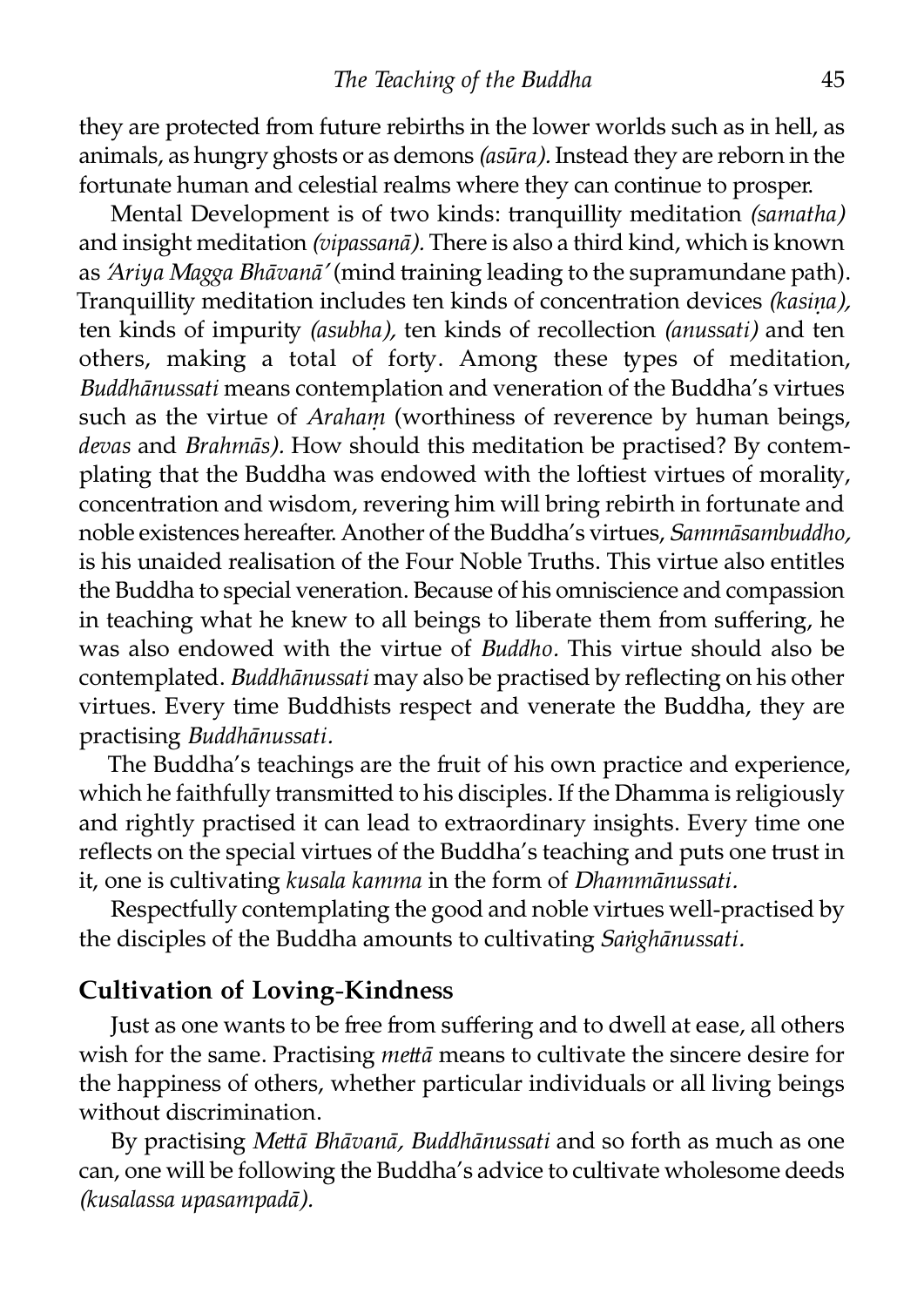#### **The Wholesome Deed of Insight**

This means to accumulate merit by meditating constantly on the impermanent, unsatisfactory and not-self nature of the mental and physical phenomena within oneself and in others. This kind of meditation is following the Buddha's own practice, which was directed towards realisation of the true nature of the aggregates of attachment *(upādānakkhandhā)*. When this merit matures, it leads to attainment of the noble path and nibbāna.

After the realisation of the four stages of the noble path, the Buddha urged his disciples to cultivate the four fruitions. How the mind is purified after the arising of the four *phala cittas* will be explained in another talk.

#### **The Practice Leading to Happiness**

I have said how the Buddha's teaching should be practised with reverence. In this way one can obtain the happiness that one seeks. It will lead to rebirth in the happy existences of humans and celestial beings, and to the end of suffering. It will also be conducive to the preservation of the Buddha's teaching and to the happiness of those around you.

May you therefore be able to practise as I have explained to attain the happiness that you wish for and quickly reach the bliss of nibbāna.

#### **Practising Insight Meditation**

*Vipassanā* is the practice of observing the arising and passing away of mental and physical phenomena so that we may know them as they really are. Every time that we see, hear, smell, taste, touch or know, these phenomena are constantly appearing and disappearing. It is important that we observe them and be aware of them constantly. However, at first it will not be possible to notice everything. We should, therefore, begin by noticing what we can. Every time we breathe, the abdomen rises and falls. This is the manifestation of the air element called *vāyodhātu.* We should begin by observing this process. Let us do this for three minutes, after sitting in a suitable position for meditation.

As there is no need to look around, the eyes should be closed. Focus your mind on the abdomen. When the abdomen rises, note 'rising'. When it falls, note 'falling'. It is not necessary to say 'rising' and 'falling' verbally, just make a mental note while observing the process with awareness.

If the mind wanders elsewhere, notice the wandering of the mind. Then return to noting the rising and falling of the abdomen. If bodily fatigue or discomfort intervenes, note it two or three times, then return to noting the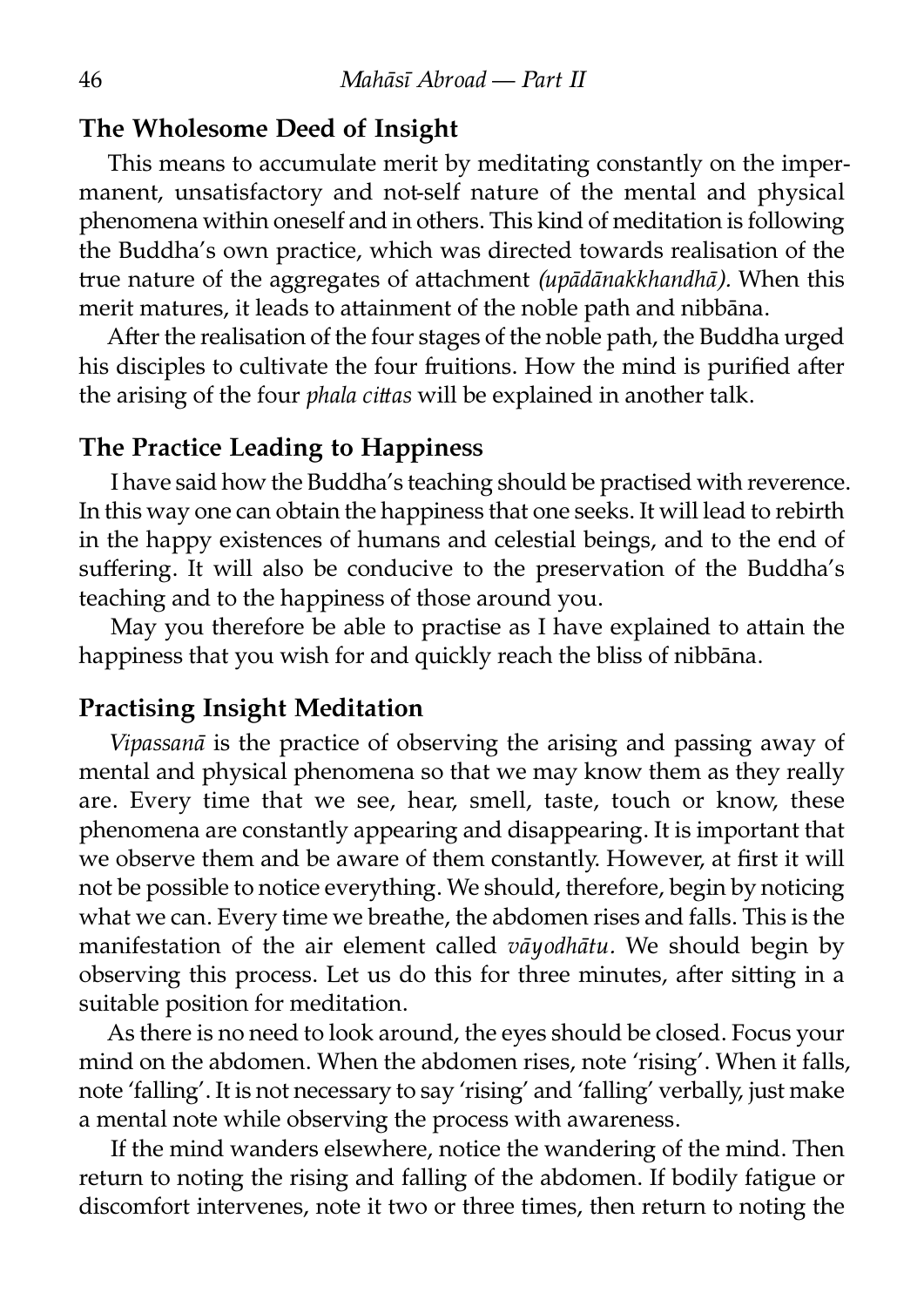rising and falling movements. If a sound is heard, note it two or three times, then return to the rising and falling. Continue to note in this way for just three minutes.

$$
\Phi \Phi \Phi \Phi
$$

Within a minute there are about fifty or sixty moments of noting, so in three minutes there are no less than a hundred and fifty such moments. All of these acts of noting are cultivation of *vipassanā kusala* in accordance with the Buddha's teaching. When our concentration deepens as we go on noting in this way, we will come to know mind and matter as distinct phenomena, and the causal relationship between them. We will realise that they arise and pass away constantly, which is their characteristic of impermanence. In the process we will develop progressive stages of insight, eventually realising nibbāna with the knowledge of the path and its fruition.

May you therefore practise this *vipassanā* meditation with as much vigour as you can and quickly attain nibbāna.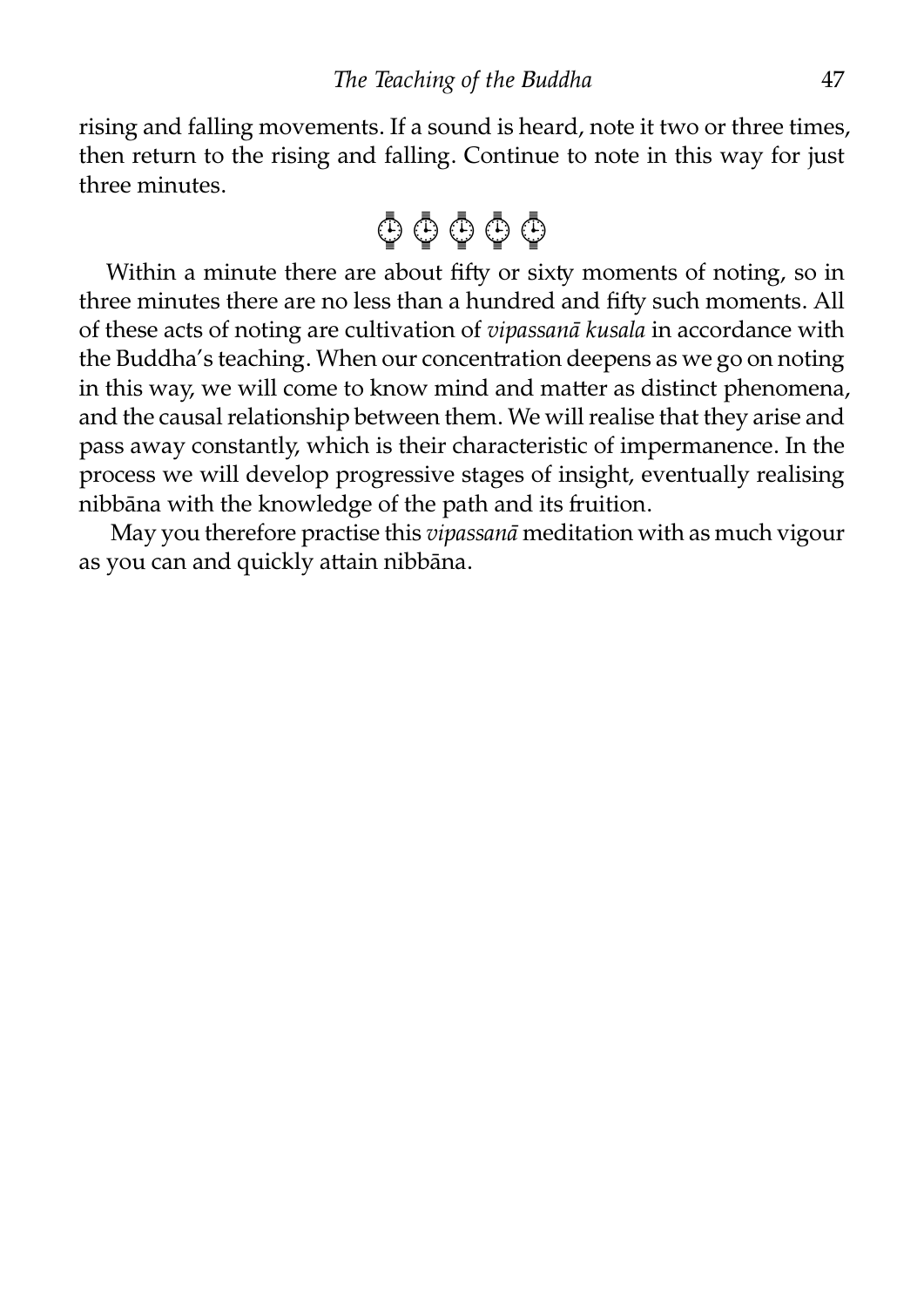# **The Buddha's Method of Meditation**

#### **The Dhamma in the Buddha's Own Words**

*"Buddha so bhagavā bodhāya dhammaṃ deseti."*¹

"After practising and realising the true Dhamma, the Buddha taught it so that others could practise it and realise the Dhamma as far as possible."

The Dhamma is not mere speculation or theory. The Buddha practised it himself, realised the truth, then preached it. So every intelligent person should practise it religiously and seriously.

How did the Buddha practise and teach it? Before his attainment of full enlightenment, the bodhisatta realised by direct knowledge that all beings (including himself) were reborn repeatedly due to deeds done with attachment. With his divine eye, the bodhisatta saw that beings after death were reborn according to their deeds. Every time one sees, hears, smells, tastes, touches or knows, desire and attachment arise regarding mental and physical phenomena. Because of this desire and attachment there is rebirth; and due to rebirth one has to undergo the suffering of old age, disease, death, and so forth, repeatedly. Whenever one sees, hears, smells, tastes, touches or knows, if one can notice the nature of arising and passing away, no attachment will arise. Then there will be no rebirth, old age, disease or death. Thus, there will be the extinction of this whole mass of suffering. On having realised this, the bodhisatta, meditated continuously on the nature of the arising and passing away of the five aggregates of attachment. How he finally gained full Enlightenment is described as follows.

#### **The Correct Method of Insight Meditation**

*"Vipassī bodhisao aparena samayena pañcāsu upādānakkhandhesu udayabbaya nupassi vihāsi*² *… tassa pañcāsu upādānakkhandhesu udayabbaya nupassino viharato na cīrasseva anupādāya āsavehi ciaṃ vimuccī."*

After reflecting on how suffering arose and ceased, the bodhisatta meditated on the arising and passing away of physical and mental phenomena. While meditating thus, before long his mind became completely detached. He gained deliverance from all defilements, i.e. he attained

<sup>&</sup>lt;sup>1</sup> Udumbarika Sutta, Pāthikavagga, Dīghanikāya.

<sup>&</sup>lt;sup>2</sup> Iti rupam, *etc.*, omitted for brevity. (Mahāpadānasuttam, Dīghanikāya, Mahāvagga).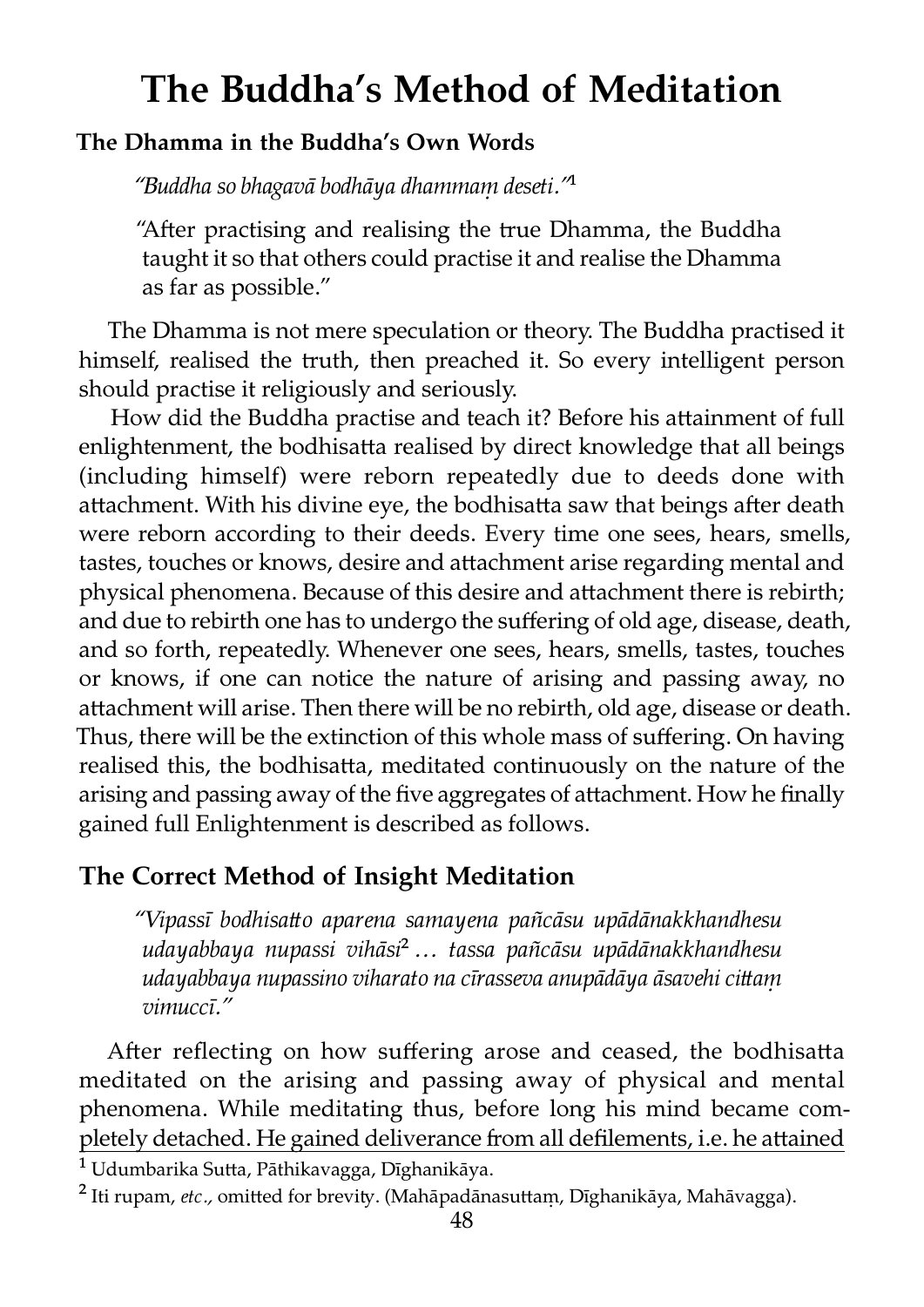the path and fruition knowledge of *Arahantship* and became a Buddha. The Pāli text shows how Buddha Vipassī also practised the same method and became a Buddha.

In this practice one has to take note of the arising and passing away of physical and mental phenomena in one's own body at the time of their occurrence. If no note is made, one is likely to mistake them as permanent, happy and as a self. If no noting is made at the moment of seeing, hearing, smelling, tasting, touching and thinking, they are not correctly seen and are mistaken to be happiness and self. Thus attachment to them arises. This attachment is called 'upādāna' in Pāli. The mental and physical phenomena that are the objects of attachment are called 'upādānakkhandhā'.

Because there is no proper awareness of these physical and mental phenomena at the moment of their occurrence, attachment arises and wholesome and unwholesome deeds are committed. In every existence, when death approaches, the deed *(kamma)*, the sign of the deed *(kammanimitta*) or an indication of one's next birth *(gati-nimitta)* becomes an object of consciousness. This object conditions one's next birth. Because of rebirth one has to suffer old age, disease, death, and so forth. On proper reflection one will find this fact to be very alarming.

So for the extinction of attachment and craving, for the cessation of the five aggregates and to escape from all suffering, the bodhisatta meditated on the arising and passing away of physical and mental phenomena at the time of their occurrence. While thus meditating, extraordinary insight knowledge arose in him. After attaining the path and fruition of *Arahantship* he became a Fully Enlightened One (a Buddha).

Having become a Fully Enlightened One, the Buddha preached the Dhammacakkappavattana Sutta (The Discourse on the Turning of the Wheel of the Dhamma) so that others might practise meditation on the arising and passing away of the five aggregates of attachment. By developing extraordinary insight knowledge they can realise nibbāna through path and fruition knowledge, and thus gain deliverance from all suffering, like himself. In the Dhammacakkappavattana Sutta it is mentioned that the Middle Way discovered by the Buddha caused the "Eye of Wisdom and Knowledge" to arise. Here, the eye of wisdom and knowledge means insight knowledge, and path and fruition knowledge. It also clarifies that the Middle Way means the Eightfold Noble Path. The correct awareness of seeing, hearing, and so on is also the Eightfold Noble Path.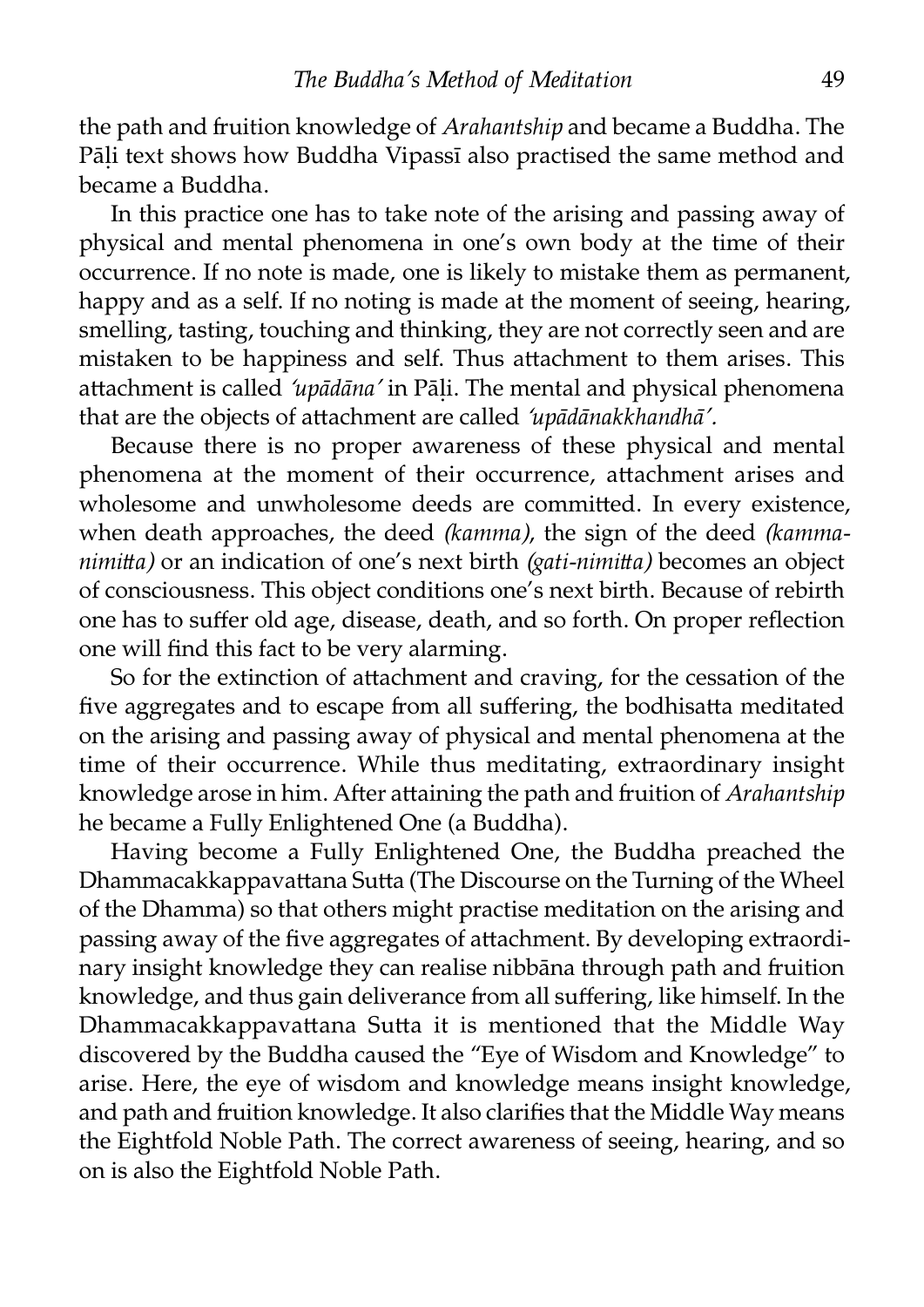#### **The Development of the Eightfold Noble Path**

If the development of the Eightfold Noble Path is to be explained in brief, the effort to take note of seeing, hearing, *etc.* is right effort *(sammā vāyāma).* The awareness of seeing, hearing *etc.* is right mindfulness *(sammā sati).* Keeping the mind on the object of meditation is right concentration *(sammā* samādhi). These three factors belong to the concentration section and so are called *samādhi maggaṅgas.*

As and when this concentration becomes stronger, insight knowledge develops as follows. Whenever one is mindful of walking, standing, sitting, lying down, moving, touching, rising, falling, *etc.,* one can discriminate movement as physical phenomena and awareness as mental phenomena. Thus one distinguishing between mind and matter. This is called "analytical knowledge of mind and matter (nāmarūpa-pariccheda-ñāna)." This knowledge arises at the beginning of good concentration.

Then one comes to know that because of the intention to move, movement arises; because of the intention to sit, siing occurs; because of the in-breath, there is the rising of the abdomen; because of the out-breath, there is the falling of the abdomen; because there is an object to touch, the sensation of touch arises; because there is something to take note of, noting takes place. This understanding of the relationship between cause and effect is called "knowledge by discerning conditionality *(paccaya-pariggaha-ñāna)."* 

When concentration becomes stronger in every act of noting, the instantaneous arising and passing away of both the object noted and the noting mind become evident. On seeing thus by direct knowledge the reflection arises, "Things are neither permanent nor pleasurable, but all are suffering. Life is simply phenomena and there is no person or ego." This reflection, which arises from one's personal experience, is called "knowledge by comprehension *(sammasana-ñāṇa)."* It is also known as the path factor of mundane right view *(vipassanā sammā diṭṭhi maggaṅga).*

After that, the knowledge arises that knows the instantaneous passing away of whatever object is noted, which is called "knowledge of arising and passing away *(udayabbaya-ñāṇa)."* When this knowledge arises, bright lights are seen even in the dark. The body seems very light and both the body and mind are at ease. Noting becomes very sharp and pleasant feelings occur. This is also mundane right view.

Next, the stage is reached in which only the dissolution of the objects noted is evident. It is known as knowledge of dissolution *(bhaṅga-ñāṇa),* which is also mundane right view. Following this there are the knowledges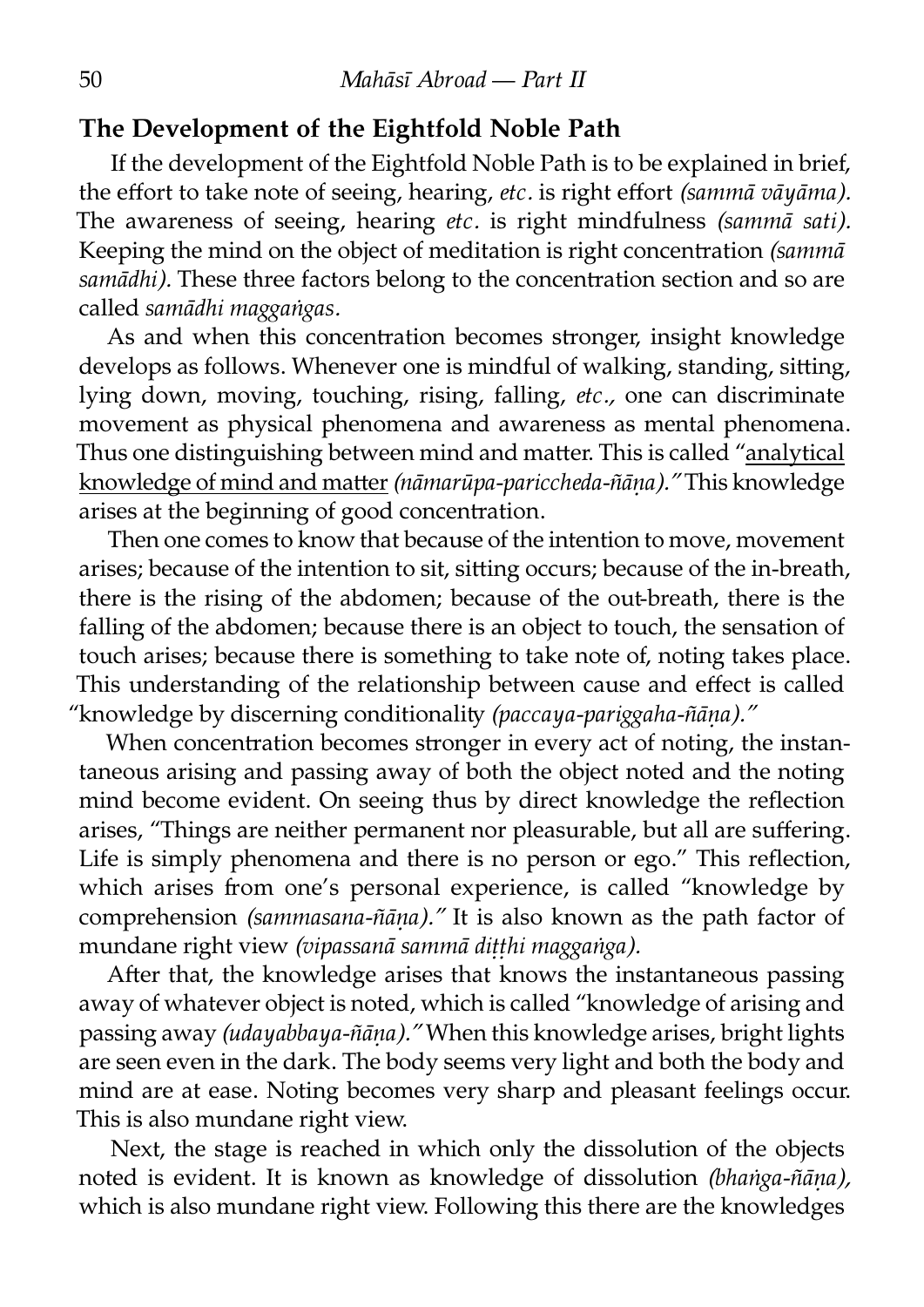in which the objects noted are seen as fearful, miserable and disgusting. These are knowledge of fearfulness *(bhaya-ñāṇa),* knowledge of misery *(ādīnava-ñāṇa)* and knowledge of disgust *(nibbida-ñāṇa).* All these are also mundane right view.

Then a distinctive knowledge arises where bodily and mental processes *(saṅkhārā)* are perceived without much effort, and with equanimity. This is the knowledge of equanimity with regard to formations (sankhār*upekkha-ñāṇa),* which is also mundane right view.

From *nāmarūpa-pariccheda-ñāṇa* to *saṅkhārupekkha-ñāṇa* the will that inclines the mind towards the meditation object to develop mundane right view is the path factor of mundane right thought *(vipassanā sammā saṅkappa maggaṅga),* which arises in every act of noting. Mundane right view and right thought belong to the section of wisdom *(paññā maggaṅga).*

Development of the insight knowledges up to *saṅkhārupekkha-ñāṇa* is based on three path factors of concentration and the two path factors of wisdom. This is in conformity with the Dhammacakkappavattana Sutta, which says that the Middle Way causes the Eye of Wisdom to arise.

Right speech *(sammā vācā),* right action *(sammā kammanta)* and right livelihood *(sammā ājīva)* belong to the section of morality. By practising meditation these path factors of morality are also fulfilled. The three *samādhi maggaṅgas,* the two *paññā maggaṅgas* and the three *sīla maggaṅgas* are called, in other words, the Middle Way or the Eightfold Noble Path. Continuous noting of every act of seeing, hearing, smelling, tasting, touching and thinking develops new path factors. This development of the path factors begins from analytical knowledge of mind and matter up to the knowledge of equanimity with regard to formations, and amounts to the arising of the Eye of Wisdom. When this mundane Eye of Wisdom is mature, nibbāna is realised through the supramundane path and fruition knowledges *(magga ñāna* and *phala*  $\tilde{n}$ *āna*). By practising the Middle Way, the bodhisatta developed insight knowledge, and after attaining the path and fruition of *Arahantship*, became a Fully Enlightened One. After becoming a Buddha he preached the Dhammacakkappavattana Sutta so that others may, like himself, realise nibbāna through the Noble path and fruition knowledges by meditating on the arising and passing away of physical and mental phenomena.

In the Satipatthāna Sutta, the way to practise insight meditation is explained in detail. It is divided into four main sections:

1. Contemplation of the body, i.e. mindfulness of bodily activities such as walking, standing, sitting and lying down.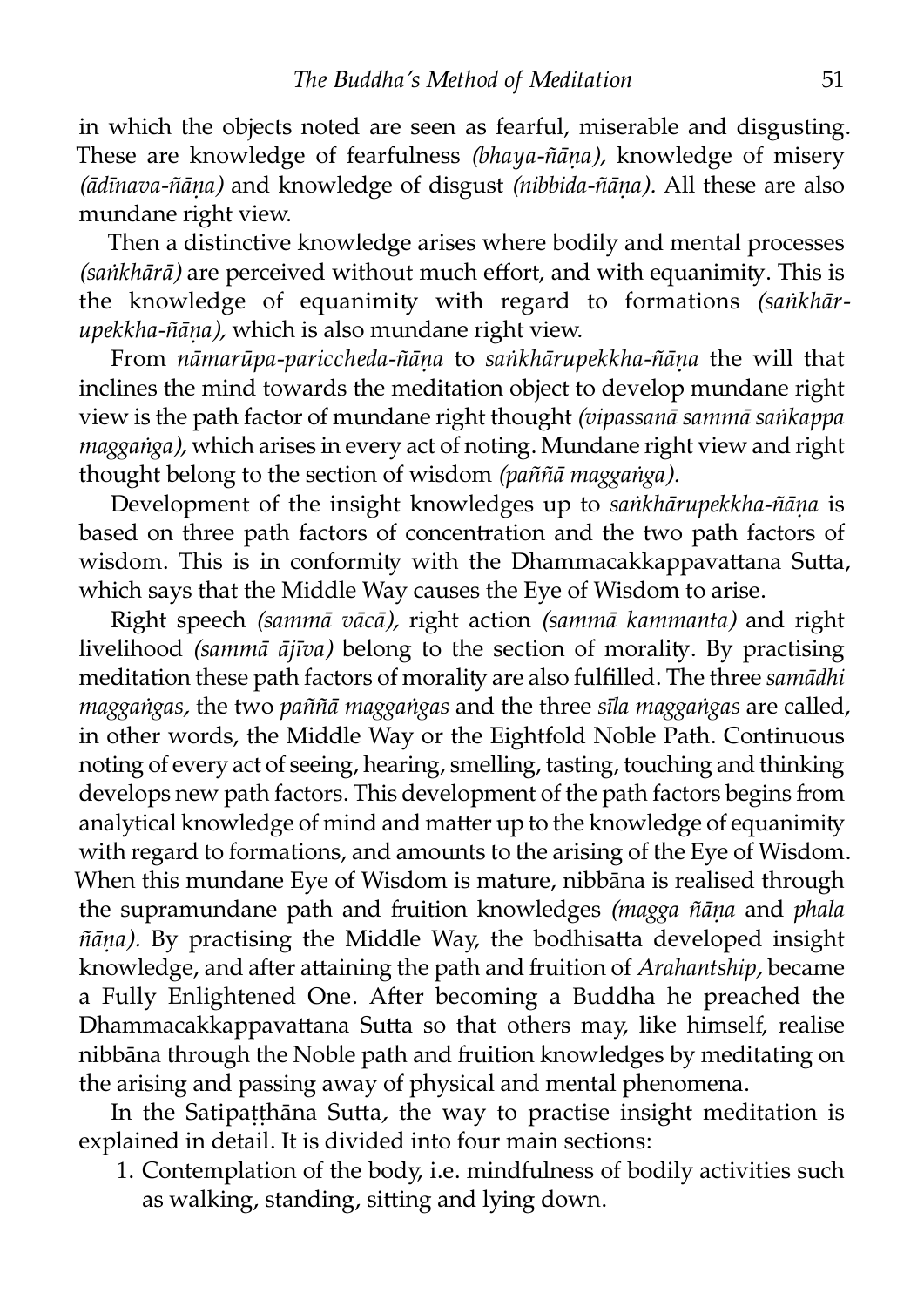- *2.* Contemplation of feelings, i.e. mindfulness of sensations such as pleasant, unpleasant, neutral, *etc.*
- *3.* Contemplation of mind, i.e. mindfulness of thoughts such as thinking, reflecting, *etc.*
- *4.* Contemplation of mind-objects, i.e. mindfulness of seeing, hearing, touching, *etc.*

The Buddha said that these four foundations of mindfulness are the only way *(ekāyano)* to attain the path knowledge *(ñāyassa adhigamāya)* and to realise nibbāna *(nibbānassa sacchīkiriyāya).* Since the Buddha claimed that this is the only way, it must be remembered that no other way can lead to the attainment of the path, its fruition and nibbāna. So, to escape from all suffering one must practise this mindfulness meditation to the best of one's ability. So that you can practise this meditation, I will explain the method in brief.

#### **Practising Vipassanā for About Five Minutes**

Please sit with your legs crossed or in any other suitable manner. Since it is not helpful to look around, please close your eyes. At first it is difficult to take note of all phenomena such as hearing, *etc.* so please begin with noting the rising and falling movements of the abdomen. Place your mind on the abdomen and, when it rises, note mentally as 'rising'; when it falls, note it mentally as 'falling'. Do not think of rising and falling as words, but just note the actual movement of the abdomen. Try to follow the rising movement from the beginning to the end. Do the same with the falling movement. The awareness of this movement by mindful noting amounts to knowing the element of motion as an ultimate reality. According to the Satipaṭṭhāna Sutta this is contemplation of the body *(kāyānupassanā satipaṭṭhāna).* While thus noting the abdominal movements, if a thought or reflection arises, take note of it. This is contemplation of mind *(ciānupassanā satipaṭṭhāna).* Then continue the noting of the abdominal movements. If a pain or an ache arises, take note of it. This is contemplation of feelings *(vedanānupassanā satipaṭṭhāna)*. After noting it two or three times return to noting the rising and falling of the abdomen. If hearing occurs, take note of it two or three times and return to noting the abdominal movement. If seeing occurs, take note of it two or three times. This is contemplation of mind-objects *(dhammānupassanā satipaṭṭhāna).* Then resume noting the abdominal movements. Now let us practise for four or five minutes.

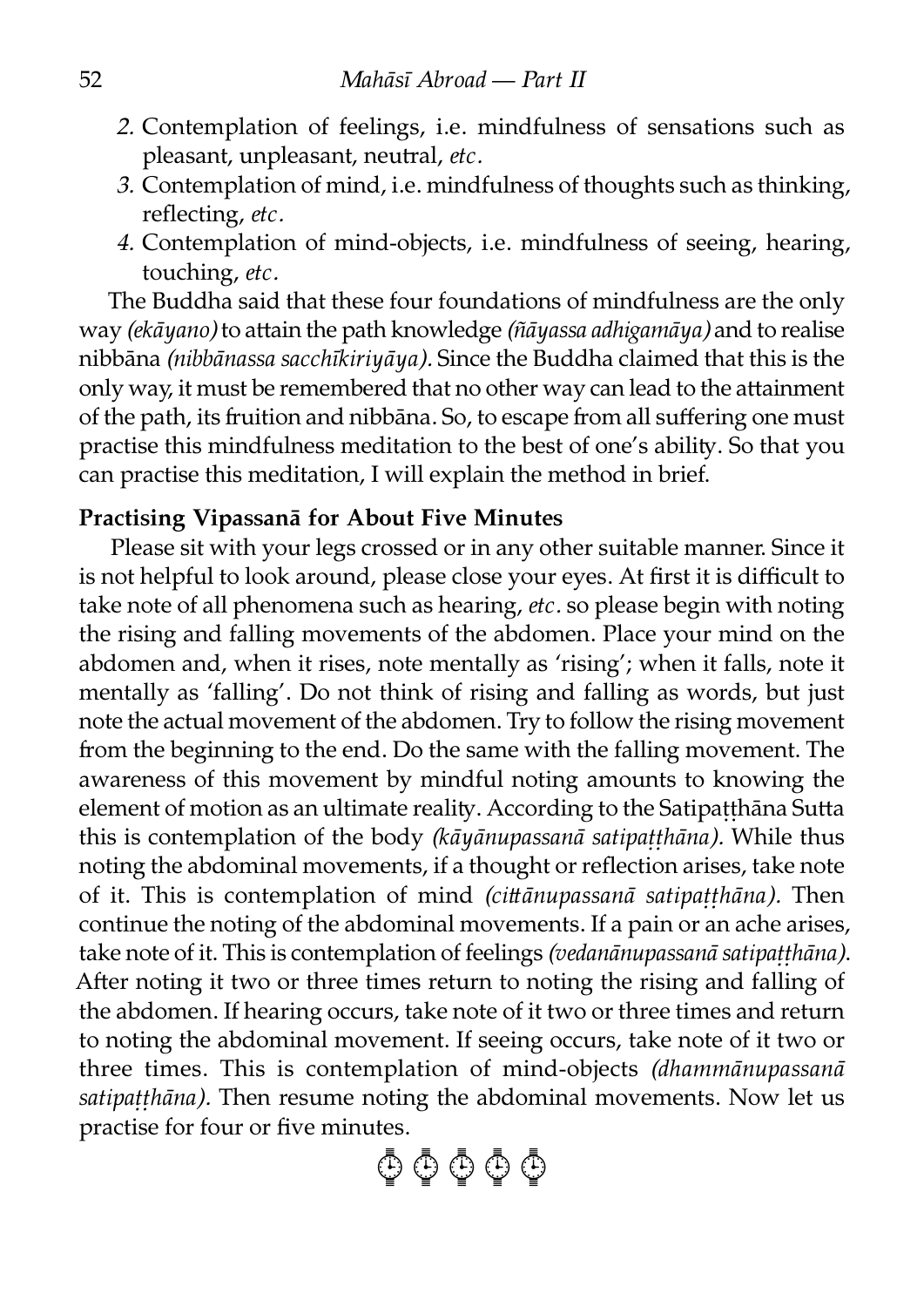Now the five minutes are over. In one minute there can be fifty or sixty acts of noting, so in five minutes there will be not less than two hundred and fifty. This is developing the good deed of insight meditation in accordance with the teaching of the Buddha. While noting thus, with the improvement of concentration, analytical knowledge of mind and matter, knowledge by discerning conditionality, knowledge of arising and passing away, knowledge of impermanence, unsatisfactoriness and egolessness may arise, and so nibbāna may be realised through path and fruition knowledge.

By practising meditation in the way explained above to the best of your ability, may you all very soon realise nibbāna.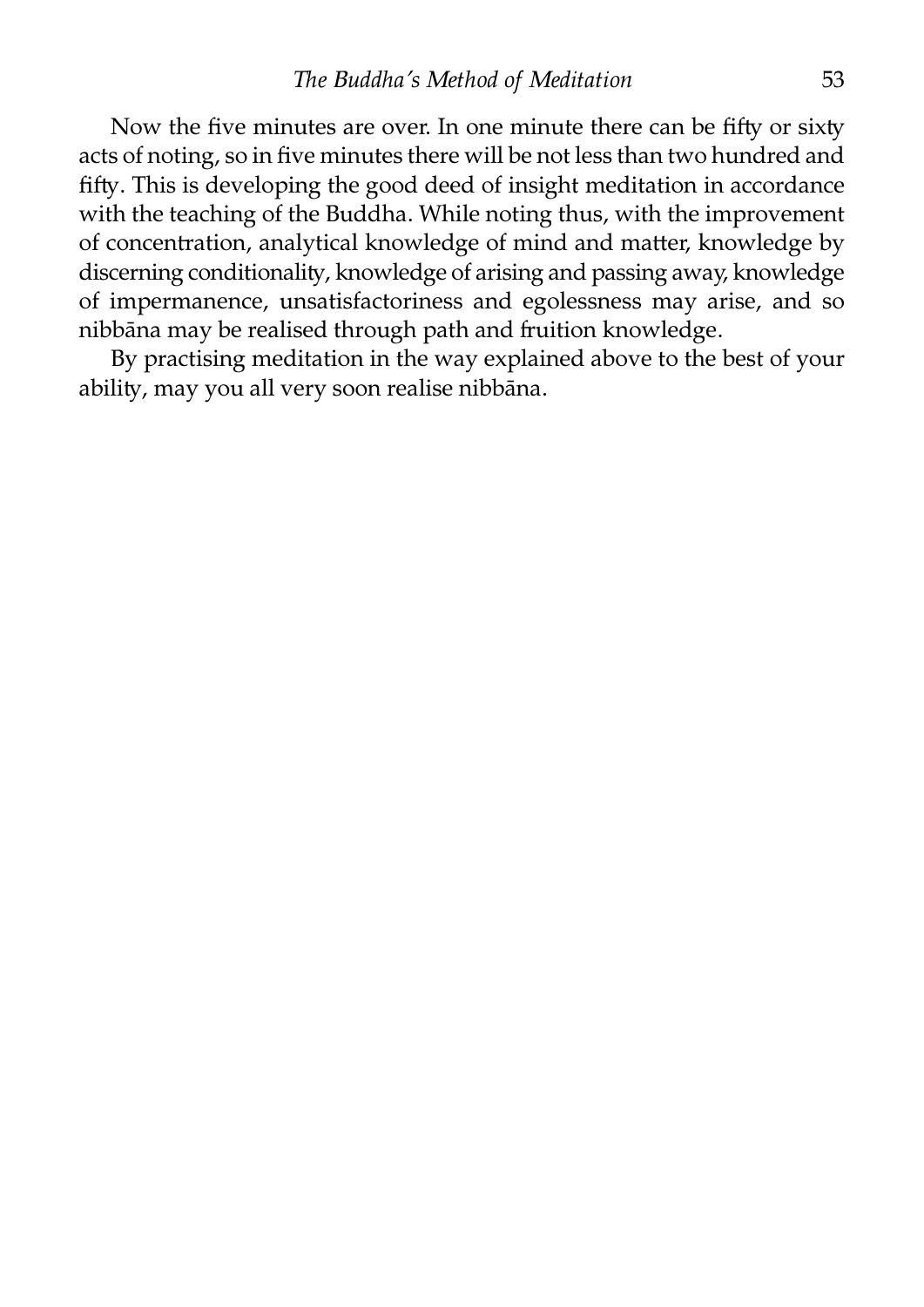# **The Four Noble Truths**

#### **How to Gain the Maximum Knowledge**

The truths that ought to be realised are the Four Noble Truths, namely: the truth of suffering, the truth of the cause of suffering, the truth of the cessation of suffering and the truth of the path leading to the cessation of suffering.

The noble truth of suffering means the five aggregates of attachment *(upādānakkhandhā)*. In the Dhammacakkappavattana Sutta it says that one must discern suffering to understand it correctly. Seeing, hearing, smelling, tasting, touching and thinking must be noted at the moment of their occurrence to understand them correctly. If there is no awareness at the moment of their occurrence, the nature of their arising and passing away will not be seen correctly. Then craving for the apparent physical and mental phenomena will arise, which is the cause of suffering. Because of this craving, attachment to the phenomena will arise and volitional actions will be committed. These deeds cause rebirth, which is how the suffering of old age, disease, death, *etc.* comes into being.

However, if continuous noting is made at the moment of seeing, hearing, *etc.* the physical and mental phenomena will be correctly known. Then there will be a reduction of craving to a certain extent. This is getting rid of the cause of suffering. This accords with the teaching in the Dhammacakkappavattana Sutta.

Every act of noticing in this manner reduces suffering, i.e. reduces the number of rebirths to some extent. By noting thus, the cessation of suffering is momentarily realised through the truth of the (mundane) path. This accords with the teaching that the cessation of suffering is to be realised and the path is to be developed. The supramundane cessation of suffering, which is the realisation of nibbāna, and the development of the Eightfold Noble Path will be explained later. By practising meditation the realisation of nibbāna through the mundane path is explained in the Mālukyaputta Sutta as follows.

#### **Nibbāna is Remote When There is No Mindfulness**

*"Rūpaṃ disvā sati muṭṭhā, piyaṃ nimiaṃ mānasikaroto;* Sārattacitto vedeti, tañca ajjhosa titthati." (Samyuttanikāya II, 296, *Theragāthā 327)*

"At the moment of seeing a visible form, if you forget to note the act of seeing, if it is beautiful you enjoy it and craving arises."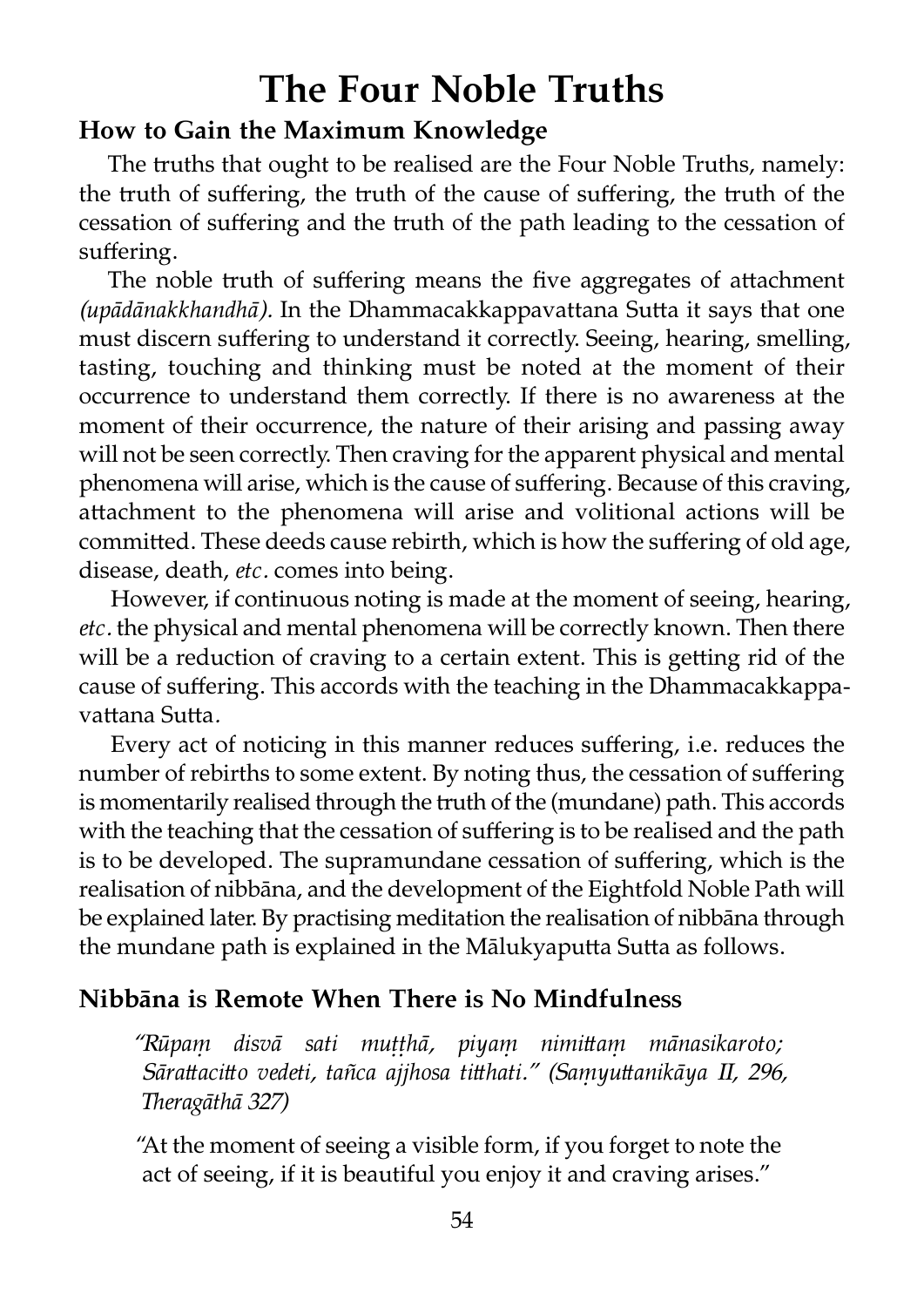This is what happens when one sees a desirable object.

*"Tassa vaḍḍhanti vedanā, anekā rūpasambhavā; abhijjhā ca vihesā ca, ciamassūpahaññati; evaṃ ācinato dukkhaṃ, ārā nibbāna vuccati." (Ibid.)*

"One, in whom craving has arisen, will have pleasant and unpleasant feelings concerning the object seen. If the object is desirable, joy will arise and thus craving for it. If the object is undesirable, aversion will arise and thus hatred of it. This craving and hatred disturb one's mind. Unmindfulness amounts to the creation of suffering, i.e. by being reborn repeatedly one has to undergo suffering. Thus, one is far from nibbāna."

One who is mindful of seeing whenever seeing arises is said to be near to nibbāna. This is explained as follows.

#### **Nibbāna is Near When There is Mindfulness**

"Na so rajjati rūpesu, rūpam disvā patissatto; viratta-citto vedeti, tañca *najjhosa tihati."*

At the moment of seeing, if one meditates on the act of seeing, craving for the object seen will not arise. This is true! If every time that seeing arises, one notes it continuously as 'seeing, seeing', craving for the object will not arise, nor will there be any reflections concerning it. On discerning the impermanent nature of seeing and the object seen, neither pleasure nor aversion will arise in connection with it. Therefore if one is mindful, the mind will be free from craving and there will be only passive sensations, meaning sensations without emotional reactions. The visual form seen does not become an object of desire.

*"Yathāssa passato rūpaṃ, sevato cāpi vedanaṃ; khiyati nopaciyati, evaṃ so caratissato; evaṃ apacinato dukkhaṃ, santike nibbāna vuccati."*

As mentioned above, if due to mindfulness there is only passive sensation, suffering will have no chance to arise and thus it will cease. It means that if there is no mindfulness at the moment of seeing, craving and clinging to the object seen will arise, and the suffering of repeated rebirth will follow. On the other hand, if there is mindfulness, suffering will be got rid of as it has no chance to arise. So if one wishes to get rid of suffering and realise happiness, one must be mindful every time seeing arises. The development of this knowledge through meditation is called the factors of the preliminary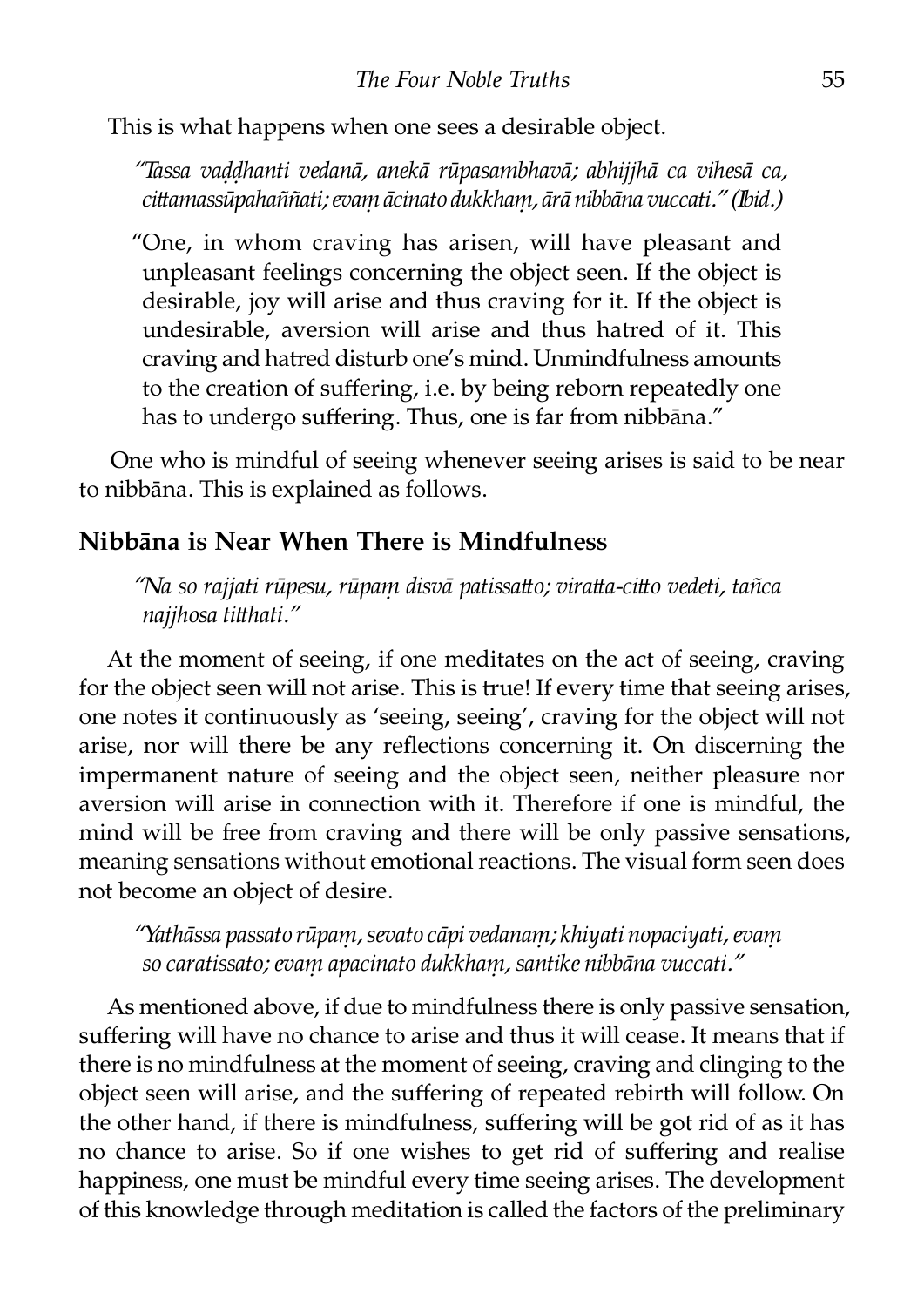path *(pubbabhāga maggaṅga).* By developing this preliminary path, one is bound to realise nibbāna through the attainment of the supramundane path.

The Mālukyaputta Sutta says that if one meditates to escape from suffering, when one realises the true nature of physical and mental phenomena, one near to nibbāna. How? If one practises meditation, insight knowledge will develop, and finally one will realise nibbāna through path and fruition knowledge. If one attains the path and fruition knowledge for the first time, one becomes a Stream-winner and escapes from the four lower worlds for ever. One will be reborn seven times at the most in the fortunate existences of the human and celestial realms. Finally, one will attain *Arahantship* and gain final deliverance from this mass of suffering, such as rebirth, old age, death, *etc*.

On attainment of the path of a Once-returner *(sakadāgāmi)*, within two existences one will gain final deliverance. On attainment of the path of a Non-returner one will escape from the suffering connected with the human and celestial worlds and will be reborn in the Brahmā worlds. There one will become an *Arahant* and gain final deliverance.

So to extinguish suffering at the end of this life, you must practise intensive meditation on seeing every time it arises. At least, you should practise it enough to become a Stream-winner to escape from the four lower realms, so try to practise as much as possible.

Although I have only mentioned meditation on seeing, you should also meditate on hearing, smelling, tasting, touching and thinking in the same manner. If there is no mindfulness of these, one is far from nibbāna, but if there is mindfulness one is near to nibbāna.

#### **The Practice of Mindfulness in Brief**

*"Diṭṭha-suta-muta-viññātesu dhammesu diṭṭhe diṭṭha maaṃ bhavissati,* sute suta mattam bhavissati, mute muta mattam bhavissati, viññāte  $viññāta$  mattam bhavissati."

While meditating on seeing, there will be only passive consciousness of the visual object, while meditating on hearing there will be only passive consciousness of sound, while meditating on smelling, tasting or touching, there will be only passive consciousness of odour, taste or touch, while meditating on thinking there will be only passive consciousness of thought. To have this kind of passive consciousness one must practise meditation constantly. If one has only passive consciousness, this is the end of all suffering. This was the Buddha's brief teaching to Bhikkhu Mālukyaputta.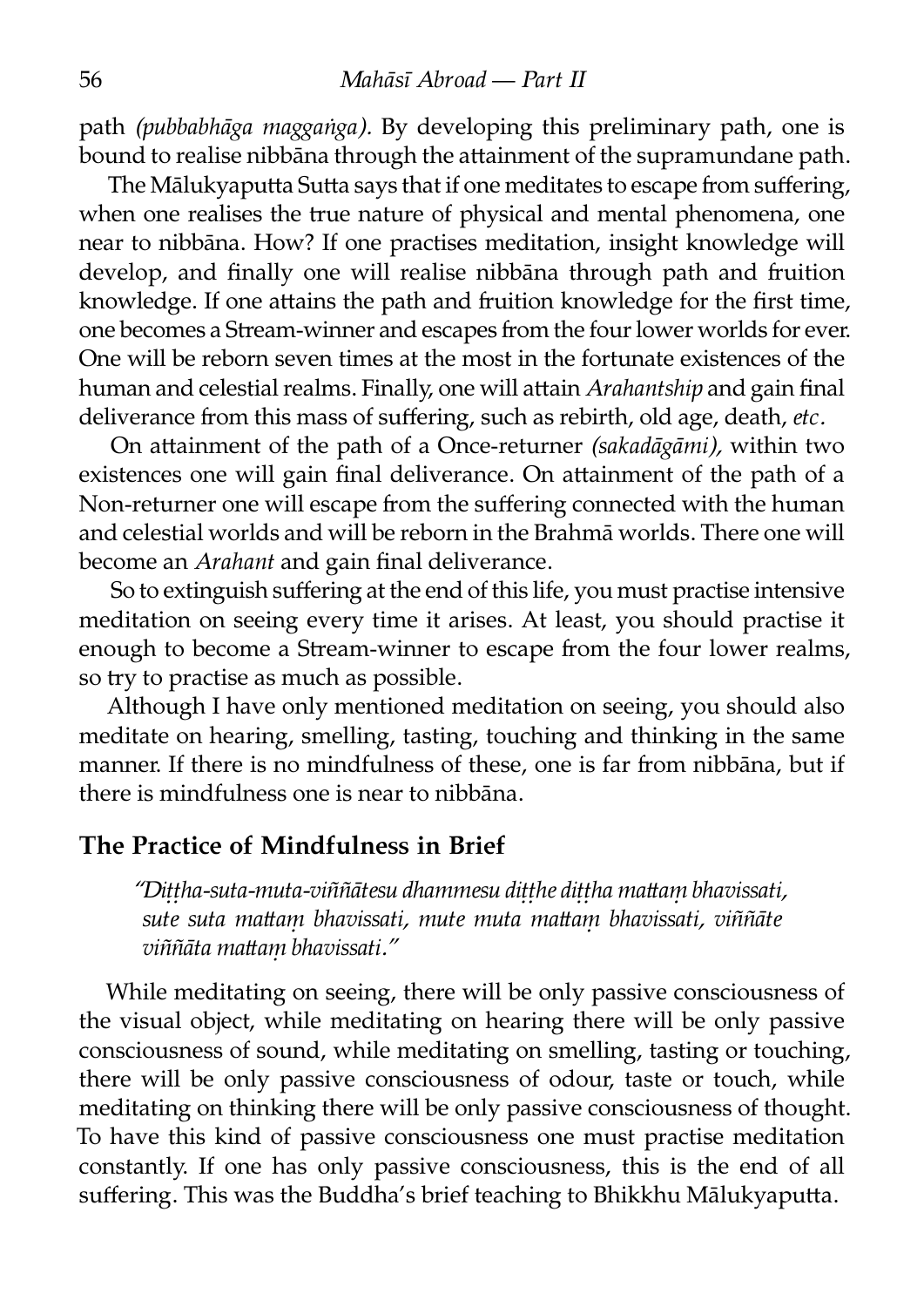After listening to this teaching, Bhikkhu Mālukyaputta reported to the Buddha how he realised that if one is not mindful of seeing at the moment of its arising, one is bound to meet suffering and thus one is far from nibbana. However, if there is mindfulness, one will be free from suffering and near to nibbāna. The Buddha confirmed this by preaching the Dhamma on *"Rupaṃ disvā sati muhā …"* as mentioned above.

Bhikkhu Mālukyaputta meditated on seeing, hearing, *etc.*, at the moment of their arising, and before long became an *Arahant.* So if you want to be a Stream-winner, practise meditation continuously on seeing, hearing, smelling, tasting, touching and thinking whenever they arise. If you practise thus, when concentration becomes strong you will gain direct knowledge of the difference between mind and matter, the cause-and-effect relationship between them, and their characteristics of impermanence, unsatisfactoriness and not-self. This is in conformity with the teaching "Sāmāhito yathābhutam pajānāti" concentration leads to seeing things as they really are, or right view.

#### **Right View During Meditation**

When concentration is strong, you can discriminate between the visual object, the eye and the seeing, in every act of noting. Among these three, the visual object and the eye are matter, which has no consciousness. Eyeconsciousness and noting are mind, which has consciousness. So in every act of noting the seeing, you discern that there are only mind and matter, and no ego or soul. This is analytical knowledge of mind and matter *(nāmarūpa-pariccheda-ñāṇa)*.

In hearing also, you come to know that the ear and sound are matter, and that ear-consciousness and noting are mind. Again, there are only mind and matter. In smelling, the nose and odour are matter, and the nose-consciousness and noting are mind. In tasting, the tongue and taste are matter, and tongue-consciousness and noting are mind. When you note 'walking, walking', 'standing, standing', 'sitting, sitting', 'touching, touching', 'rising, falling', etc. you realise that the body and the tangible objects are matter, and that tactile-consciousness and noting are mind. There too, there are only mind and matter.

When you note 'reflecting', 'thinking', *etc.,* you come to know that the seat of consciousness and the mental object are matter, and consciousness and noting are mind. There are only mind and matter. Here the objects of mind can be reflections, thoughts, ideas, forms, *etc.,* but mental objects are mostly material things, that is why mental objects are called matter. The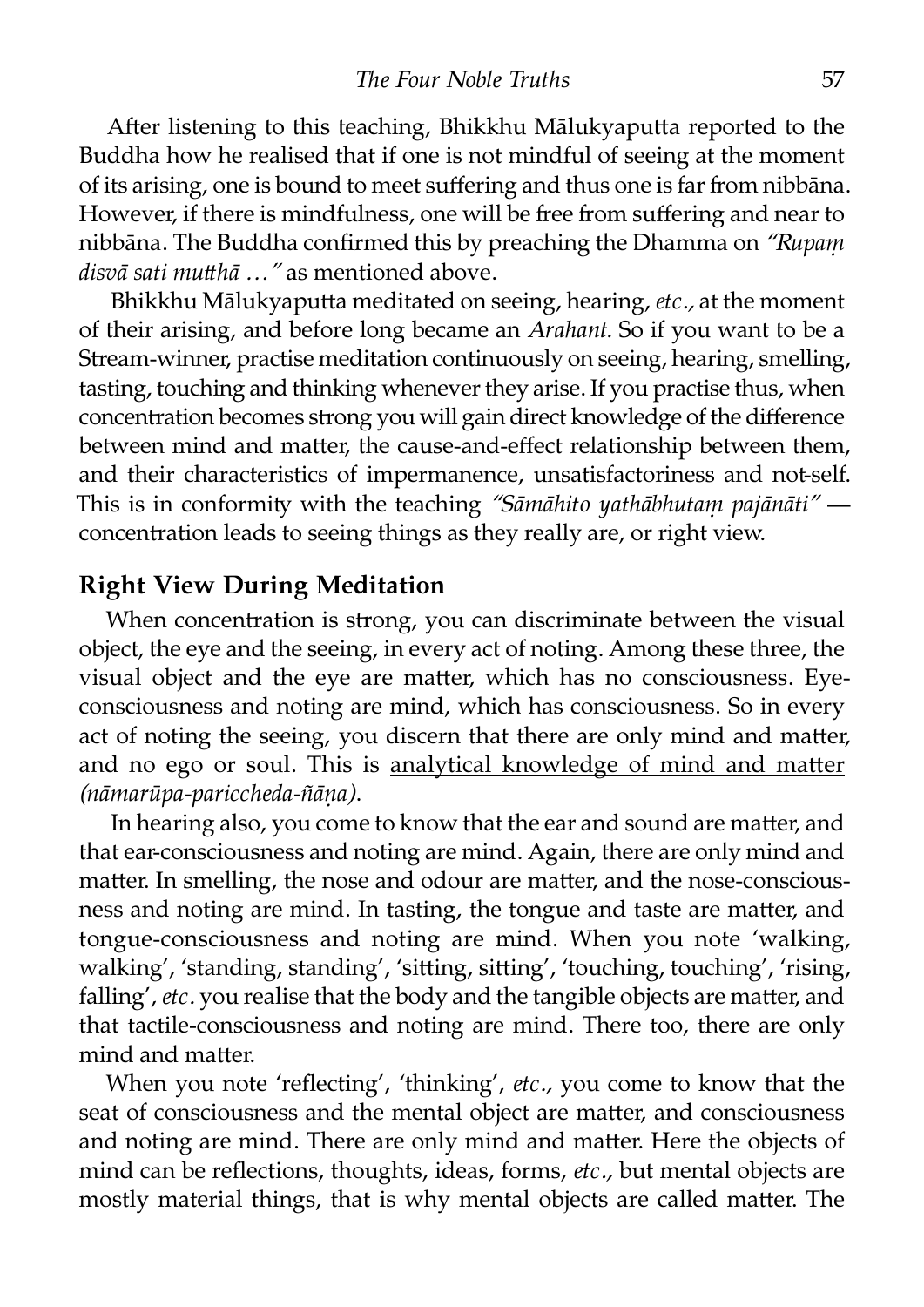analytical knowledge of mind and matter (nāmarūpa-pariccheda-ñāna) occurs more in meditators of high intelligence and less in those of less intelligence. Although a meditator may have only a few occurrences of this knowledge, he or she is said to have accomplished it.

With the improvement of concentration, the meditator comes to know the cause and effect relationship between things in the following manner. While noting walking, one discerns that because of the intention to walk, walking follows. In sitting down or standing up, too, one discerns that because of the intention, the action follows. While noting rising and falling, one discerns that because of the intention to breathe in, the rising occurs, and because of the intention to breathe out, the falling occurs. While noting 'seeing', one discerns that because of the sight and the eye, seeing arises. In hearing, because of the ear and the sound, hearing arises. Thus, one realises that these actions are not caused by any self or ego, but are just the results of their corresponding causes. This is the knowledge by discerning conditionali *(paccaya-pariggaha-ñāṇa).*

Furthermore, while noting 'walking', 'standing', 'sitting', 'rising', 'falling', 'seeing', 'hearing', 'stiff', 'painful', 'disappointed', 'happy', *etc.,* one notices that the object noted and the noting mind constantly arise and pass away. In the beginning of meditation one noticed the beginning and end of each step, and the beginning and end of the abdominal movements. However, with the improvement of concentration one discerns that these processes occur in segments. This leads to the realisations that, "Things are neither permanent nor pleasurable, but are suffering. Life is just an impersonal process of phenomena, and there is neither an ego nor a soul." This is the knowledge by comprehension *(sammasana-ñāṇa),* i.e. knowledge of impermanence *(aniccānupassanā-ñāṇa),* knowledge of unsatisfactoriness *(dukkhānupassanā-ñāṇa)* and knowledge of not-self *(anaānupassanā-ñāṇa).*

With the maturity of insight knowledge, nibbāna is realised through the path and fruition knowledges. Then one becomes at least a Stream-winner, and escapes forever from the four lower realms. One will be reborn in the good existences of the human and celestial realms, and within seven lives at the most one will gain the path and fruition of *Arahantship*. So it is essential to practise meditation to become at least a Stream-winner. Now I will explain in brief how to practise meditation.

Adjust your sitting posture so that you can sit comfortably and close your eyes. Focus your attention on your abdomen and take note of its rising and falling movements. If the movements are not clear, place one or both hands